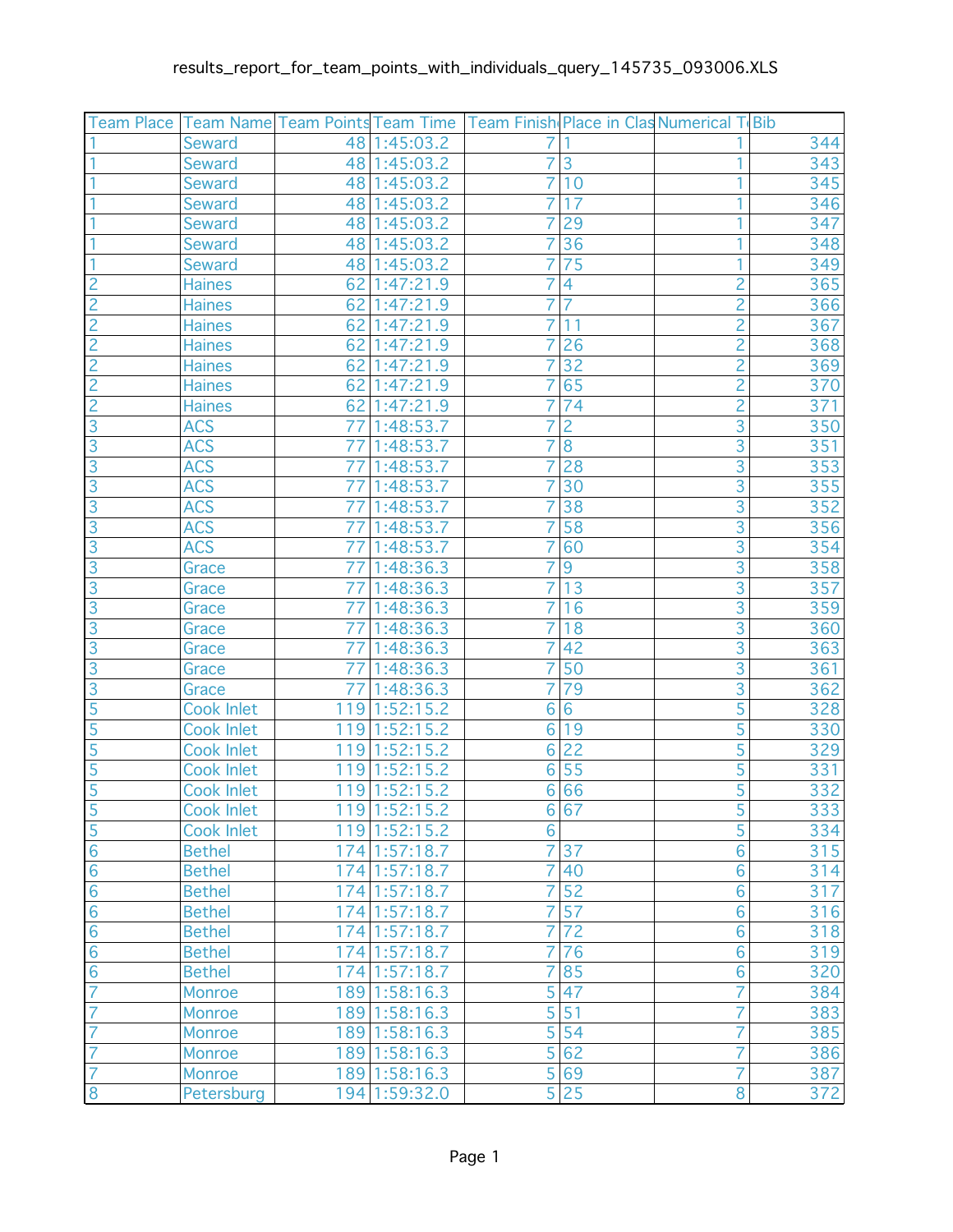| $\overline{8}$ | Petersburg               | 194 1:59:32.0 | 5              | 41              | 8               | 373               |
|----------------|--------------------------|---------------|----------------|-----------------|-----------------|-------------------|
| $\overline{8}$ | Petersburg               | 194 1:59:32.0 | $\overline{5}$ | 61              | $\overline{8}$  | 374               |
| $\overline{8}$ | Petersburg               | 194 1:59:32.0 | 5              | 70              | $\overline{8}$  | 377               |
| $\overline{8}$ | Petersburg               | 194 1:59:32.0 | $\overline{5}$ | 84              | $\overline{8}$  | $\frac{1}{378}$   |
| $\overline{9}$ | <b>Tri Valley</b><br>221 | 2:06:36.3     | $\overline{5}$ | $\overline{12}$ | $\overline{9}$  | $\overline{335}$  |
| $\overline{9}$ | Tri Valley<br>221        | 2:06:36.3     | 5              | 56              | 9               | 336               |
| $\overline{9}$ | <b>Tri Valley</b><br>221 | 2:06:36.3     | $\overline{5}$ | $\overline{78}$ | $\overline{9}$  | $\frac{1}{337}$   |
| $\overline{9}$ | 221<br><b>Tri Valley</b> | 2:06:36.3     | 5              | 81              | $\overline{9}$  | 338               |
| $\overline{9}$ | Tri Valley<br>221        | 2:06:36.3     | 5              | 89              | $\overline{9}$  | 339               |
| 10             | 237<br><b>Nome</b>       | 2:06:04.6     | 7              | 44              | 10              | 300               |
| 10             | <b>Nome</b>              | 237 2:06:04.6 | 7              | 63              | 10              | 301               |
| 10             | 237<br><b>Nome</b>       | 2:06:04.6     | 7              | 68              | 10              | 302               |
| 10             | 237<br><b>Nome</b>       | 2:06:04.6     | $\overline{7}$ | 83              | $\overline{10}$ | 303               |
| 10             | <b>Nome</b>              | 237 2:06:04.6 | 7              | 86              | 10              | 304               |
| 10             | <b>Nome</b>              | 237 2:06:04.6 |                | 87              | 10              | 305               |
| 10             | 237<br><b>Nome</b>       | 2:06:04.6     | 7              | 88              | 10              | 306               |
|                | <b>Akiachak</b>          |               | 1              | 15              | 9991            | $\frac{1}{322}$   |
|                | <b>Chevak</b>            |               | 1              | $\overline{31}$ | 9991            | 326               |
|                | <b>Delta</b>             |               | 1              | $\overline{53}$ | 9991            | 389               |
|                | Dillingham               |               | 1              | 39              | 9991            | 325               |
|                | Eielson                  |               | 3              | 24              | 9991            | 388               |
|                | Eielson                  |               | $\overline{3}$ | $\overline{59}$ | 9991            | 390               |
|                | Eielson                  |               | $\overline{3}$ | 73              | 9991            | 392               |
|                | Galena                   |               | 1              | $\overline{35}$ | 9991            | 340               |
|                | Hutchison                |               | 1              | 46              | 9991            | 391               |
|                | <b>Kiana</b>             |               | 2              | 64              | 9991            | 311               |
|                | <b>Kiana</b>             |               | 2              | 80              | 9991            | 309               |
|                | <b>Klawock</b>           |               | 1              | 48              | 9991            | 381               |
|                | Kotzebue                 |               | $\overline{3}$ | $\overline{21}$ | 9991            | 307               |
|                | Kotzebue                 |               | $\overline{3}$ | $\overline{71}$ | 9991            | $\overline{3}$ 12 |
|                | Kotzebue                 |               | $\overline{3}$ | $\overline{77}$ | 9991            | 310               |
|                | Noorvik                  |               | 1              | 82              | 9991            | 313               |
|                | <b>Scammon Bay</b>       |               | 3              | 23              | 9991            | 324               |
|                | <b>Scammon Bay</b>       |               | $\overline{3}$ | $\overline{27}$ | 9991            | 323               |
|                | Scammon Bay              |               |                | 3 49            | 9991            | 327               |
|                | <b>Skagway</b>           |               | $\overline{2}$ | 34              | 9991            | 380               |
|                | <b>Skagway</b>           |               |                | 2 45            | 9991            | 382               |
|                | Su Valley                |               | 1.             | 33              | 9991            | 342               |
|                | <b>Unalaska</b>          |               | 1              | $\overline{5}$  | 9991            | 321               |
|                | Valdez                   |               | 1              | 14              | 9991            | 364               |
|                | <b>White Mountain</b>    |               | 1              | 43              | 9991            | 308               |
|                | Wrangell                 |               | 1              | $\overline{20}$ | 9991            | 379               |
|                | <b>West Valley</b>       | 26 1:36:16.2  | $\overline{7}$ | $\overline{3}$  |                 | 174               |
|                | <b>West Valley</b>       | 26 1:36:16.2  | 7              | $\overline{4}$  | 1               | 177               |
| 1              | <b>West Valley</b>       | 26 1:36:16.2  | 7              | $\overline{5}$  | 1               | 173               |
| 1              | <b>West Valley</b>       | 26 1:36:16.2  | 7              | 7               | 1               | 176               |
| 1              | <b>West Valley</b>       | 26 1:36:16.2  | 7              | $\overline{9}$  | 1               | 175               |
| 1              | <b>West Valley</b>       | 26 1:36:16.2  | 7              | 19              | 1               | 178               |
|                | <b>West Valley</b>       | 26 1:36:16.2  | $\overline{7}$ | 64              | 1               | 179               |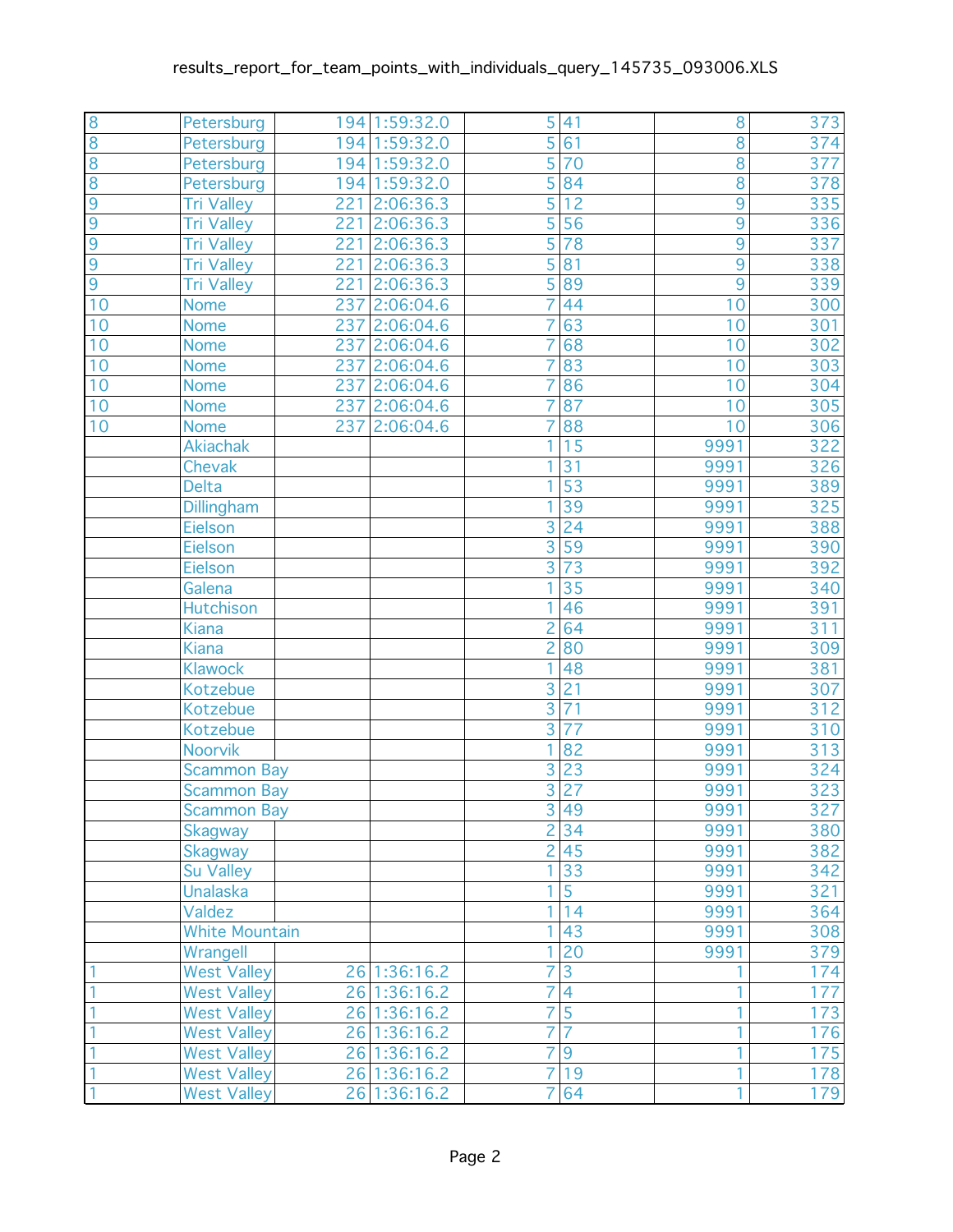| $\overline{c}$ | Juneau           |     | 54 1:38:23.0  | 7              | 1                | $\overline{c}$ | 157              |
|----------------|------------------|-----|---------------|----------------|------------------|----------------|------------------|
| $\overline{2}$ | Juneau           |     | 54 1:38:23.0  | $\overline{7}$ | 11               | $\overline{2}$ | 158              |
| $\overline{c}$ | Juneau           |     | 54 1:38:23.0  | 7              | 13               | $\overline{c}$ | 159              |
| $\overline{2}$ | Juneau           |     | 54 1:38:23.0  | $\overline{7}$ | 17               | $\overline{2}$ | 161              |
| $\overline{2}$ | Juneau           |     | 54 1:38:23.0  | $\overline{7}$ | 18               | $\overline{2}$ | 160              |
| $\overline{c}$ | Juneau           |     | 54 1:38:23.0  | 7              | 47               | $\overline{c}$ | 163              |
| $\overline{2}$ | Juneau           |     | 54 1:38:23.0  | $\overline{7}$ | 54               | $\overline{2}$ | 162              |
| $\overline{2}$ | <b>West High</b> |     | 54 1:38:39.1  | 7              | $\overline{c}$   | $\overline{2}$ | 126              |
| $\overline{c}$ | West High        |     | 54 1:38:39.1  | 7              | $\overline{8}$   | $\frac{2}{2}$  | 127              |
| $\overline{2}$ | <b>West High</b> |     | 54 1:38:39.1  | $\overline{7}$ | 14               |                | 128              |
| $\overline{2}$ | <b>West High</b> |     | 54 1:38:39.1  | $\overline{7}$ | 16               | $\overline{2}$ | 129              |
|                | <b>West High</b> | 54  | 1:38:39.1     | 7              | 21               | $\overline{c}$ | 131              |
| $\frac{2}{2}$  | West High        |     | 54 1:38:39.1  | $\overline{7}$ | $\overline{22}$  | $\overline{2}$ | 130              |
|                | <b>West High</b> |     | 54 1:38:39.1  | 7              | 42               | $\overline{2}$ | 132              |
| $\overline{4}$ | Wasilla          |     | 158 1:44:28.7 | 7              | $\overline{25}$  | 4              | 101              |
| $\overline{4}$ | Wasilla          |     | 158 1:44:28.7 | $\overline{7}$ | 34               | 4              | 104              |
| $\overline{4}$ | Wasilla          |     | 158 1:44:28.7 | $\overline{7}$ | $\overline{38}$  | 4              | 102              |
| $\overline{4}$ | Wasilla          |     | 158 1:44:28.7 | $\overline{7}$ | 41               | 4              | 105              |
| $\overline{4}$ | Wasilla          |     | 158 1:44:28.7 | $\overline{7}$ | 45               | 4              | 103              |
| $\overline{4}$ | Wasilla          | 158 | 1:44:28.7     | 7              | 68               | $\overline{4}$ | 107              |
| $\overline{4}$ | Wasilla          |     | 158 1:44:28.7 | 7              | 72               | 4              | 106              |
| $\overline{5}$ | South            |     | 159 1:44:26.6 | $\overline{7}$ | 12               | 5              | 140              |
| $\overline{5}$ | South            |     | 159 1:44:26.6 | $\overline{7}$ | 24               | 5              | 141              |
| 5              | South            | 159 | 1:44:26.6     | 7              | 33               | 5              | 142              |
| $\overline{5}$ | South            | 159 | 1:44:26.6     | $\overline{7}$ | $\overline{51}$  | $\overline{5}$ | 143              |
| $\overline{5}$ | South            | 159 | 1:44:26.6     | 7              | 62               | $\overline{5}$ | 144              |
| 5              | South            |     | 159 1:44:26.6 | 7              | 66               | 5              | 145              |
| $\overline{5}$ | South            |     | 159 1:44:26.6 | $\overline{7}$ | 75               | $\overline{5}$ | 146              |
| $\overline{6}$ | <b>Service</b>   |     | 165 1:44:25.4 | $\overline{7}$ | 10               | $\overline{6}$ | 133              |
| $\overline{6}$ | <b>Service</b>   | 165 | 1:44:25.4     | $\overline{7}$ | 29               | $\overline{6}$ | 134              |
| $\overline{6}$ | <b>Service</b>   | 165 | 1:44:25.4     | $\overline{7}$ | 40               | $\overline{6}$ | 135              |
| $\overline{6}$ | <b>Service</b>   |     | 165 1:44:25.4 | 7              | 55               | $\overline{6}$ | 136              |
| $\overline{6}$ | <b>Service</b>   |     | 165 1:44:25.4 | 7              | 56               | $\overline{6}$ | 139              |
| $\overline{6}$ | <b>Service</b>   |     | 165 1:44:25.4 | $\overline{7}$ | 60               | $\overline{6}$ | 138              |
| $\overline{6}$ | <b>Service</b>   |     | 165 1:44:25.4 |                | $7\overline{73}$ | $\overline{6}$ | $\overline{137}$ |
| $\overline{7}$ | <b>Kodiak</b>    |     | 171 1:45:19.6 | $\overline{7}$ | 23               | 7              | 108              |
| $\overline{7}$ | <b>Kodiak</b>    |     | 171 1:45:19.6 | $\overline{7}$ | 28               | 7              | 110              |
| $\overline{7}$ | <b>Kodiak</b>    |     | 171 1:45:19.6 | 7              | 31               | 7              | 111              |
| $\overline{7}$ | <b>Kodiak</b>    |     | 171 1:45:19.6 | 7              | 46               | 7              | 112              |
| $\overline{7}$ | <b>Kodiak</b>    |     | 171 1:45:19.6 | $\overline{7}$ | 67               | 7              | 113              |
| $\overline{7}$ | <b>Kodiak</b>    | 171 | 1:45:19.6     | $\overline{7}$ | 79               | 7              | 114              |
| $\overline{7}$ | <b>Kodiak</b>    |     | 171 1:45:19.6 | 7              | 83               | 7              | 109              |
| $\overline{8}$ | <b>Dimond</b>    |     | 191 1:45:52.8 | 7              | 35               | 8              | 147              |
| $\overline{8}$ | <b>Dimond</b>    | 191 | 1:45:52.8     | 7              | 36               | $\overline{8}$ | 148              |
| $\overline{8}$ | <b>Dimond</b>    |     | 191 1:45:52.8 | 7              | 44               | 8              | 151              |
| $\overline{8}$ | <b>Dimond</b>    |     | 191 1:45:52.8 | $\overline{7}$ | 49               | 8              | 152              |
| 8              | <b>Dimond</b>    |     | 191 1:45:52.8 | $\overline{7}$ | $\overline{57}$  | 8              | 150              |
| $\overline{8}$ | <b>Dimond</b>    | 191 | 1:45:52.8     | $\overline{7}$ | 59               | 8              | 153              |
| $\overline{8}$ | <b>Dimond</b>    | 191 | 1:45:52.8     | $\overline{7}$ | $\overline{71}$  | $\overline{8}$ | 149              |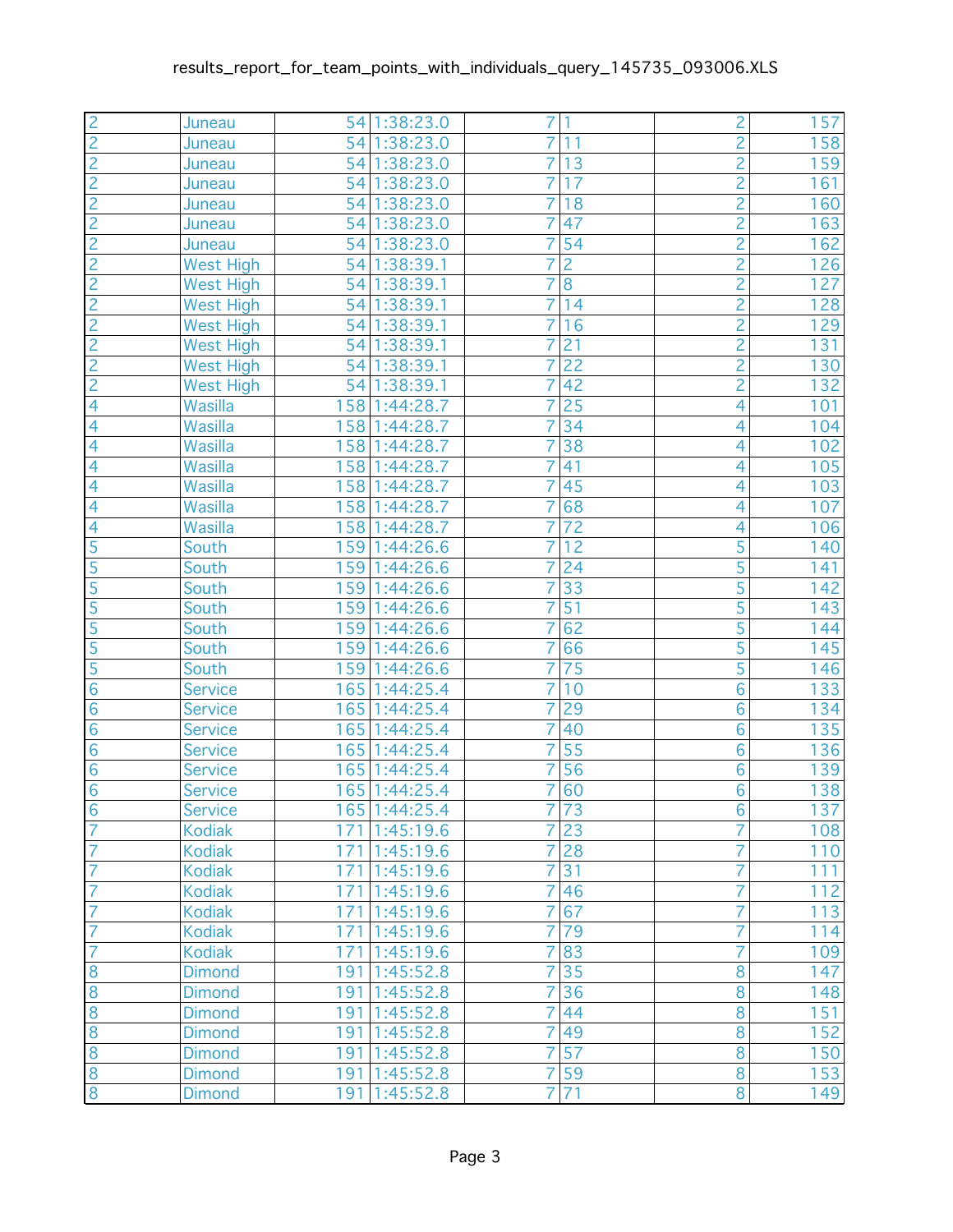| 9                           | Lathrop            | 229 | 1:47:27.1     | 7                | 43              | 9                         | 180               |
|-----------------------------|--------------------|-----|---------------|------------------|-----------------|---------------------------|-------------------|
| $\overline{9}$              | Lathrop            | 229 | 1:47:27.1     | 7                | $\overline{50}$ | $\overline{9}$            | 183               |
| 9                           | Lathrop            | 229 | 1:47:27.1     | 7                | 52              | $\overline{9}$            | 182               |
| 9                           | Lathrop            | 229 | 1:47:27.1     | 7                | 53              | $\overline{9}$            | 184               |
| $\overline{9}$              | Lathrop            | 229 | 1:47:27.1     | 7                | 65              | $\overline{9}$            | 181               |
| 9                           | Lathrop            | 229 | 1:47:27.1     | 7                | 69              | 9                         | 185               |
| $\overline{9}$              | Lathrop            | 229 | 1:47:27.1     | $\overline{7}$   | 80              | $\overline{9}$            | 186               |
| 10                          | Colony             | 231 | 1:47:26.8     | 7                | $\overline{30}$ | 10                        | $\overline{115}$  |
| 10                          | Colony             | 231 | 1:47:26.8     | 7                | $\overline{37}$ | 10                        | 116               |
| 10                          | Colony             | 231 | 1:47:26.8     | $\overline{7}$   | 61              | 10                        | $\overline{1}$ 19 |
| 10                          | Colony             | 231 | 1:47:26.8     | 7                | 63              | 10                        | 117               |
| 10                          | Colony             | 231 | 1:47:26.8     | 7                | 70              | 10                        | 121               |
| 10                          | Colony             | 231 | 1:47:26.8     | $\overline{7}$   | 74              | 10                        | 118               |
| 10                          | Colony             | 231 | 1:47:26.8     | 7                | $\overline{77}$ | 10                        | 120               |
| 11                          | <b>Sitka</b>       | 294 | 1:56:08.4     | 5                | 26              | 11                        | 164               |
| 11                          | <b>Sitka</b>       |     | 294 1:56:08.4 | 5                | 58              | 11                        | 165               |
| 11                          | <b>Sitka</b>       |     | 294 1:56:08.4 | $\overline{5}$   | $\overline{81}$ | 11                        | 167               |
| 11                          | Sitka              | 294 | 1:56:08.4     | 5                | 82              | 11                        | 168               |
| 11                          | Sitka              | 294 | 1:56:08.4     | 5                | 84              | 11                        | 166               |
|                             | Chugiak            |     |               | 1                | $\overline{32}$ | 9991                      | 156               |
|                             | <b>Eagle River</b> |     |               | 1                | 15              | 9991                      | 155               |
|                             | East               |     |               | 1                | 20              | 9991                      | 154               |
|                             | Ketchikan          |     |               | $\overline{2}$   | 39              | 9991                      | 171               |
|                             | Ketchikan          |     |               | $\overline{c}$   | 76              | 9991                      | 172               |
|                             | Palmer             |     |               | 1                | 27              | 9991                      | 124               |
|                             | <b>Skyview</b>     |     |               | $\overline{2}$   | $\overline{6}$  | 9991                      | 122               |
|                             | <b>Skyview</b>     |     |               | $\overline{c}$   | 48              | 9991                      | 125               |
|                             | Soldotna           |     |               | 1                | 78              | 9991                      | 123               |
|                             | Grace              | 51  | 1:28:56.8     | 7                | $\overline{3}$  | 1                         | 455               |
|                             | Grace              | 51  | 1:28:56.8     | 7                | 11              | 1                         | 456               |
|                             | Grace              | 51  | 1:28:56.8     | 7                | 12              | 1                         | 457               |
|                             | Grace              | 51  | 1:28:56.8     | 7                | 14              | 1                         | 459               |
|                             | Grace              | 51  | 1:28:56.8     | 7                | 15              | 1                         | 458               |
| 1                           | Grace              | 51  | 1:28:56.8     | $\overline{7}$   | 22              | 1                         | 460               |
| 1                           | Grace              |     | 51 1:28:56.8  |                  | 7 31            | $\overline{1}$            | 461               |
|                             | <b>ACS</b>         |     | 53 1:28:10.3  | 7                |                 | $\overline{c}$            | 448               |
|                             | <b>ACS</b>         |     | 53 1:28:10.3  | 7                |                 | $\overline{2}$            | 450               |
| $\frac{2}{2}$ $\frac{2}{2}$ | <b>ACS</b>         |     | 53 1:28:10.3  | 7                | 8               | $\frac{2}{2}$             | 449               |
|                             | <b>ACS</b>         |     | 53 1:28:10.3  | 7                | 18              |                           | 452               |
|                             | <b>ACS</b>         |     | 53 1:28:10.3  | $\overline{7}$   | 23              | $\overline{2}$            | 453               |
| $\overline{2}$              | <b>ACS</b>         |     | 53 1:28:10.3  | $\overline{7}$   | 28              | $\overline{2}$            | 451               |
| $\overline{c}$              | <b>ACS</b>         |     | 53 1:28:10.3  | 7                | 39              | $\overline{c}$            | 454               |
| $\overline{3}$              | Heritage           |     | 91 1:30:42.4  | 6                | $\overline{4}$  | $\overline{3}$            | 432               |
| $\overline{3}$              | <b>Heritage</b>    |     | 91 1:30:42.4  | $6 \overline{6}$ | 13              | $\frac{1}{3}$             | 433               |
| $\overline{3}$              | Heritage           | 91  | 1:30:42.4     | $6 \overline{6}$ | 21              | $\overline{3}$            | 434               |
| 3                           | Heritage           | 91  | 1:30:42.4     | $6 \overline{6}$ | 26              | $\overline{3}$            | 435               |
| 3                           | Heritage           | 91  | 1:30:42.4     | 6                | 43              | $\overline{3}$            | 436               |
| $\overline{3}$              | Heritage           | 91  | 1:30:42.4     | 6                | 57              | $\overline{3}$            | 437               |
| $\overline{3}$              | Heritage           | 91  | 1:30:42.4     | 6                |                 | $\overline{\overline{3}}$ | 438               |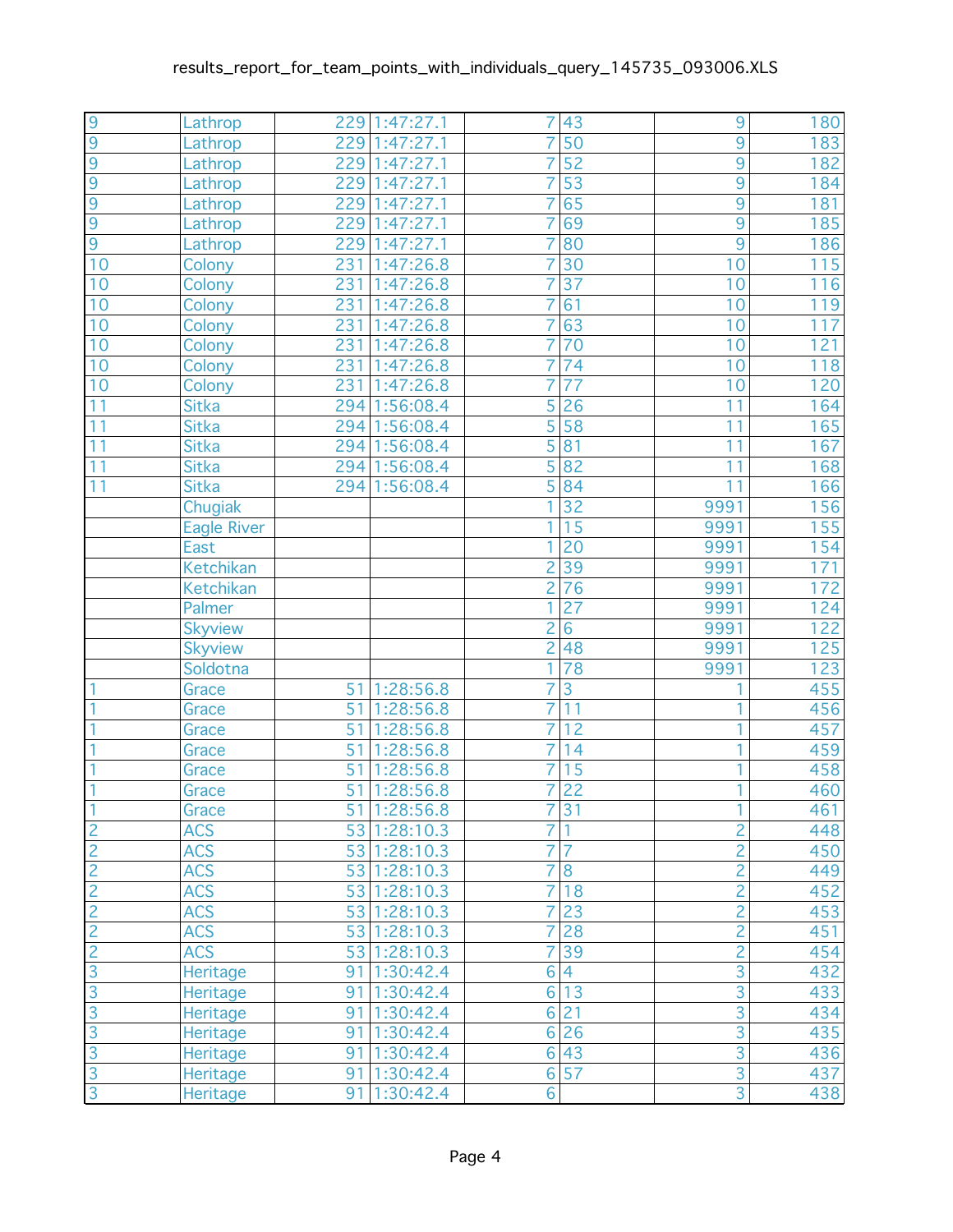| $\overline{4}$  | <b>Seward</b>     | 125 1:32:33.1    | 7              | 5               | 4               | 462 |
|-----------------|-------------------|------------------|----------------|-----------------|-----------------|-----|
| $\overline{4}$  | <b>Seward</b>     | 125 1:32:33.1    | 7              | 16              | 4               | 463 |
| 4               | <b>Seward</b>     | 125 1:32:33.1    | 7              | 36              | 4               | 465 |
| $\overline{4}$  | <b>Seward</b>     | 125 1:32:33.1    | $\overline{7}$ | $\overline{37}$ | 4               | 464 |
| $\overline{4}$  | <b>Seward</b>     | 125 1:32:33.1    | 7              | 68              | 4               | 466 |
| $\overline{4}$  | <b>Seward</b>     | 125<br>1:32:33.1 | 7              | 78              | 4               | 468 |
| $\overline{4}$  | <b>Seward</b>     | 125<br>1:32:33.1 | 7              | 79              | 4               | 467 |
| $\overline{5}$  | <b>Haines</b>     | 1:32:47.3<br>139 | 7              | $\overline{2}$  | $\overline{5}$  | 471 |
| 5               | <b>Haines</b>     | 139<br>1:32:47.3 | 7              | 27              | 5               | 472 |
| $\overline{5}$  | <b>Haines</b>     | 139 1:32:47.3    | 7              | 45              | $\overline{5}$  | 473 |
| $\overline{5}$  | <b>Haines</b>     | 139 1:32:47.3    | 7              | 46              | 5               | 474 |
| 5               | <b>Haines</b>     | 139<br>1:32:47.3 | 7              | 65              | 5               | 476 |
| $\overline{5}$  | <b>Haines</b>     | 139 1:32:47.3    | $\overline{7}$ | $\overline{71}$ | $\overline{5}$  | 475 |
| $\overline{5}$  | <b>Haines</b>     | 139 1:32:47.3    | 7              | 86              | $\overline{5}$  | 477 |
| $\overline{6}$  | <b>Chevak</b>     | 172 1:34:36.4    | 7              | 19              | $\overline{6}$  | 419 |
| $6\phantom{1}6$ | Chevak            | 172 1:34:36.4    | $\overline{7}$ | 42              | 6               | 420 |
| 6               | Chevak            | 172 1:34:36.4    | 7              | 47              | $\overline{6}$  | 423 |
| $\overline{6}$  | Chevak            | 172<br>1:34:36.4 | 7              | 52              | 6               | 421 |
| $\overline{6}$  | Chevak            | 172 1:34:36.4    | 7              | 69              | $\overline{6}$  | 422 |
| $\overline{6}$  | Chevak            | 172 1:34:36.4    | 7              | 76              | $\overline{6}$  | 425 |
| $\overline{6}$  | <b>Chevak</b>     | 172<br>1:34:36.4 | 7              | 80              | 6               | 424 |
| $\overline{7}$  | Wrangell          | 184 1:35:23.2    | $\overline{7}$ | 17              | 7               | 478 |
| $\overline{7}$  | Wrangell          | 184 1:35:23.2    | 7              | 48              | 7               | 480 |
| $\overline{7}$  | Wrangell          | 184 1:35:23.2    | 7              | 55              | 7               | 481 |
| $\overline{7}$  | Wrangell          | 184 1:35:23.2    | 7              | 61              | 7               | 482 |
| 7               | Wrangell          | 184 1:35:23.2    | 7              | 67              | 7               | 479 |
| 7               | Wrangell          | 184 1:35:23.2    | 7              | 70              | 7               | 483 |
| $\overline{7}$  | Wrangell          | 184 1:35:23.2    | 7              | 81              | 7               | 484 |
| 8               | <b>Cook Inlet</b> | 186 1:35:08.4    | 7              | 10              | $\overline{8}$  | 439 |
| 8               | <b>Cook Inlet</b> | 186<br>1:35:08.4 | 7              | 33              | 8               | 440 |
| $\overline{8}$  | <b>Cook Inlet</b> | 186 1:35:08.4    | 7              | 59              | $\overline{8}$  | 442 |
| $\overline{8}$  | <b>Cook Inlet</b> | 186 1:35:08.4    | 7              | 74              | $\overline{8}$  | 441 |
| $\overline{8}$  | <b>Cook Inlet</b> | 186 1:35:08.4    | 7              | 75              | $\overline{8}$  | 443 |
| $\overline{8}$  | <b>Cook Inlet</b> | 186 1:35:08.4    | 7              | 94              | $\overline{8}$  | 444 |
| $\overline{8}$  | Cook Inlet        | 186 1:35:08.4    |                | 7 101           | $\overline{8}$  | 445 |
| $\overline{9}$  | <b>Nome</b>       | 189 1:35:37.0    | 7              | $9\,$           | 9               | 413 |
| $\overline{9}$  | <b>Nome</b>       | 189 1:35:37.0    | $\overline{7}$ | 20              | $\overline{9}$  | 407 |
| $\overline{9}$  | <b>Nome</b>       | 189 1:35:37.0    | 7              | 50              | $\overline{9}$  | 410 |
| $\overline{9}$  | <b>Nome</b>       | 189 1:35:37.0    | 7              | 84              | $\overline{9}$  | 408 |
| $\overline{9}$  | <b>Nome</b>       | 189 1:35:37.0    | 7              | 85              | $\overline{9}$  | 409 |
| 9               | <b>Nome</b>       | 189 1:35:37.0    | 7              | 87              | $\overline{9}$  | 411 |
| $\overline{9}$  | <b>Nome</b>       | 189 1:35:37.0    | 7              | 95              | $\overline{9}$  | 412 |
| 10              | Kotzebue          | 273 1:39:50.6    | 7              | 53              | 10              | 400 |
| 10              | Kotzebue          | 273 1:39:50.6    | 7              | 64              | 10              | 402 |
| 10              | Kotzebue          | 273 1:39:50.6    | 7              | 73              | 10              | 401 |
| 10              | Kotzebue          | 273 1:39:50.6    | $\overline{7}$ | 90              | 10              | 403 |
| 10              | Kotzebue          | 273 1:39:50.6    | $\overline{7}$ | 92              | 10              | 404 |
| 10              | Kotzebue          | 273 1:39:50.6    | 7              | 96              | 10              | 405 |
| 10              | Kotzebue          | 273 1:39:50.6    | $\overline{7}$ | 100             | $\overline{1}0$ | 406 |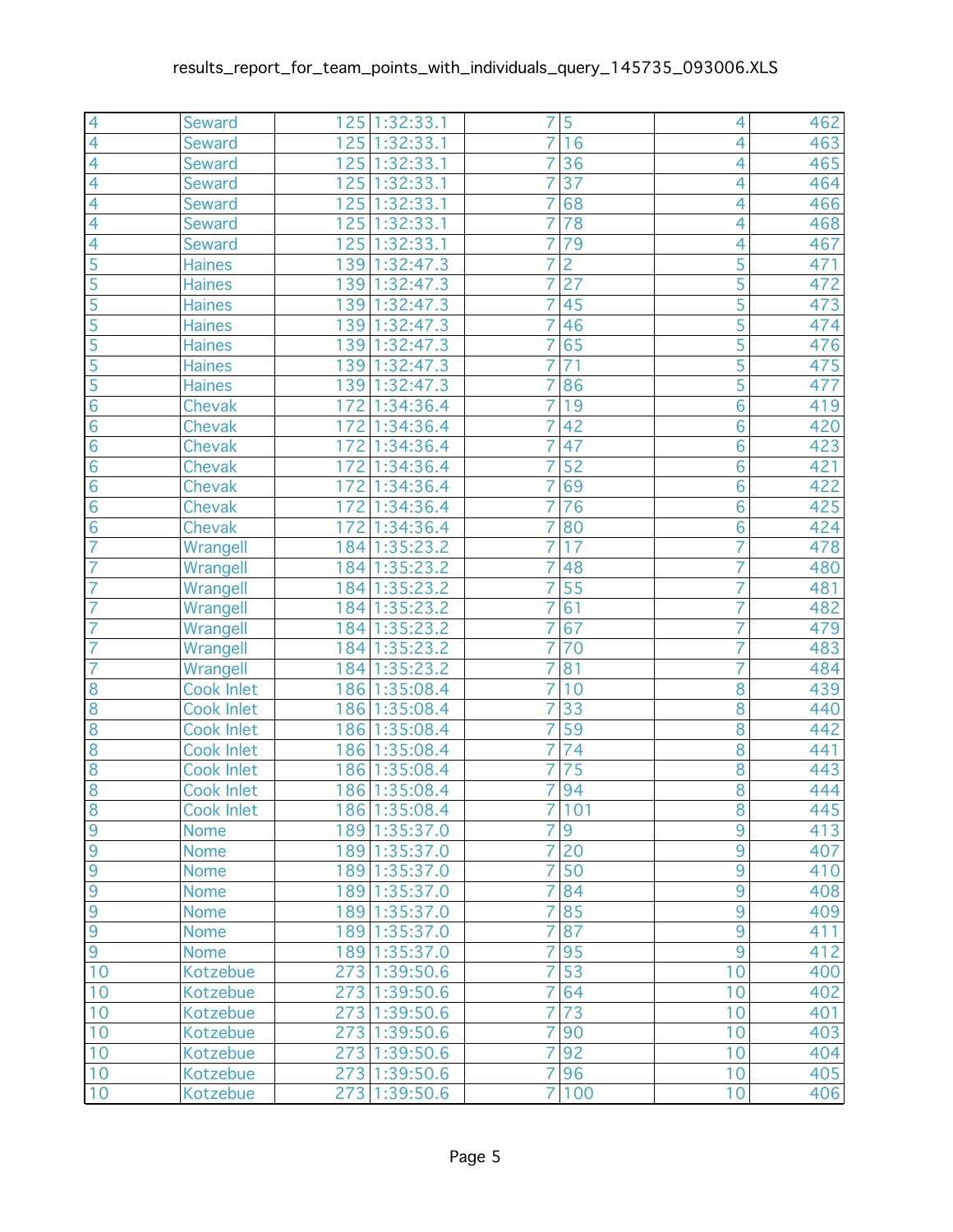| 11             | Eielson                                | 293 1:40:54.4 | 7                   | 51              | 11             | 490        |
|----------------|----------------------------------------|---------------|---------------------|-----------------|----------------|------------|
| 11             | Eielson                                | 293 1:40:54.4 | 7                   | 82              | 11             | 492        |
| 11             | Eielson                                | 293 1:40:54.4 | 7                   | 83              | 11             | 493        |
| 11             | Eielson                                | 293 1:40:54.4 | 7                   | 88              | 11             | 491        |
| 11             | Eielson                                | 293 1:40:54.4 | 7                   | $\overline{91}$ | 11             | 494        |
| 11             | Eielson                                | 293 1:40:54.4 | 7                   | 98              | 11             | 495        |
| 11             | Eielson                                | 293 1:40:54.4 | 7                   | 99              | 11             | 496        |
|                | <b>Barrow</b>                          |               | $\overline{2}$      | $\overline{54}$ | 9991           | 416        |
|                | <b>Barrow</b>                          |               | $\overline{c}$      | $\overline{72}$ | 9991           | 417        |
|                | <b>Bethel</b>                          |               | $\overline{c}$      | $\overline{6}$  | 9991           | 427        |
|                | <b>Bethel</b>                          |               | $\overline{2}$      | $\overline{77}$ | 9991           | 430        |
|                | Craig                                  |               |                     | $\overline{24}$ | 9991           | 489        |
|                | <b>Dillingham</b>                      |               | $\overline{c}$      | $\overline{30}$ | 9991           | 426        |
|                | <b>Dillingham</b>                      |               | $\overline{2}$      | $\overline{34}$ | 9991           | 431        |
|                | <b>Hooper Bay</b>                      |               |                     | $\overline{32}$ | 9991           | 428        |
|                | <b>Hutchison</b>                       |               | $\overline{c}$      | 66              | 9991           | 499        |
|                | <b>Hutchison</b>                       |               | $\overline{2}$      | 93              | 9991           | 500        |
|                | <b>Kake</b>                            |               | 1                   | 40              | 9991           | 488        |
|                | <b>Kiana</b>                           |               | 1                   | 60              | 9991           | 415        |
|                | <b>Monroe</b>                          |               | $\overline{3}$      | 38              | 9991           | 497        |
|                | Monroe                                 |               | $\overline{3}$      | 49              | 9991           | 498        |
|                | <b>Monroe</b>                          |               | $\overline{3}$      | 89              | 9991           | 501        |
|                | Mt. Edgecumbe                          |               | 1                   | 29              | 9991           | 486        |
|                | Noorvik                                |               |                     | 58              | 9991           | 414        |
|                | Petersburg                             |               | 1                   | $\overline{63}$ | 9991           | 487        |
|                | <b>Scammon Bay</b>                     |               |                     | $\overline{25}$ | 9991           | 429        |
|                | <b>Skagway</b>                         |               |                     | 62              | 9991           | 485        |
|                | <b>Su Valley</b>                       |               | $\overline{c}$      | $\overline{35}$ | 9991           | 446        |
|                | <b>Su Valley</b>                       |               | $\overline{2}$      | 44              | 9991           | 447        |
|                | Valdez                                 |               | $\overline{c}$      | 41              | 9991           | 469        |
|                | Valdez                                 |               | $\overline{2}$<br>1 | 56              | 9991           | 470<br>418 |
|                | <b>White Mountain</b><br><b>Kodiak</b> | 35 1:24:24.3  | 7                   | 97<br>1         | 9991<br>1      | 200        |
| 1<br>1         |                                        | 35 1:24:24.3  | 7                   | $\overline{3}$  | 1              | 201        |
| $\overline{1}$ | <b>Kodiak</b><br>Kodiak                | 35 1:24:24.3  | $\overline{7}$      | $\overline{4}$  | $\overline{1}$ | 202        |
| 1              | <b>Kodiak</b>                          | 35 1:24:24.3  | $\overline{7}$      | 11              | 1              | 203        |
|                | <b>Kodiak</b>                          | 35 1:24:24.3  | $\overline{7}$      | 19              | 1              | 204        |
|                | <b>Kodiak</b>                          | 35 1:24:24.3  | 7                   | 24              | 1              | 206        |
| 1              | <b>Kodiak</b>                          | 35 1:24:24.3  | 7                   | 51              | 1              | 205        |
| $\overline{c}$ | Colony                                 | 92 1:26:56.3  | $\overline{7}$      | 12              | $\overline{2}$ | 207        |
| $\overline{2}$ | Colony                                 | 92 1:26:56.3  | 7                   | 13              | $\overline{2}$ | 208        |
|                | Colony                                 | 92 1:26:56.3  | $\overline{7}$      | 14              | $\overline{c}$ | 211        |
| $\frac{2}{2}$  | Colony                                 | 92 1:26:56.3  | 7                   | 28              | $\overline{2}$ | 210        |
| $\overline{2}$ | Colony                                 | 92 1:26:56.3  | 7                   | 35              | $\overline{2}$ | 209        |
| $\overline{c}$ | Colony                                 | 92 1:26:56.3  | 7                   | 45              | $\overline{c}$ | 212        |
| $\overline{2}$ | Colony                                 | 92 1:26:56.3  | 7                   | 57              | $\overline{2}$ | 213        |
| $\overline{3}$ | Juneau                                 | 108 1:27:22.7 | $\overline{7}$      | $6\phantom{a}$  | $\overline{3}$ | 255        |
| $\overline{3}$ | Juneau                                 | 108 1:27:22.7 | 7                   | 20              |                | 256        |
| $\overline{3}$ | Juneau                                 | 108 1:27:22.7 | $\overline{7}$      | 29              | $\frac{3}{3}$  | 258        |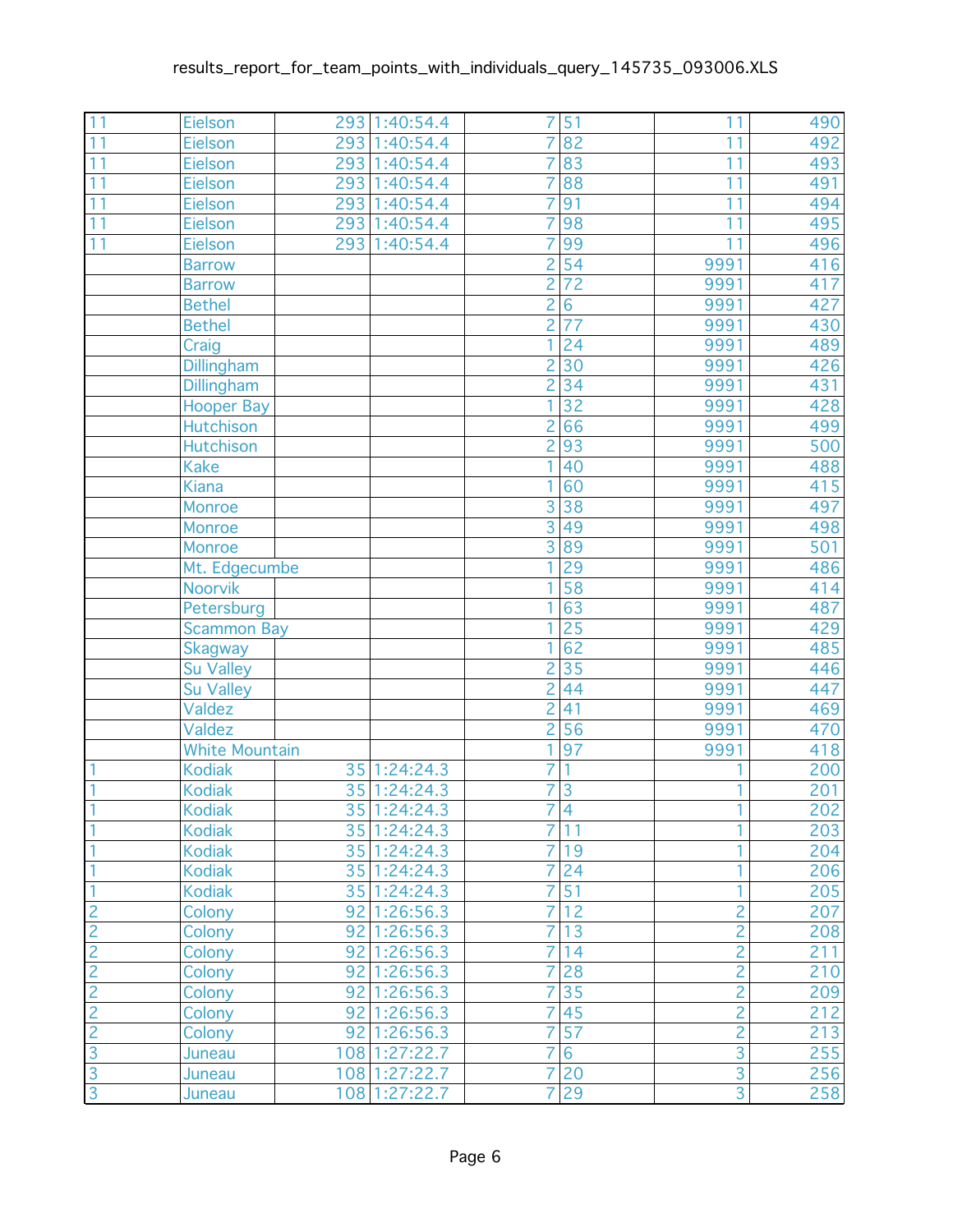| $\overline{3}$                       | Juneau             | 108 1:27:22.7 | 7                | 32              | $\overline{3}$ | 257 |
|--------------------------------------|--------------------|---------------|------------------|-----------------|----------------|-----|
| $\overline{3}$                       | Juneau             | 108 1:27:22.7 | $\overline{7}$   | 34              | $\overline{3}$ | 259 |
| $\overline{3}$                       | Juneau             | 108 1:27:22.7 | 7                | $\overline{53}$ | $\overline{3}$ | 261 |
| $\overline{3}$                       | Juneau             | 108 1:27:22.7 | $\overline{7}$   | 55              | $\overline{3}$ | 260 |
| $\overline{4}$                       | South              | 116 1:27:15.4 | 7                | $\overline{2}$  | 4              | 223 |
| $\overline{4}$                       | South              | 116 1:27:15.4 | 7                | 16              | 4              | 224 |
| $\overline{4}$                       | South              | 116 1:27:15.4 | $\overline{7}$   | 23              | 4              | 225 |
| $\overline{4}$                       | South              | 116 1:27:15.4 | $\overline{7}$   | 40              | $\overline{4}$ | 227 |
| 4                                    | South              | 116 1:27:15.4 | 7                | 48              | 4              | 226 |
| $\overline{4}$                       | South              | 116 1:27:15.4 | $\overline{7}$   | 50              | 4              | 229 |
| $\overline{4}$                       | South              | 116 1:27:15.4 | $\overline{7}$   | 68              | 4              | 228 |
| $\overline{5}$                       | <b>West Valley</b> | 168 1:29:09.5 | $\overline{7}$   | 10              | 5              | 270 |
| $\overline{\overline{\overline{5}}}$ | <b>West Valley</b> | 168 1:29:09.5 | $\overline{7}$   | 25              | $\overline{5}$ | 271 |
| $\overline{5}$                       | <b>West Valley</b> | 168 1:29:09.5 | $\overline{7}$   | $\overline{38}$ | $\overline{5}$ | 272 |
| 5                                    | <b>West Valley</b> | 168 1:29:09.5 | 7                | 54              | $\overline{5}$ | 274 |
| $\overline{5}$                       | <b>West Valley</b> | 168 1:29:09.5 | $\overline{7}$   | $\overline{59}$ | $\overline{5}$ | 276 |
| $\overline{5}$                       | <b>West Valley</b> | 168 1:29:09.5 | 7                | 67              | $\overline{5}$ | 275 |
| 5                                    | <b>West Valley</b> | 168 1:29:09.5 | $\overline{7}$   | 77              | 5              | 273 |
| $\overline{6}$                       | <b>Skyview</b>     | 170 1:29:20.1 | $\overline{7}$   | $\overline{22}$ | $\overline{6}$ | 214 |
| $\overline{6}$                       | <b>Skyview</b>     | 170 1:29:20.1 | $\overline{7}$   | $\overline{30}$ | $\overline{6}$ | 215 |
| $\overline{6}$                       | <b>Skyview</b>     | 170 1:29:20.1 | 7                | 39              | $\overline{6}$ | 217 |
| $\overline{6}$                       | <b>Skyview</b>     | 170 1:29:20.1 | $\overline{7}$   | 43              | 6              | 219 |
| $\overline{6}$                       | <b>Skyview</b>     | 170 1:29:20.1 | 7                | $\overline{56}$ | $\overline{6}$ | 218 |
| $\overline{6}$                       | <b>Skyview</b>     | 170 1:29:20.1 | 7                | 58              | $\overline{6}$ | 216 |
| $\overline{6}$                       | Skyview            | 170 1:29:20.1 | 7                | 60              | $\overline{6}$ | 220 |
| $\overline{7}$                       | Lathrop            | 192 1:29:50.6 |                  | $\overline{9}$  | 7              | 277 |
| $\overline{7}$                       | Lathrop            | 192 1:29:50.6 | 7                | 46              | 7              | 282 |
| $\overline{7}$                       | Lathrop            | 192 1:29:50.6 | $\overline{7}$   | 47              | 7              | 279 |
| 7                                    | Lathrop            | 192 1:29:50.6 | $\overline{7}$   | 49              | $\overline{7}$ | 281 |
|                                      | Lathrop            | 192 1:29:50.6 | $\overline{7}$   | 62              | 7              | 278 |
| 7                                    | Lathrop            | 192 1:29:50.6 | $\overline{7}$   | $\overline{72}$ | 7              | 280 |
| $\overline{7}$                       | Lathrop            | 192 1:29:50.6 | $\overline{7}$   | 73              | 7              | 283 |
| $\overline{7}$                       | <b>Sitka</b>       | 192 1:29:46.1 | 6                | 5               | 7              | 262 |
| $\overline{7}$                       | <b>Sitka</b>       | 192 1:29:46.1 | 6                | 18              | 7              | 263 |
| $\overline{7}$                       | <b>Sitka</b>       | 192 1:29:46.1 |                  | 6 44            | $\overline{7}$ | 264 |
| $\overline{7}$                       | <b>Sitka</b>       | 192 1:29:46.1 |                  | 6 65            | 7              | 265 |
| 7                                    | <b>Sitka</b>       | 192 1:29:46.1 | $6 \overline{6}$ | 78              | 7              | 266 |
| $\overline{7}$                       | <b>Sitka</b>       | 192 1:29:46.1 |                  | 6 80            | 7              | 267 |
| 9                                    | <b>Dimond</b>      | 193 1:30:00.6 | 7                | 15              | 9              | 237 |
| $\overline{9}$                       | <b>Dimond</b>      | 193 1:30:00.6 | $\overline{7}$   | 37              | $\overline{9}$ | 238 |
| 9                                    | <b>Dimond</b>      | 193 1:30:00.6 | $\overline{7}$   | 41              | $\overline{9}$ | 241 |
| $\frac{9}{9}$                        | <b>Dimond</b>      | 193 1:30:00.6 | $\overline{7}$   | 52              | 9              | 240 |
|                                      | <b>Dimond</b>      | 193 1:30:00.6 | $\overline{7}$   | 70              | $\overline{9}$ | 239 |
| $\overline{9}$                       | <b>Dimond</b>      | 193 1:30:00.6 | 7                | 81              | $\overline{9}$ | 242 |
| 9                                    | <b>Dimond</b>      | 193 1:30:00.6 | 7                | 82              | $\overline{9}$ | 243 |
| 10                                   | <b>West High</b>   | 206 1:30:17.7 | $\overline{7}$   | 21              | 10             | 244 |
| 10                                   | <b>West High</b>   | 206 1:30:17.7 | $\overline{7}$   | $\overline{27}$ | 10             | 246 |
| 10                                   | <b>West High</b>   | 206 1:30:17.7 | $\overline{7}$   | 42              | 10             | 245 |
| 10                                   | <b>West High</b>   | 206 1:30:17.7 | $\overline{7}$   | 66              | 10             | 247 |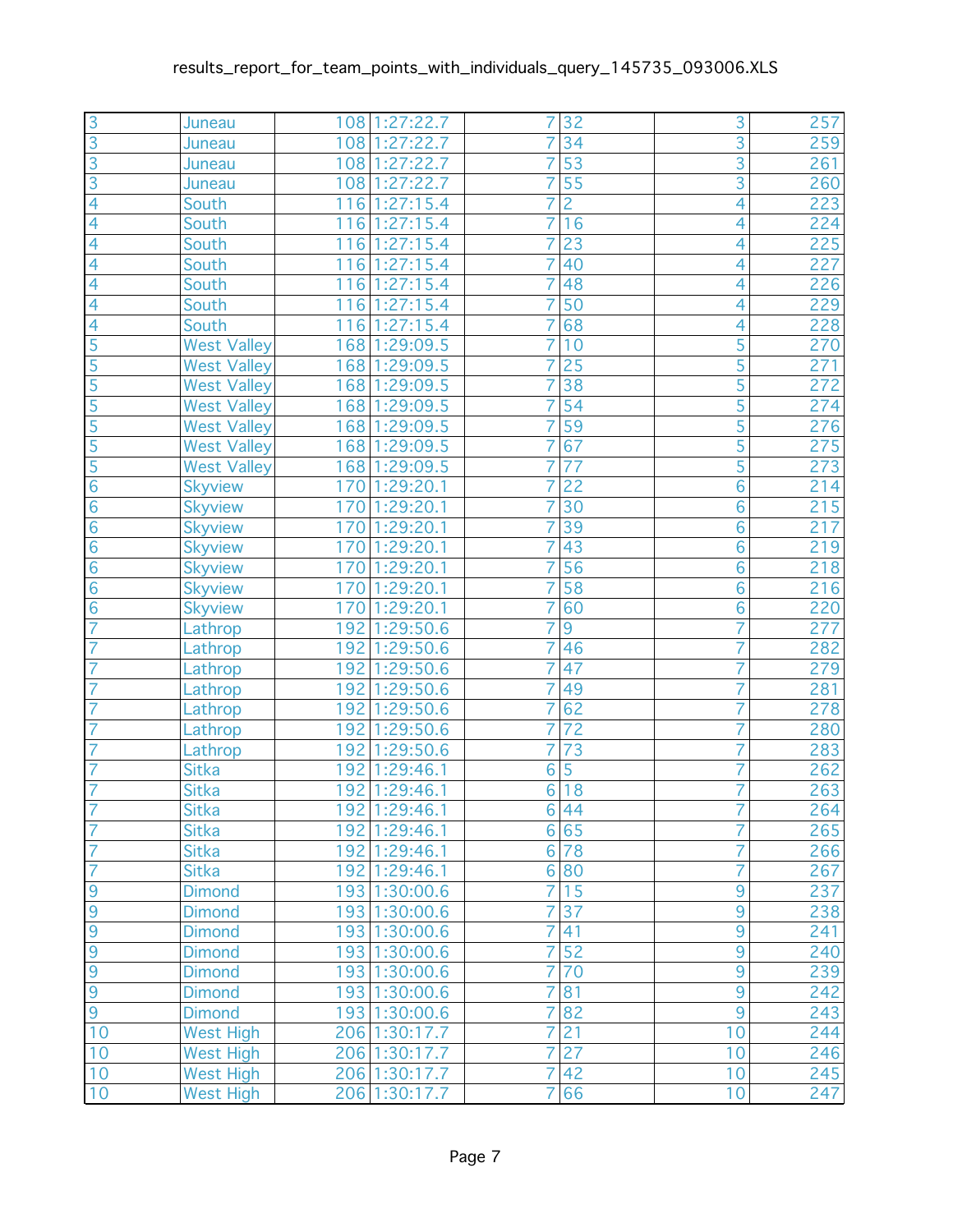| 10 | <b>West High</b>   | 206 1:30:17.7 |                | 71 | 10   | 250 |
|----|--------------------|---------------|----------------|----|------|-----|
| 10 | <b>West High</b>   | 206 1:30:17.7 |                | 74 | 10   | 248 |
| 10 | <b>West High</b>   | 206 1:30:17.7 |                | 79 | 10   | 249 |
| 11 | <b>Service</b>     | 209 1:29:57.4 | 7              |    | 11   | 230 |
| 11 | <b>Service</b>     | 209 1:29:57.4 | $\overline{7}$ | 33 | 11   | 232 |
| 11 | <b>Service</b>     | 209 1:29:57.4 |                | 61 | 11   | 233 |
| 11 | <b>Service</b>     | 209 1:29:57.4 |                | 63 | 11   | 231 |
| 11 | <b>Service</b>     | 209 1:29:57.4 |                | 64 | 11   | 234 |
| 11 | <b>Service</b>     | 209 1:29:57.4 |                | 75 | 11   | 235 |
| 11 | <b>Service</b>     | 209 1:29:57.4 |                | 76 | 11   | 236 |
|    | <b>Bartlett</b>    |               | 2              | 31 | 9991 | 252 |
|    | <b>Bartlett</b>    |               | 2              | 69 | 9991 | 254 |
|    | <b>Eagle River</b> |               |                | 17 | 9991 | 253 |
|    | East               |               |                | 26 | 9991 | 251 |
|    | Ketchikan          |               |                | 83 | 9991 | 269 |
|    | Wasilla            |               | $\overline{c}$ | 8  | 9991 | 221 |
|    | Wasilla            |               | 2              | 36 | 9991 | 222 |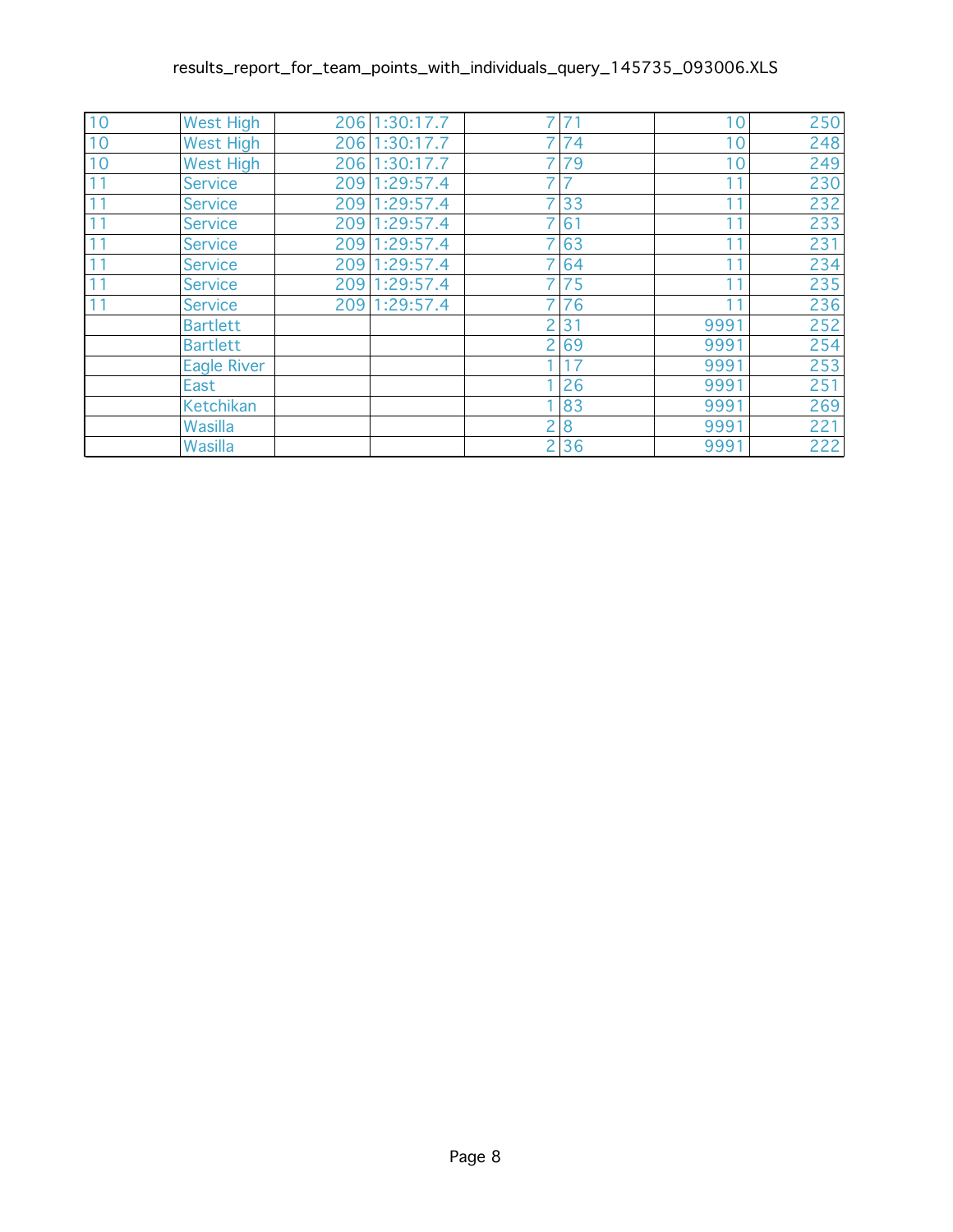| <b>Name</b>                  | <b>First Name</b> | Last Name   Age  | Sex | <b>Class</b>          | Affiliation           | <b>Time</b> |
|------------------------------|-------------------|------------------|-----|-----------------------|-----------------------|-------------|
| FOLDAGER, Rubye              |                   | Foldager         | F   | 123A Girls   Seward   |                       | 19:32.2     |
| FOLDAGER, Denali             |                   | Foldager         | F   | 123A Girls Seward     |                       | 20:13.6     |
| <b>BARNWELL, Allison</b>     |                   | <b>Barnwell</b>  | F   | 123A Girls Seward     |                       | 21:07.1     |
| <b>GLASER, Sar Sara</b>      |                   | Glaser           | F   | 123A Girls            | Seward                | 21:39.1     |
| OLDOW, KerKendra             |                   | Oldow            | F   | 123A Girls            | Seward                | 22:31.2     |
| <b>BACKLUND, Tekla</b>       |                   | <b>Backlund</b>  | F   | 123A Girls Seward     |                       | 22:49.1     |
| <b>PROCHAZKA Juno</b>        |                   | Prochazka        | F   | 123A Girls Seward     |                       | 24:41.8     |
| LENDE, Stoll Stoli           |                   | Lende            | F   | 123A Girls Haines     |                       | 20:22.0     |
| LENDE, JoAr JoAnna           |                   | Lende            | F   | 123A Girls   Haines   |                       | 20:54.7     |
| <b>HANSEN, Ch Christine</b>  |                   | Hansen           | F   | 123A Girls   Haines   |                       | 21:08.0     |
| <b>HOSTETLER, Hannah</b>     |                   | Hostetler        | F   | 123A Girls   Haines   |                       | 22:19.1     |
| LEMIEUX, Cr Crystalyn        |                   | <b>LeMieux</b>   | F   | 123A Girls   Haines   |                       | 22:38.1     |
| VISSCHER, TTeslyn            |                   | <b>Visscher</b>  | F   | 123A Girls Haines     |                       | 24:05.2     |
| PIPER, Jorda Jordan          |                   | Piper            | F   | 123A Girls            | Haines                | 24:37.1     |
| FISCHETTI, NNychele          |                   | Fischetti        | F   | 123A Girls            | <b>ACS</b>            | 20:05.0     |
| MILLER, Mag Maggie           |                   | <b>Miller</b>    | F   | 123A Girls            | <b>ACS</b>            | 20:56.4     |
| <b>VOLSTAD, SSally</b>       |                   | Volstad          | F   | 123A Girls            | <b>ACS</b>            | 22:27.6     |
| <b>LEWIS, Madi Madie</b>     |                   | Lewis            | F   | 123A Girls            | <b>ACS</b>            | 22:33.2     |
| <b>LEHE, Rebed Rebecca</b>   |                   | Lehe             | F   | 123A Girls            | <b>ACS</b>            | 22:51.5     |
| <b>GRACE, Ven Venessa</b>    |                   | Grace            | F   | 123A Girls            | <b>ACS</b>            | 23:35.7     |
| LOBATO, Ke Kelsey            |                   | Lobato           | F   | 123A Girls            | <b>ACS</b>            | 23:44.7     |
| LOUGHLIN, Julie Ann          |                   | Loughlin         | F   | 123A Girls            | Grace                 | 21:02.8     |
| <b>DUPEA, Majd Majorie</b>   |                   | <b>Dupea</b>     | F   | 123A Girls            | Grace                 | 21:13.7     |
| LUCIA, Rach Rachel           |                   | Lucia            | F   | 123A Girls            | Grace                 | 21:32.2     |
| <b>SMITHWICK, Justine</b>    |                   | Smithwick        | F   | 123A Girls            | Grace                 | 21:44.4     |
| SMITH, Kayli Kaylin          |                   | Smith            | F   | 123A Girls            | Grace                 | 23:03.2     |
| <b>CRESAP, Sar Sarah</b>     |                   | Cresap           | F   | 123A Girls            | Grace                 | 23:20.3     |
| WEBER, Bet Bethany           |                   | Weber            | F   | 123A Girls            | Grace                 | 25:02.9     |
| KOPP, Holly Holly            |                   | <b>Kopp</b>      | F   | 123A Girls            | Cook Inlet            | 20:40.3     |
| <b>ARNESON, S Sadie</b>      |                   | <b>Arneson</b>   | F   | 123A Girls Cook Inlet |                       | 21:49.1     |
| <b>FORRSI, BrodBrooke</b>    |                   | Forrsi           | F   | 123A Girls Cook Inlet |                       | 22:05.1     |
| SMITHWICK, Amy               |                   | <b>Smithwick</b> | F   | 123A Girls Cook Inlet |                       | 23:32.3     |
| RAY, Janine Janine           |                   | Ray              | F   | 123A Girls Cook Inlet |                       | 24:08.4     |
| <b>DOMKE, Hila Hilary</b>    |                   | <b>Domke</b>     | F   |                       | 123A Girls Cook Inlet | 24:10.3     |
| <b>WHITE, Kaitl Kaitlin</b>  |                   | White            | F   | 123A Girls            | <b>Cook Inlet</b>     | <b>DNF</b>  |
| MACZYNSKI. Genevieve         |                   | Maczynski        | F   | 123A Girls            | <b>Bethel</b>         | 22:50.9     |
| <b>FAIRBANKS, Emerie</b>     |                   | <b>Fairbanks</b> | F   | 123A Girls            | <b>Bethel</b>         | 22:54.6     |
| <b>KAISER, Tillie Tillie</b> |                   | <b>Kaiser</b>    | F   | 123A Girls            | <b>Bethel</b>         | 23:27.6     |
| <b>KLEJKA, Jer Jennifer</b>  |                   | <b>Klejka</b>    | F   | 123A Girls            | <b>Bethel</b>         | 23:34.2     |
| <b>HOFFMAN, N</b> Melody     |                   | Hoffman          | F   | 123A Girls            | <b>Bethel</b>         | 24:31.4     |
| <b>KLEJKA, Jes Jessica</b>   |                   | Klejka           | F   | 123A Girls            | <b>Bethel</b>         | 24:45.2     |
| ELLIOTT, Ch Christina        |                   | <b>Elliott</b>   | F   | 123A Girls            | <b>Bethel</b>         | 27:37.5     |
| LABELLE-HA Hannah            |                   | LaBelle-Hamer    | F   | 123A Girls            | <b>Monroe</b>         | 23:18.9     |
| <b>WALLACE, 1 Theresa</b>    |                   | Wallace          | F   | 123A Girls            | Monroe                | 23:20.6     |
| PRICE, Sedo Sedona           |                   | Price            | F   | 123A Girls            | <b>Monroe</b>         | 23:31.9     |
| <b>SCHREDER, Nicole</b>      |                   | <b>Schreder</b>  | F   | 123A Girls            | <b>Monroe</b>         | 23:48.0     |
| <b>HEATER, Hill Hillary</b>  |                   | <b>Heater</b>    | F   | 123A Girls            | <b>Monroe</b>         | 24:16.9     |
| <b>SCHWARTZ, Bridget</b>     |                   | Schwartz         | F   | 123A Girls            | Petersburg            | 22:14.0     |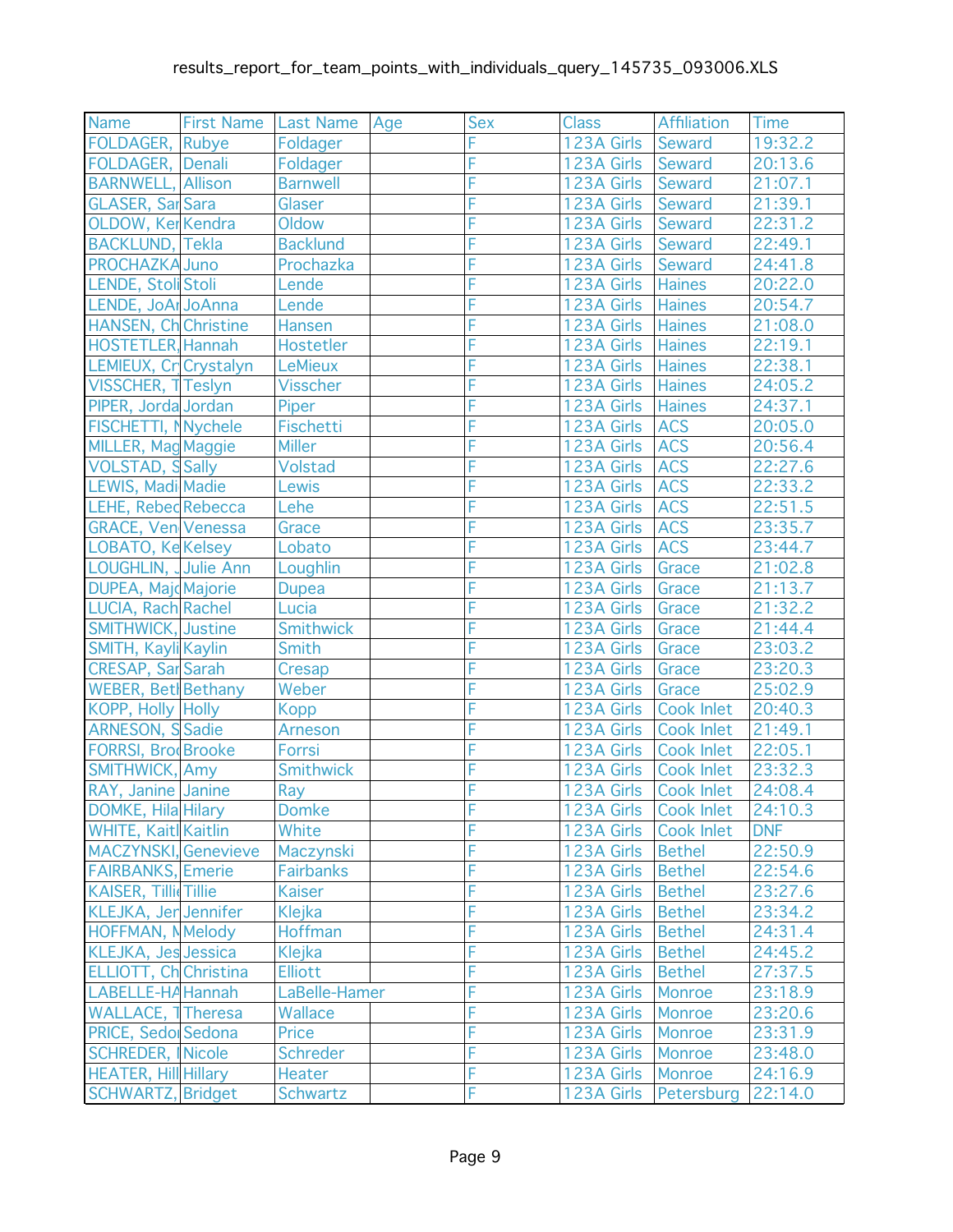| FUGUA, Jane Jane              | Fugua             | F |                      | 123A Girls   Petersburg      | 23:03.0 |
|-------------------------------|-------------------|---|----------------------|------------------------------|---------|
| AlKEN, Jayn Jayne             | Aiken             | F | 123A Girls           | Petersburg                   | 23:46.9 |
| PEELER, Rod Rochelle          | Peeler            | F | 123A Girls           | Petersburg                   | 24:17.6 |
| <b>HAAS, Linds Lindsey</b>    | <b>Haas</b>       | F | 123A Girls           | Petersburg                   | 26:10.5 |
| <b>TALERICO, Courtney</b>     | <b>Talerico</b>   | F | 123A Girls           | <b>Tri Valley</b>            | 21:08.2 |
| MILLIKIN, Gr Grace            | <b>Millikin</b>   | F | 123A Girls           | <b>Tri Valley</b>            | 23:33.5 |
| <b>CARTER, ColCori</b>        | Carter            | F | 123A Girls           | Tri Valley                   | 24:57.2 |
| CHESLEY, H&Hannah             | <b>Chesley</b>    | F | 123A Girls           | <b>Tri Valley</b>            | 25:40.0 |
| <b>SHREEVE, NiNichole</b>     | <b>Shreeve</b>    | F | 123A Girls           | <b>Tri Valley</b>            | 31:17.4 |
| <b>SCHMIDT, T&amp;Tara</b>    | <b>Schmidt</b>    | F | 123A Girls           | <b>Nome</b>                  | 23:08.1 |
| OLSON, Ann Annie-Kate         | Olson             | F | 123A Girls           | <b>Nome</b>                  | 23:59.0 |
| <b>HORNER, Rid Richelle</b>   | Horner            | F | 123A Girls           | Nome                         | 24:15.5 |
| EIDE, Cori<br>Cori            | Eide              | F | 123A Girls           | Nome                         | 26:03.9 |
| <b>TAHBONE, MMarjorie</b>     | <b>Tahbone</b>    | F | 123A Girls           | <b>Nome</b>                  | 28:38.1 |
| <b>SHERMAN-LI Jessica</b>     | Sherman-Luce      | F | 123A Girls           | Nome                         | 28:43.0 |
| <b>ALVANA-ST Maddy</b>        | Alvana-Stimpfle   | F | 123A Girls Nome      |                              | 29:14.2 |
| <b>SCHNEIDER, Jessica</b>     | Schneider         | F | 123A Girls           | Akiachak                     | 21:29.0 |
| LAKE, Chels Chelsea           | Lake              | F | 123A Girls           | Chevak                       | 22:37.9 |
| <b>BROWN, Kat Katrina</b>     | <b>Brown</b>      | F | 123A Girls           | <b>Delta</b>                 | 23:30.9 |
| MCGILL, Am Amanda             | <b>McGill</b>     | F | 123A Girls           | <b>Dillingham</b>            | 22:53.3 |
| WITOWIC, T Tori               | <b>Witowic</b>    | F | 123A Girls           | Eielson                      | 22:12.8 |
| <b>NOUREDDINI Fotima</b>      | <b>Noureddine</b> | F | 123A Girls           | Eielson                      | 23:42.3 |
| LAFAVE, Kir Kirsten           | LaFave            | F | 123A Girls           | Eielson                      | 24:36.9 |
| <b>FENNIMORE, Nikki</b>       | Fennimore         | F | 123A Girls           | Galena                       | 22:48.2 |
| SWANSON, Brandi               | Swanson           | F | 123A Girls Hutchison |                              | 23:17.9 |
| <b>STAHELI, Le Lexy</b>       | <b>Staheli</b>    | F | 123A Girls           | <b>Kiana</b>                 | 24:01.3 |
| <b>ATORUK, Ma Marisa</b>      | <b>Atoruk</b>     | F | 123A Girls           | Kiana                        | 25:03.4 |
| RAMIREZ, Ya Yadira            | Ramirez           | F | 123A Girls           | Klawock                      | 23:19.3 |
| <b>MCCALL, VivVivian</b>      | <b>McCall</b>     | F | 123A Girls           | Kotzebue                     | 21:57.8 |
| <b>MASLEN, Ke Kelsie</b>      | <b>Maslen</b>     | F | 123A Girls           | Kotzebue                     | 24:19.0 |
| STALKER, Ja Jackie            | <b>Stalker</b>    | F | 123A Girls           | Kotzebue                     | 24:56.9 |
| ZIBELL, Card Carolyn          | <b>Zibell</b>     | F | 123A Girls           | Noorvik                      | 25:40.2 |
| <b>KASAYULIE, Kandace</b>     | <b>Kasayulie</b>  | F | 123A Girls           | Scammon B: 22:09.1           |         |
| HUNTER, Jac Jaclyn            | Hunter            | F | 123A Girls           | Scammon B 22:26.8            |         |
| <b>TOMAGANU</b> Marissa       | Tomaganuk         | F |                      | 123A Girls Scammon B 23:19.9 |         |
| JENSEN, Am Amanda             | Jensen            | F | 123A Girls           | <b>Skagway</b>               | 22:40.5 |
| <b>HERBIG, EmilEmily</b>      | <b>Herbig</b>     | F | 123A Girls           | Skagway                      | 23:11.7 |
| <b>TIMMERS, Kr</b> Kristjana  | <b>Timmers</b>    | F | 123A Girls           | Su Valley                    | 22:40.2 |
| <b>WILT, Hallidi Hallidie</b> | <b>Wilt</b>       | F | 123A Girls           | <b>Unalaska</b>              | 20:32.9 |
| <b>DENGEL, Cal Camy</b>       | Dengel            | F | 123A Girls           | Valdez                       | 21:15.6 |
| WASSILLIE, Katya              | Wassillie         | F | 123A Girls           | White Moun 23:03.7           |         |
| COOPER, Ca Cathy              | Cooper            | F | 123A Girls           | Wrangell                     | 21:55.9 |
| DAVIS, Sam Samantha           | <b>Davis</b>      | F | <b>4A Girls</b>      | <b>West Valley 19:07.4</b>   |         |
| CALLAHAN, Maggie              | Callahan          | F | <b>4A Girls</b>      | West Valley 19:10.0          |         |
| PITNEY, Cryscrystal           | Pitney            | F | <b>4A Girls</b>      | West Valley 19:11.3          |         |
| <b>TESLOW, KaKayla</b>        | <b>Teslow</b>     | F | <b>4A Girls</b>      | <b>West Valley 19:18.5</b>   |         |
| RORABAUGH Becca               | Rorabaugh         | F | <b>4A Girls</b>      | <b>West Valley 19:29.0</b>   |         |
| <b>RORABAUGH Marisa</b>       | Rorabaugh         | F | <b>4A Girls</b>      | West Valley $20:14.3$        |         |
| <b>BOWERS, AL Aurora</b>      | <b>Bowers</b>     | F | <b>4A Girls</b>      | West Valley 21:56.7          |         |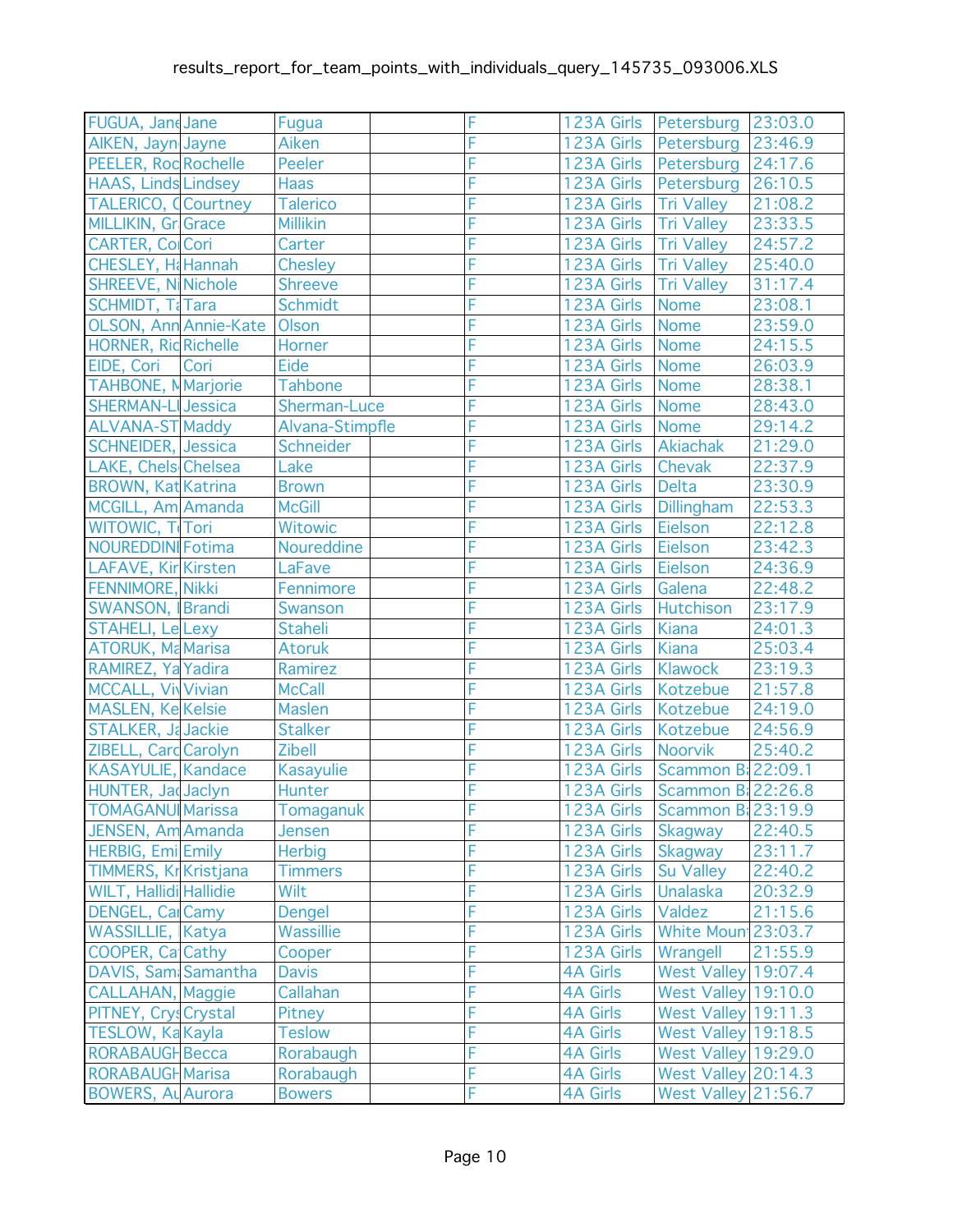| FRANCIS, Le Leah             | <b>Francis</b>   | F | <b>4A Girls</b> | Juneau           | 18:39.2 |
|------------------------------|------------------|---|-----------------|------------------|---------|
| JORGENSEN, Kirsten           | Jorgensen        | F | <b>4A Girls</b> | Juneau           | 19:36.9 |
| <b>KREHLIK, Ka Katie</b>     | <b>Krehlik</b>   | F | <b>4A Girls</b> | Juneau           | 19:53.1 |
| ORD, Annika Annika           | Ord              | F | <b>4A Girls</b> | Juneau           | 20:06.7 |
| MILLER, Leig Leigh           | <b>Miller</b>    | F | <b>4A Girls</b> | Juneau           | 20:07.1 |
| LEHNHART, Brittany           | Lehnhart         | F | <b>4A Girls</b> | Juneau           | 21:21.3 |
| FISHER, Evel Evelyn          | <b>Fisher</b>    | F | <b>4A Girls</b> | Juneau           | 21:31.6 |
| KEEGAN, Sh Shoshana          | Keegan           | F | <b>4A Girls</b> | <b>West High</b> | 18:53.5 |
| LUCH, Letiti Letitia         | Luch             | F | <b>4A Girls</b> | <b>West High</b> | 19:22.3 |
| LUCH, Delia Delia            | Luch             | F | <b>4A Girls</b> | <b>West High</b> | 19:54.7 |
| LUCH, Marce Marcelyn         | Luch             | F | <b>4A Girls</b> | <b>West High</b> | 20:05.0 |
| <b>GERIK, Danie Danielle</b> | Gerik            | F | <b>4A Girls</b> | <b>West High</b> | 20:23.6 |
| ROBERTS, Josilyn             | <b>Roberts</b>   | F | <b>4A Girls</b> | West High        | 20:27.8 |
| DALTON, Ar Anna              | <b>Dalton</b>    | F | <b>4A Girls</b> | West High        | 21:02.2 |
| <b>BIALKA, Kat Katie</b>     | <b>Bialka</b>    | F | <b>4A Girls</b> | Wasilla          | 20:31.0 |
| NELSON, Ke Kendra            | Nelson           | F | <b>4A Girls</b> | Wasilla          | 20:48.6 |
| <b>NELSON, BrdBrooke</b>     | Nelson           | F | <b>4A Girls</b> | Wasilla          | 20:50.4 |
| <b>GROSS, Jess Jessica</b>   | <b>Gross</b>     | F | <b>4A Girls</b> | Wasilla          | 20:59.9 |
| <b>FULLER, Elle Elle</b>     | <b>Fuller</b>    | F | <b>4A Girls</b> | Wasilla          | 21:18.8 |
| DAU, Amand Amanda            | Dau              | F | <b>4A Girls</b> | Wasilla          | 22:02.9 |
| <b>OLSEN, Ema Emaleah</b>    | Olsen            | F | <b>4A Girls</b> | Wasilla          | 22:07.2 |
| <b>PATTERSON Caitlin</b>     | Patterson        | F | <b>4A Girls</b> | South            | 19:45.8 |
| HITZ, Hillary Hillary        | <b>Hitz</b>      | F | <b>4A Girls</b> | South            | 20:30.7 |
| YEATON, Je Jessica           | Yeaton           | F | <b>4A Girls</b> | South            | 20:48.3 |
| FIELDS, Rocl Rochelle        | <b>Fields</b>    | F | <b>4A Girls</b> | South            | 21:26.1 |
| SUNDQUIST, Mykalah           | Sundquist        | F | <b>4A Girls</b> | South            | 21:55.7 |
| SWANSON, Kirsten             | Swanson          | F | <b>4A Girls</b> | South            | 22:02.3 |
| DIEL, Erin<br>Erin           | <b>Diel</b>      | F | <b>4A Girls</b> | South            | 22:20.6 |
| HOLT, Jacki Jackie           | Holt             | F | <b>4A Girls</b> | <b>Service</b>   | 19:35.6 |
| KENNEDY, E Esther            | <b>Kennedy</b>   | F | <b>4A Girls</b> | <b>Service</b>   | 20:39.1 |
| <b>NEES, Rosik: Rosika</b>   | <b>Nees</b>      | F | <b>4A Girls</b> | <b>Service</b>   | 20:56.5 |
| <b>BAILEY, Myd Mychaela</b>  | <b>Bailey</b>    | F | <b>4A Girls</b> | <b>Service</b>   | 21:34.7 |
| <b>BACKSTRUM Kate</b>        | <b>Backstrum</b> | F | <b>4A Girls</b> | <b>Service</b>   | 21:39.5 |
| KROLOFF, E Emma              | <b>Kroloff</b>   | F | <b>4A Girls</b> | Service          | 21:50.6 |
| MAPES, CaseCasey             | <b>Mapes</b>     | F | <b>4A Girls</b> | <b>Service</b>   | 22:14.9 |
| <b>REED, Abby Abby</b>       | Reed             | F | <b>4A Girls</b> | <b>Kodiak</b>    | 20:29.9 |
| <b>REUTER, Jen Jenna</b>     | Reuter           | F | <b>4A Girls</b> | <b>Kodiak</b>    | 20:38.6 |
| <b>IVANOFF, CICloe</b>       | <b>Ivanoff</b>   | F | <b>4A Girls</b> | <b>Kodiak</b>    | 20:47.7 |
| <b>STEVENS, C Cailey</b>     | <b>Stevens</b>   | F | <b>4A Girls</b> | <b>Kodiak</b>    | 21:20.8 |
| <b>IVANOFF, Iv Ivy</b>       | <b>Ivanoff</b>   | F | <b>4A Girls</b> | <b>Kodiak</b>    | 22:02.6 |
| DEROY, Emil Emily            | <b>DeRoy</b>     | F | <b>4A Girls</b> | <b>Kodiak</b>    | 23:02.0 |
| YOUNG, Kyla Kyla             | Young            | F | <b>4A Girls</b> | <b>Kodiak</b>    | 25:12.2 |
| <b>WILSON, Lal Lauren</b>    | Wilson           | F | <b>4A Girls</b> | <b>Dimond</b>    | 20:49.0 |
| LAUVER, Ka Kat               | Lauver           | F | <b>4A Girls</b> | <b>Dimond</b>    | 20:49.2 |
| FILIPPOVA, Ana               | Filippova        | F | <b>4A Girls</b> | <b>Dimond</b>    | 21:06.9 |
| HENNESSY, Becca              | <b>Hennessy</b>  | F | <b>4A Girls</b> | <b>Dimond</b>    | 21:24.3 |
| DRAKE, Jenr Jenna            | <b>Drake</b>     | F | <b>4A Girls</b> | <b>Dimond</b>    | 21:43.4 |
| <b>HOVDEN, Ke Kelsey</b>     | Hovden           | F | <b>4A Girls</b> | <b>Dimond</b>    | 21:48.2 |
| JONES, Ann: Anna             | <b>Jones</b>     | F | <b>4A Girls</b> | <b>Dimond</b>    | 22:06.2 |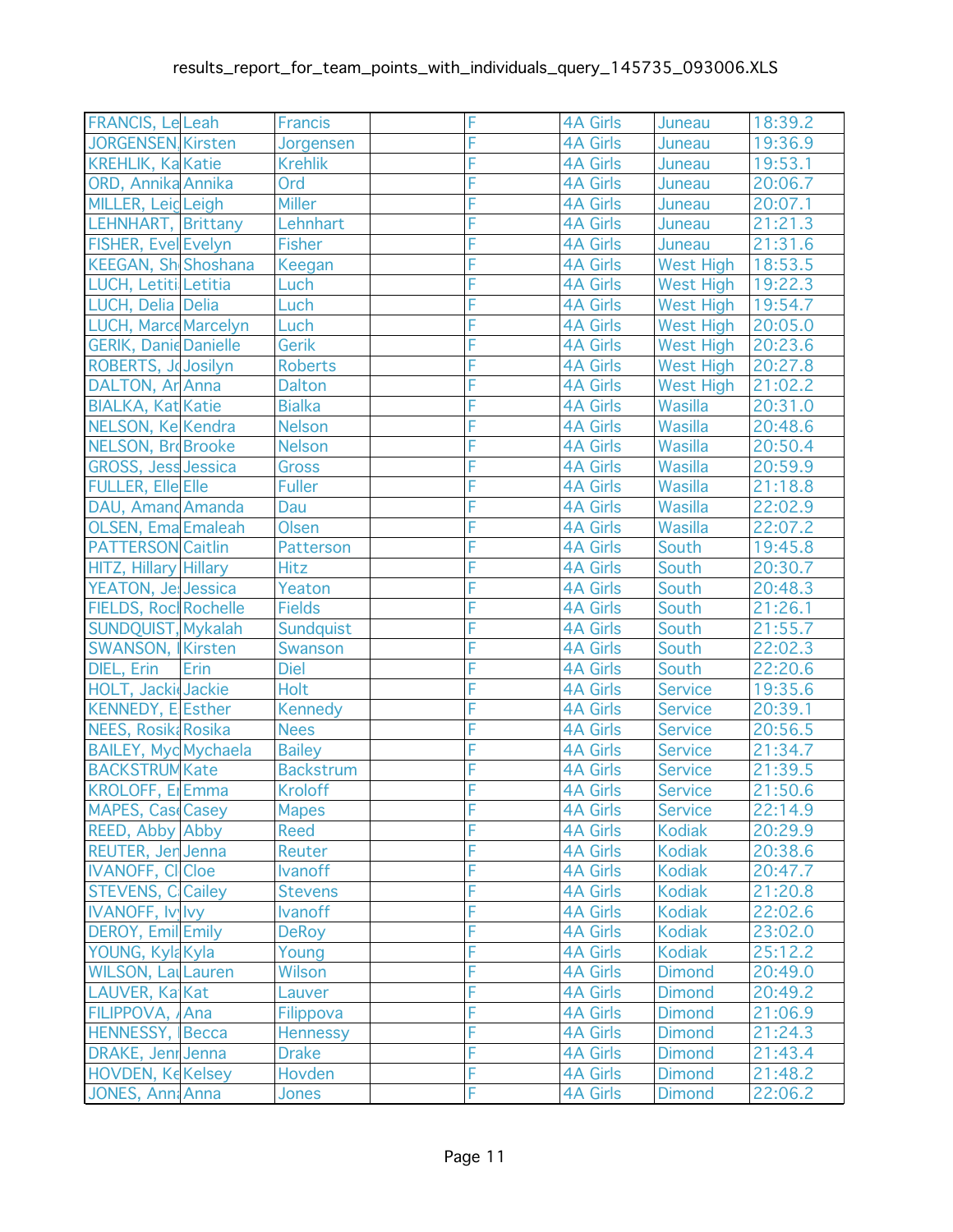| REEVES, Lla Llaura         | <b>Reeves</b>   | F              | <b>4A Girls</b>      | Lathrop        | 21:03.1    |
|----------------------------|-----------------|----------------|----------------------|----------------|------------|
| SCHMIDT, In Ingrid         | <b>Schmidt</b>  | F              | <b>4A Girls</b>      | Lathrop        | 21:25.3    |
| <b>WALTON, Li Lily</b>     | Walton          | F              | <b>4A Girls</b>      | Lathrop        | 21:26.9    |
| <b>RETTERER, CGwen</b>     | Retterer        | F              | <b>4A Girls</b>      | Lathrop        | 21:30.2    |
| BENEDIX, Ja Jana           | <b>Benedix</b>  | F              | <b>4A Girls</b>      | Lathrop        | 22:01.6    |
| ROSS, Hanna Hannah         | <b>Ross</b>     | F              | <b>4A Girls</b>      | Lathrop        | 22:03.1    |
| HANSON, Rd Rosemary        | Hanson          | F              | <b>4A Girls</b>      | Lathrop        | 23:08.7    |
| DONER, Joh; Johanna        | <b>Doner</b>    | F              | <b>4A Girls</b>      | Colony         | 20:43.1    |
| DONER, Heid Heidi          | <b>Doner</b>    | F              | <b>4A Girls</b>      | Colony         | 20:49.6    |
| STEWART, SStephanie        | <b>Stewart</b>  | F              | <b>4A Girls</b>      | Colony         | 21:53.3    |
| STEWART, SSydney           | <b>Stewart</b>  | F              | <b>4A Girls</b>      | Colony         | 21:56.2    |
| <b>BOWKER, MeMegan</b>     | <b>Bowker</b>   | F              | <b>4A Girls</b>      | Colony         | 22:04.6    |
| WICK, Maria Maria          | <b>Wick</b>     | F              | <b>4A Girls</b>      | Colony         | 22:19.7    |
| <b>SKVORC, Eri</b> Erin    | <b>Skvorc</b>   | F              | <b>4A Girls</b>      | Colony         | 22:39.0    |
| <b>POINDEXTER Sara</b>     | Poindexter      | F              | <b>4A Girls</b>      | <b>Sitka</b>   | 20:35.1    |
| PAUSTIAN, Kari             | Paustian        | F              | <b>4A Girls</b>      | <b>Sitka</b>   | 21:45.8    |
| <b>AGNE, Shani Shannon</b> | Agne            | F              | <b>4A Girls</b>      | <b>Sitka</b>   | 23:46.4    |
| LOVETT, Aly Alyson         | Lovett          | F              | <b>4A Girls</b>      | Sitka          | 24:26.8    |
| DAVIDSON, Kelsey           | <b>Davidson</b> | F              | <b>4A Girls</b>      | <b>Sitka</b>   | 25:34.3    |
| RENTERIA, J Jennifer       | Renteria        | F              | <b>4A Girls</b>      | Chugiak        | 20:48.0    |
| MUMMA, BritBrittany        | Mumma           | F              | <b>4A Girls</b>      | Eagle River    | 20:01.3    |
| <b>BRONGA, Ja Jamie</b>    | <b>Bronga</b>   | F              | <b>4A Girls</b>      | East           | 20:21.2    |
| <b>ORTIZ, Molly Molly</b>  | Ortiz           | Ē              | <b>4A Girls</b>      | Ketchikan      | 20:54.4    |
| PFEIFER, Nat Natalie       | Pfeifer         | F              | <b>4A Girls</b>      | Ketchikan      | 22:24.4    |
| LUTZ, Jacqu Jacquie        | Lutz            | F              | <b>4A Girls</b>      | Palmer         | 20:37.9    |
| O`GUINN, Iv Ivy            | O`Guinn         | F              | <b>4A Girls</b>      | <b>Skyview</b> | 19:16.6    |
| <b>BARKER, Ari Ariel</b>   | <b>Barker</b>   | F              | <b>4A Girls</b>      | <b>Skyview</b> | 21:24.0    |
| <b>MUCHA, Kail Kailey</b>  | Mucha           | F              | <b>4A Girls</b>      | Soldotna       | 22:40.3    |
| KARLBERG, Leif             | <b>Karlberg</b> | M              | 123A Boys Grace      |                | 17:21.7    |
| LINNELL, Da Dan            | Linnell         | M              | 123A Boys Grace      |                | 17:49.5    |
| KIRK, Jacob Jacob          | <b>Kirk</b>     | M              | 123A Boys Grace      |                | 17:50.3    |
| COX, Ryan<br>Ryan          | Cox             | M              | 123A Boys Grace      |                | 17:56.9    |
| <b>EDWARDS, IDrew</b>      | <b>Edwards</b>  | M              | 123A Boys Grace      |                | 17:58.4    |
| ILUTSIK, Ged George        | <b>Ilutsik</b>  | M              | 123A Boys Grace      |                | 18:12.2    |
| <b>COTTER, Cal Caleb</b>   | Cotter          | $\overline{M}$ | 123A Boys Grace      |                | 18:32.8    |
| MILLER, Micl Michael       | <b>Miller</b>   | M              | 123A Boys ACS        |                | 16:36.1    |
| <b>ARIAS, Carld Carlos</b> | <b>Arias</b>    | M              | 123A Boys ACS        |                | 17:34.8    |
| <b>TROXEL, HolHollis</b>   | <b>Troxel</b>   | M              | 123A Boys ACS        |                | 17:37.8    |
| <b>CORIANO, K Kevin</b>    | Coriano         | M              | 123A Boys ACS        |                | 18:06.2    |
| BACHAND, EBen              | <b>Bachand</b>  | M              | 123A Boys ACS        |                | 18:15.4    |
| <b>BAKER, Josh Josh</b>    | <b>Baker</b>    | M              | 123A Boys ACS        |                | 18:25.1    |
| <b>BEELER, Bre Brett</b>   | <b>Beeler</b>   | M              | 123A Boys ACS        |                | 18:42.9    |
| <b>STUART, Mill Mikey</b>  | <b>Stuart</b>   | M              | 123A Boys Heritage   |                | 17:30.7    |
| MILLER, Nat Nate           | <b>Miller</b>   | M              | 123A Boys Heritage   |                | 17:54.1    |
| <b>BRADY, Just Justin</b>  | <b>Brady</b>    | M              | 123A Boys   Heritage |                | 18:11.6    |
| <b>MILLAR, Mat Matthew</b> | <b>Millar</b>   | M              | 123A Boys   Heritage |                | 18:19.2    |
| <b>CASSEL, Alle Allen</b>  | Cassel          | M              | 123A Boys   Heritage |                | 18:46.8    |
| DORSEY, Tin Tim            | <b>Dorsey</b>   | M              | 123A Boys   Heritage |                | 19:20.8    |
| <b>BRADY, Jam James</b>    | <b>Brady</b>    | M              | 123A Boys   Heritage |                | <b>DNF</b> |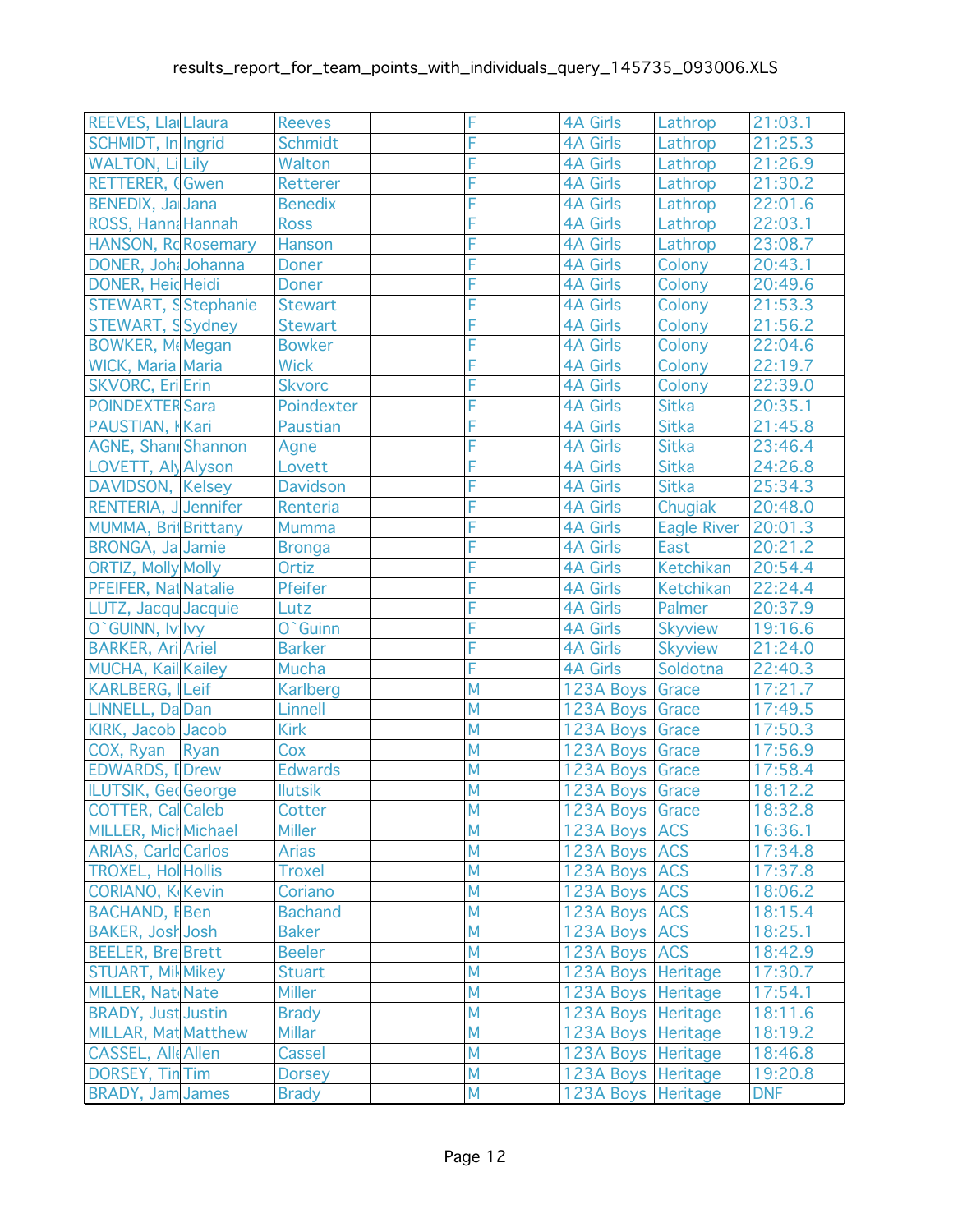| <b>PRICE, Travis Travis</b> | Price            | M                       | 123A Boys Seward     |                      | 17:32.0 |
|-----------------------------|------------------|-------------------------|----------------------|----------------------|---------|
| NYHOLM, MaMatt              | <b>Nyholm</b>    | M                       | 123A Boys Seward     |                      | 17:59.1 |
| <b>CHASE, Marl Mark</b>     | Chase            | M                       | 123A Boys Seward     |                      | 18:41.7 |
| CLOWARD, Alex               | Cloward          | M                       | 123A Boys Seward     |                      | 18:41.9 |
| <b>TALENS, Ke Kevin</b>     | <b>Talens</b>    | M                       | 123A Boys Seward     |                      | 19:38.4 |
| CLOWARD, Andy               | Cloward          | M                       | 123A Boys Seward     |                      | 19:50.3 |
| <b>SARKA, AardAaron</b>     | <b>Sarka</b>     | M                       | 123A Boys Seward     |                      | 19:50.5 |
| <b>KEMP, ChandChandler</b>  | <b>Kemp</b>      | M                       | 123A Boys Haines     |                      | 17:00.1 |
| <b>SEBENS, Tris Triston</b> | <b>Sebens</b>    | M                       | 123A Boys Haines     |                      | 18:22.9 |
| <b>EDMOND, KeKelly</b>      | Edmond           | M                       | 123A Boys Haines     |                      | 18:53.5 |
| OLSEN, Ryar Ryan            | Olsen            | M                       | 123A Boys Haines     |                      | 18:58.4 |
| JOHNSON, KKelly             | Johnson          | M                       | 123A Boys Haines     |                      | 19:32.4 |
| <b>PODSIKI, For Forest</b>  | Podsiki          | M                       | 123A Boys Haines     |                      | 19:39.5 |
| HEYWOOD, Kee                | Heywood          | M                       | 123A Boys Haines     |                      | 20:27.3 |
| PANIYAK, Ha Harald          | Paniyak          | M                       | 123A Boys Chevak     |                      | 18:07.6 |
| <b>BENNETT, Q Quincey</b>   | <b>Bennett</b>   | M                       | 123A Boys Chevak     |                      | 18:45.9 |
| MATCHIAN, Thurl             | Matchian         | M                       | 123A Boys Chevak     |                      | 18:59.2 |
| FERGUSON, Conor             | Ferguson         | M                       | 123A Boys Chevak     |                      | 19:04.7 |
| <b>ANDREWS, EBrian</b>      | <b>Andrews</b>   | M                       | 123A Boys Chevak     |                      | 19:39.0 |
| FERGUSON, Coday             | Ferguson         | M                       | 123A Boys Chevak     |                      | 19:43.9 |
| NANOK, Bra Brandon          | Nanok            | M                       | 123A Boys Chevak     |                      | 19:52.5 |
| WILSON, Ke Kenneth          | Wilson           | M                       | 123A Boys   Wrangell |                      | 18:06.0 |
| <b>BROWN, DavDavey</b>      | <b>Brown</b>     | M                       | 123A Boys   Wrangell |                      | 18:59.6 |
| <b>RUSHMORE, Cody</b>       | <b>Rushmore</b>  | M                       | 123A Boys Wrangell   |                      | 19:14.7 |
| WIMBERLEY, Rolland          | Wimberley        | M                       | 123A Boys Wrangell   |                      | 19:24.9 |
| HOWELL, Ry Ryan             | <b>Howell</b>    | M                       | 123A Boys Wrangell   |                      | 19:38.0 |
| <b>REED, Galen Galen</b>    | Reed             | M                       | 123A Boys Wrangell   |                      | 19:39.2 |
| <b>ASHTON, NicNicols</b>    | Ashton           | M                       | 123A Boys Wrangell   |                      | 19:57.2 |
| HOLLY, Josh Josh            | <b>Holly</b>     | M                       | 123A Boys Cook Inlet |                      | 17:42.0 |
| ARNESON, LLars              | <b>Arneson</b>   | M                       | 123A Boys Cook Inlet |                      | 18:37.0 |
| <b>KOPP, Chuck Chuck</b>    | <b>Kopp</b>      | M                       | 123A Boys Cook Inlet |                      | 19:23.0 |
| FORSI, John John            | Forsi            | M                       | 123A Boys Cook Inlet |                      | 19:42.8 |
| LITCHIFIELD Scott           | Litchifield      | M                       | 123A Boys Cook Inlet |                      | 19:43.6 |
| CIALEK, Zac Zac             | <b>Cialek</b>    | M                       | 123A Boys Cook Inlet |                      | 20:54.6 |
| CLARK, Hun Hunter           | <b>Clark</b>     | $\overline{\mathsf{M}}$ |                      | 123A Boys Cook Inlet | 22:22.8 |
| <b>HEAD, Jeren Jeremy</b>   | Head             | M                       | 123A Boys Nome       |                      | 17:40.2 |
| <b>SCOFIELD, F Forrest</b>  | <b>Scofield</b>  | M                       | 123A Boys Nome       |                      | 18:10.6 |
| OLSON, Nich Nicholai        | <b>Olson</b>     | M                       | 123A Boys Nome       |                      | 19:02.3 |
| <b>WONGITILLII</b> Jon      | Wongitillin      | M                       | 123A Boys Nome       |                      | 20:21.2 |
| MADDEN, SH Shane            | Madden           | M                       | 123A Boys Nome       |                      | 20:22.7 |
| <b>BLANDFORD Jesse</b>      | <b>Blandford</b> | M                       | 123A Boys Nome       |                      | 20:29.9 |
| <b>WONGITILLII Mikey</b>    | Wongitillin      | M                       | 123A Boys Nome       |                      | 21:02.0 |
| OUTWATER, Gerald            | Outwater         | M                       | 123A Boys   Kotzebue |                      | 19:08.8 |
| <b>MAGDANZ, FReid</b>       | Magdanz          | M                       | 123A Boys   Kotzebue |                      | 19:30.7 |
| MILLER, Jare Jared          | <b>Miller</b>    | M                       | 123A Boys   Kotzebue |                      | 19:40.6 |
| BROWN, Joh John             | <b>Brown</b>     | M                       | 123A Boys   Kotzebue |                      | 20:42.2 |
| <b>CRUMBLEY, Jesse</b>      | Crumbley         | M                       | 123A Boys   Kotzebue |                      | 20:48.3 |
| <b>WEST, Andr Andrew</b>    | <b>West</b>      | M                       | 123A Boys   Kotzebue |                      | 21:26.1 |
| <b>TABOR, GredGreg</b>      | Tabor            | M                       | 123A Boys   Kotzebue |                      | 22:21.2 |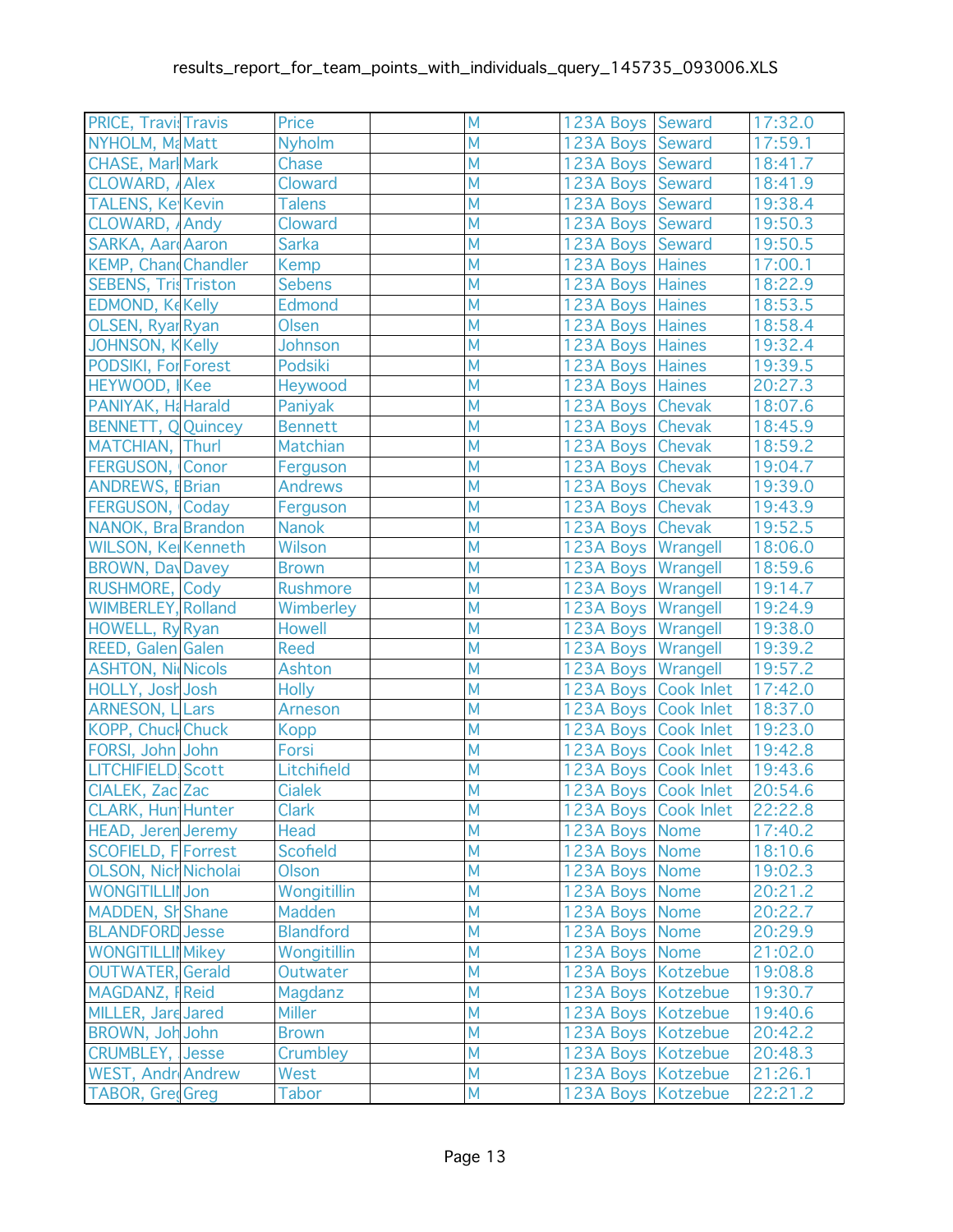| JACOBS, Za Zach            |     | <b>Jacobs</b>      | M              | 123A Boys Eielson    |                                  | 19:03.3 |
|----------------------------|-----|--------------------|----------------|----------------------|----------------------------------|---------|
| <b>KAZMIERCZĄ Ethan</b>    |     | <b>Kazmierczak</b> | M              | 123A Boys Eielson    |                                  | 20:11.7 |
| NUTT, Justy Justyn         |     | <b>Nutt</b>        | M              | 123A Boys Eielson    |                                  | 20:20.1 |
| <b>REYNOLDS, Nick</b>      |     | <b>Reynolds</b>    | M              | 123A Boys Eielson    |                                  | 20:31.5 |
| <b>MCCONNELL Kyle</b>      |     | <b>McConnell</b>   | M              | 123A Boys Eielson    |                                  | 20:47.8 |
| WINRIGHT, JJordin          |     | Winright           | M              | 123A Boys Eielson    |                                  | 22:05.0 |
| ALICH, Jerar Jeramiah      |     | <b>Alich</b>       | M              | 123A Boys Eielson    |                                  | 22:11.5 |
| <b>PATTERSON Sigmund</b>   |     | Patterson          | M              | 123A Boys Barrow     |                                  | 19:13.8 |
| HIRT, Joe                  | Joe | Hirt               | M              | 123A Boys Barrow     |                                  | 19:40.1 |
| CHAVEZ, Ky Kyle            |     | Chavez             | M              | 123A Boys Bethel     |                                  | 17:33.2 |
| <b>EMERY, Kyle Kyle</b>    |     | <b>Emery</b>       | M              | 123A Boys Bethel     |                                  | 19:50.0 |
| <b>COFFEY, Dar Daniel</b>  |     | Coffey             | M              | 123A Boys Craig      |                                  | 18:16.3 |
| <b>OLSEN, Blak Blake</b>   |     | Olsen              | M              | 123A Boys Dillingham |                                  | 18:29.8 |
| TENNYSON, Chad             |     | Tennyson           | M              | 123A Boys Dillingham |                                  | 18:37.8 |
| <b>FUNK, Barne Barney</b>  |     | <b>Funk</b>        | M              |                      | 123A Boys   Hooper Bay   18:36.0 |         |
| VOGEL, Ada Adam            |     | Vogel              | M              | 123A Boys Hutchison  |                                  | 19:37.1 |
| <b>VOGEL, Blair Blaine</b> |     | Vogel              | M              | 123A Boys Hutchison  |                                  | 20:52.2 |
| MACH, Tony Tony            |     | Mach               | M              | 123A Boys   Kake     |                                  | 18:44.4 |
| <b>WESTLAKE, Matthew</b>   |     | Westlake           | M              | 123A Boys   Kiana    |                                  | 19:23.8 |
| <b>KELLIHER, C</b> Connor  |     | <b>Kelliher</b>    | M              | 123A Boys   Monroe   |                                  | 18:42.1 |
| NEWCOMBE, Matt             |     | Newcombe           | M              | 123A Boys   Monroe   |                                  | 19:01.1 |
| RIMA, Kevin Kevin          |     | <b>Rima</b>        | M              | 123A Boys Monroe     |                                  | 20:33.8 |
| HORNER-RAINathan           |     | Horner-Raffaele    | M              |                      | 123A Boys   Mt. Edgecun 18:27.8  |         |
| FIELD, Tim Tim             |     | <b>Field</b>       | M              | 123A Boys Noorvik    |                                  | 19:21.6 |
| ERICKSON, 1Tim             |     | Erickson           | M              |                      | 123A Boys Petersburg 19:26.9     |         |
| <b>CHANDLER, Matthew</b>   |     | Chandler           | M              |                      | 123A Boys Scammon B: 18:18.3     |         |
| <b>WILSON, Mic Mickey</b>  |     | Wilson             | M              | 123A Boys Skagway    |                                  | 19:26.6 |
| <b>CLARK, Tray Travis</b>  |     | <b>Clark</b>       | M              | 123A Boys Su Valley  |                                  | 18:38.5 |
| JOHNSON, G Galen           |     | Johnson            | M              | 123A Boys Su Valley  |                                  | 18:47.8 |
| MERIOLES, J Josh           |     | <b>Merioles</b>    | M              | 123A Boys Valdez     |                                  | 18:45.7 |
| TAPANGCO, Jordan           |     | <b>Tapangco</b>    | M              | 123A Boys Valdez     |                                  | 19:19.7 |
| <b>GRAY, Hunte Hunter</b>  |     | Gray               | M              |                      | 123A Boys   White Moun 21:37.2   |         |
| <b>DUNBAR, Tri Trevor</b>  |     | <b>Dunbar</b>      | M              | <b>4A Boys</b>       | Kodiak                           | 16:18.8 |
| PENA, Cory Cory            |     | Pena               | M              | 4A Boys              | Kodiak                           | 16:45.7 |
| FRIED, Lucas Lucas         |     | Fried              | $\overline{M}$ | 4A Boys Kodiak       |                                  | 16:51.0 |
| <b>SALUS, Sam Sam</b>      |     | <b>Salus</b>       | M              | <b>4A Boys</b>       | <b>Kodiak</b>                    | 17:08.8 |
| <b>DUNBAR, Mil Miles</b>   |     | <b>Dunbar</b>      | M              | <b>4A Boys</b>       | <b>Kodiak</b>                    | 17:20.0 |
| <b>GARCIA, Ber Benny</b>   |     | Garcia             | M              | 4A Boys              | <b>Kodiak</b>                    | 17:33.6 |
| FOSTER, Jor Jordan         |     | Foster             | M              | 4A Boys              | <b>Kodiak</b>                    | 18:13.0 |
| ZAGARS, An Anthony         |     | <b>Zagars</b>      | M              | <b>4A Boys</b>       | Colony                           | 17:10.9 |
| <b>HUGGINS, CoCody</b>     |     | <b>Huggins</b>     | M              | <b>4A Boys</b>       | Colony                           | 17:12.9 |
| <b>VANGORDER Ryan</b>      |     | VanGorder          | M              | 4A Boys              | Colony                           | 17:13.2 |
| <b>WHITMORE, Nick</b>      |     | Whitmore           | M              | <b>4A Boys</b>       | Colony                           | 17:36.9 |
| <b>WICK, Masor Mason</b>   |     | <b>Wick</b>        | M              | 4A Boys              | Colony                           | 17:42.4 |
| JENSEN, Joh John           |     | Jensen             | M              | <b>4A Boys</b>       | Colony                           | 18:03.8 |
| FORD, Jeff Jeff            |     | Ford               | M              | <b>4A Boys</b>       | Colony                           | 18:19.0 |
| <b>FLANSAAS, Andrew</b>    |     | <b>Flansaas</b>    | M              | <b>4A Boys</b>       | Juneau                           | 17:03.8 |
| <b>BROWN, Hur Hunter</b>   |     | <b>Brown</b>       | M              | 4A Boys              | Juneau                           | 17:20.2 |
| <b>HUEBSCHEN Ray</b>       |     | <b>Huebschen</b>   | M              | <b>4A Boys</b>       | Juneau                           | 17:37.2 |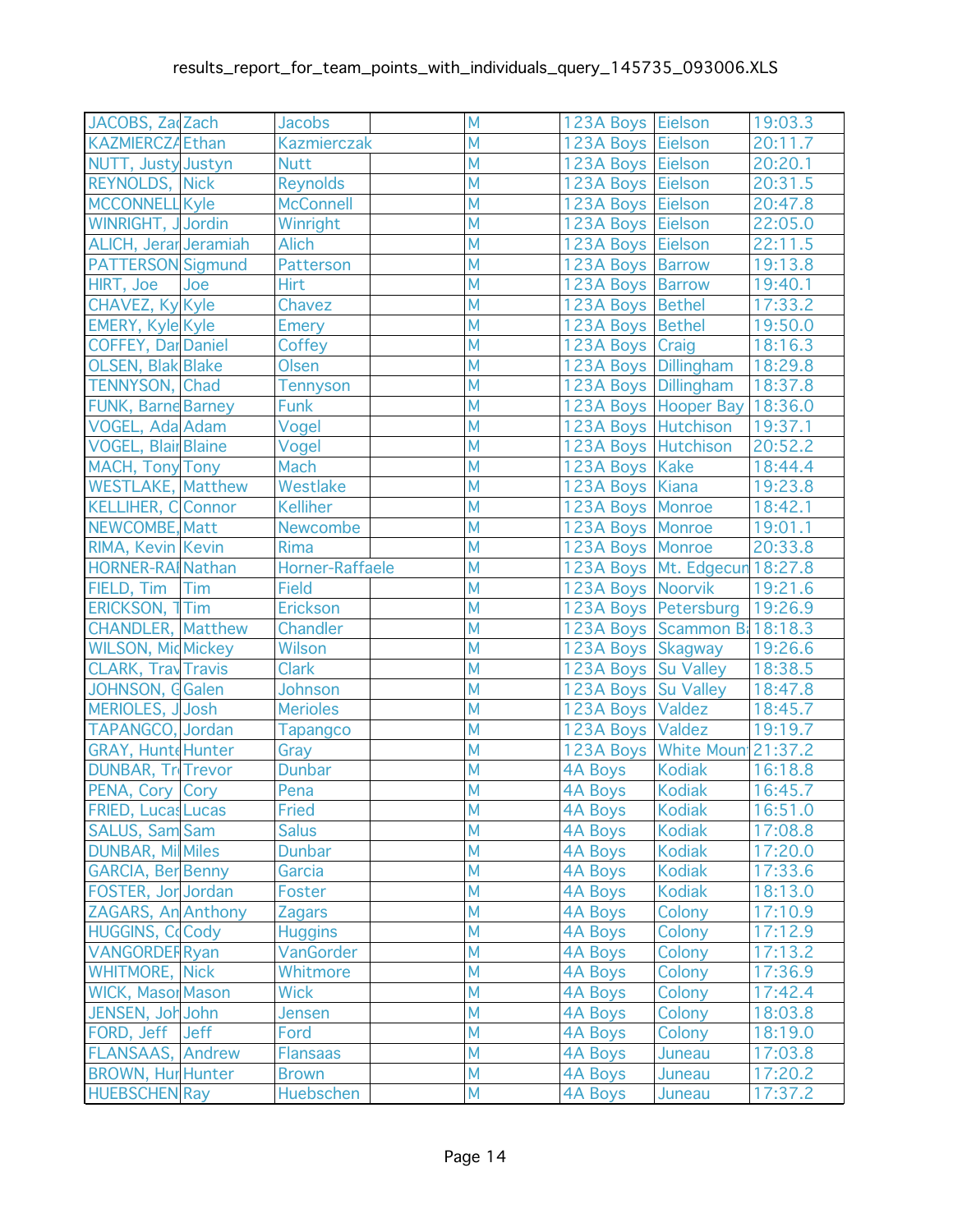| <b>DOMKE, Nils Nils</b>     |      | <b>Domke</b>          | M                       | <b>4A Boys</b> | Juneau                     | 17:40.2 |
|-----------------------------|------|-----------------------|-------------------------|----------------|----------------------------|---------|
| STOOPS, Da Daniel           |      | <b>Stoops</b>         | M                       | 4A Boys        | Juneau                     | 17:41.3 |
| <b>ORD, Nathar Nathan</b>   |      | Ord                   | M                       | <b>4A Boys</b> | Juneau                     | 18:15.1 |
| <b>BROWNING, Gus</b>        |      | <b>Browning</b>       | M                       | <b>4A Boys</b> | Juneau                     | 18:18.0 |
| FLETCHER, A Aaron           |      | Fletcher              | M                       | <b>4A Boys</b> | South                      | 16:26.8 |
| <b>WILLIAMSON Nathan</b>    |      | Williamson            | M                       | <b>4A Boys</b> | South                      | 17:17.2 |
| <b>KIRCHNER, E Brian</b>    |      | <b>Kirchner</b>       | M                       | <b>4A Boys</b> | South                      | 17:31.4 |
| HARPEL, Chi Christian       |      | Harpel                | M                       | 4A Boys        | South                      | 17:51.7 |
| MURPHY, Ke Kendall          |      | <b>Murphy</b>         | M                       | <b>4A Boys</b> | South                      | 18:08.3 |
| <b>GEORGE, Da David</b>     |      | George                | M                       | <b>4A Boys</b> | South                      | 18:11.5 |
| <b>PATTERSON Scott</b>      |      | Patterson             | M                       | 4A Boys        | South                      | 18:33.7 |
| <b>HOEFLER, WWerner</b>     |      | Hoefler               | M                       | 4A Boys        | <b>West Valley 17:07.4</b> |         |
| CAMBIER, Te Teagan          |      | Cambier               | M                       | <b>4A Boys</b> | West Valley 17:33.8        |         |
| TANNER, Jo! Josh            |      | <b>Tanner</b>         | M                       | 4A Boys        | West Valley 17:50.1        |         |
| SOLIE, Sean Sean            |      | <b>Solie</b>          | M                       | <b>4A Boys</b> | West Valley 18:16.2        |         |
| DAUM, Loga Logan            |      | Daum                  | M                       | <b>4A Boys</b> | West Valley 18:22.0        |         |
| STOWMAN, Pierce             |      | Stowman               | M                       | 4A Boys        | <b>West Valley 18:29.2</b> |         |
| <b>REMINGTON, Jacob</b>     |      | Remington             | M                       | <b>4A Boys</b> | <b>West Valley 18:58.1</b> |         |
| <b>ROMIG, Erick Erick</b>   |      | Romig                 | M                       | <b>4A Boys</b> | <b>Skyview</b>             | 17:29.7 |
| <b>MOERLEIN, NMike</b>      |      | <b>Moerlein</b>       | M                       | <b>4A Boys</b> | Skyview                    | 17:38.4 |
| <b>HONER, Ton Tommy</b>     |      | Honer                 | M                       | <b>4A Boys</b> | <b>Skyview</b>             | 17:50.8 |
| <b>THEIN, Luca Lucas</b>    |      | <b>Thein</b>          | M                       | <b>4A Boys</b> | <b>Skyview</b>             | 18:02.6 |
| COOK, John Johnny           |      | Cook                  | M                       | <b>4A Boys</b> | <b>Skyview</b>             | 18:18.6 |
| <b>BEGINS, Sco Scott</b>    |      | <b>Begins</b>         | M                       | 4A Boys        | <b>Skyview</b>             | 18:21.0 |
| <b>CLANCY, Ke Keith</b>     |      | Clancy                | M                       | 4A Boys        | <b>Skyview</b>             | 18:22.2 |
| <b>NORRIS, Day David</b>    |      | <b>Norris</b>         | M                       | 4A Boys        | Lathrop                    | 17:06.6 |
| HOVDA, Ger Gerry            |      | Hovda                 | M                       | <b>4A Boys</b> | Lathrop                    | 18:04.3 |
| KJERA, lan                  | lan  | Kjera                 | M                       | <b>4A Boys</b> | Lathrop                    | 18:07.3 |
| <b>HAJDUKOVI</b> Nick       |      | <b>Hajdukovich</b>    | M                       | <b>4A Boys</b> | Lathrop                    | 18:08.7 |
| RYAN, Orin                  | Orin | Ryan                  | M                       | <b>4A Boys</b> | Lathrop                    | 18:23.7 |
| <b>BRANHAM, JJosh</b>       |      | <b>Branham</b>        | M                       | <b>4A Boys</b> | Lathrop                    | 18:48.5 |
| <b>HANNEMAN, Reese</b>      |      | Hanneman              | M                       | 4A Boys        | Lathrop                    | 18:49.1 |
| <b>WEISSBERG, Alex</b>      |      | Weissberg             | M                       | <b>4A Boys</b> | <b>Sitka</b>               | 16:55.4 |
| <b>HUGHEY, Be Benny</b>     |      | <b>Hughey</b>         | M                       | <b>4A Boys</b> | <b>Sitka</b>               | 17:19.7 |
| KREISS-TOM Jonathan         |      | <b>Kreiss-Tomkins</b> | $\overline{\mathsf{M}}$ | 4A Boys        | Sitka                      | 18:02.8 |
| LEHMANN, 1 Torin            |      | Lehmann               | M                       | <b>4A Boys</b> | <b>Sitka</b>               | 18:26.3 |
| EVANS, Log Logan            |      | <b>Evans</b>          | M                       | <b>4A Boys</b> | <b>Sitka</b>               | 19:01.9 |
| <b>WILD, Lincol Lincoln</b> |      | <b>Wild</b>           | M                       | 4A Boys        | <b>Sitka</b>               | 19:19.6 |
| HANLEY, Ry Ryan             |      | <b>Hanley</b>         | M                       | <b>4A Boys</b> | <b>Dimond</b>              | 17:13.8 |
| SMITH, Cam Cameron          |      | Smith                 | M                       | <b>4A Boys</b> | <b>Dimond</b>              | 17:49.9 |
| <b>VANIA, Kevi Kevin</b>    |      | Vania                 | M                       | <b>4A Boys</b> | <b>Dimond</b>              | 17:59.7 |
| <b>AUMANN, Tr Troy</b>      |      | Aumann                | M                       | <b>4A Boys</b> | <b>Dimond</b>              | 18:13.9 |
| STEINER-BAIKael             |      | <b>Steiner-Bailey</b> | M                       | <b>4A Boys</b> | <b>Dimond</b>              | 18:43.3 |
| LEE, Kyle                   | Kyle | Lee                   | M                       | <b>4A Boys</b> | <b>Dimond</b>              | 19:21.9 |
| <b>MORRIS, Ale Alex</b>     |      | <b>Morris</b>         | M                       | <b>4A Boys</b> | <b>Dimond</b>              | 19:27.8 |
| <b>ESTES, Will Will</b>     |      | <b>Estes</b>          | M                       | <b>4A Boys</b> | <b>West High</b>           | 17:23.8 |
| <b>LUCH, Brent Brent</b>    |      | Luch                  | M                       | <b>4A Boys</b> | <b>West High</b>           | 17:36.6 |
| <b>ROBERTS, C. Carson</b>   |      | <b>Roberts</b>        | M                       | <b>4A Boys</b> | <b>West High</b>           | 18:01.9 |
| ZINCK, Ethal Ethan          |      | <b>Zinck</b>          | M                       | <b>4A Boys</b> | <b>West High</b>           | 18:28.0 |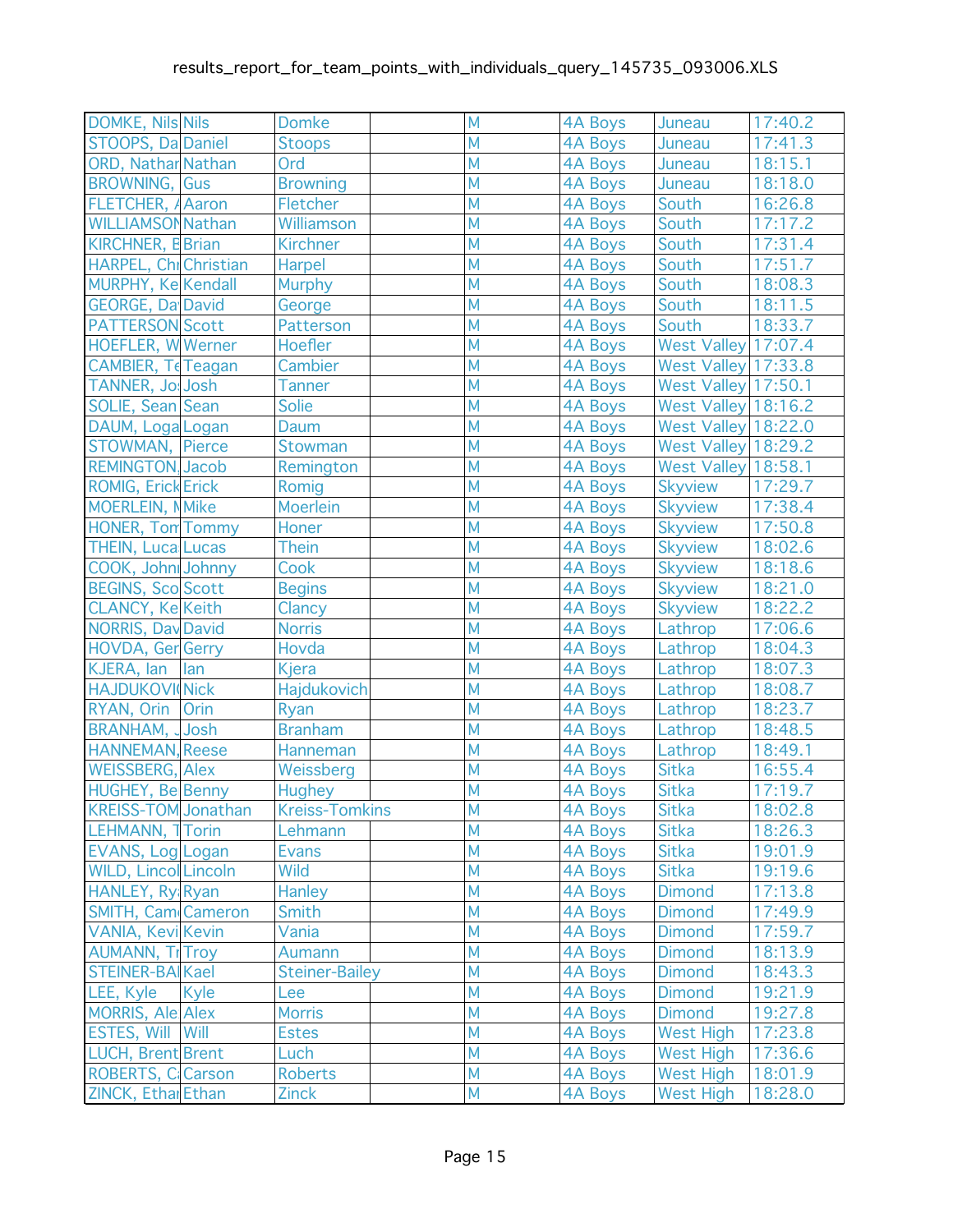| <b>WHITE, Brad Brad</b>    | White              | M | <b>4A Boys</b> | <b>West High</b>   | 18:47.4 |
|----------------------------|--------------------|---|----------------|--------------------|---------|
| <b>RULIEN, Tay Taylor</b>  | <b>Rulien</b>      | M | 4A Boys        | <b>West High</b>   | 18:52.7 |
| <b>KUBITZ, Alex Alex</b>   | <b>Kubitz</b>      | M | 4A Boys        | <b>West High</b>   | 19:15.0 |
| <b>DUNAHOE, N</b> Michael  | <b>Dunahoe</b>     | M | <b>4A Boys</b> | <b>Service</b>     | 17:04.2 |
| <b>ADAMS, Mic Michael</b>  | <b>Adams</b>       | M | 4A Boys        | <b>Service</b>     | 17:40.5 |
| <b>NEES, Mathi Mathias</b> | <b>Nees</b>        | M | 4A Boys        | <b>Service</b>     | 18:23.1 |
| PHELPS, CodCody            | <b>Phelps</b>      | M | 4A Boys        | <b>Service</b>     | 18:24.0 |
| NELSON, Co Colton          | <b>Nelson</b>      | M | 4A Boys        | <b>Service</b>     | 18:25.6 |
| <b>TRAVER, Sc Scott</b>    | <b>Traver</b>      | M | 4A Boys        | <b>Service</b>     | 18:54.7 |
| <b>TEMPLIN, Da David</b>   | Templin            | M | 4A Boys        | Service            | 18:56.4 |
| WOOD, Rob Rob              | Wood               | M | 4A Boys        | <b>Bartlett</b>    | 17:38.9 |
| <b>KALBFLEISC Derik</b>    | <b>Kalbfleisch</b> | M | 4A Boys        | <b>Bartlett</b>    | 18:42.2 |
| SINGLETON, Colin           | Singleton          | M | 4A Boys        | <b>Eagle River</b> | 17:18.1 |
| ANDERSEN, Tyler            | Andersen           | M | 4A Boys        | East               | 17:35.0 |
| <b>BOLLING, Ev Evan</b>    | <b>Bolling</b>     | M | 4A Boys        | <b>Ketchikan</b>   | 20:24.1 |
| SLIWA, Jimn Jimmy          | <b>Sliwa</b>       | M | 4A Boys        | Wasilla            | 17:05.4 |
| PAHKALA, J John            | Pahkala            | M | 4A Boys        | Wasilla            | 17:49.1 |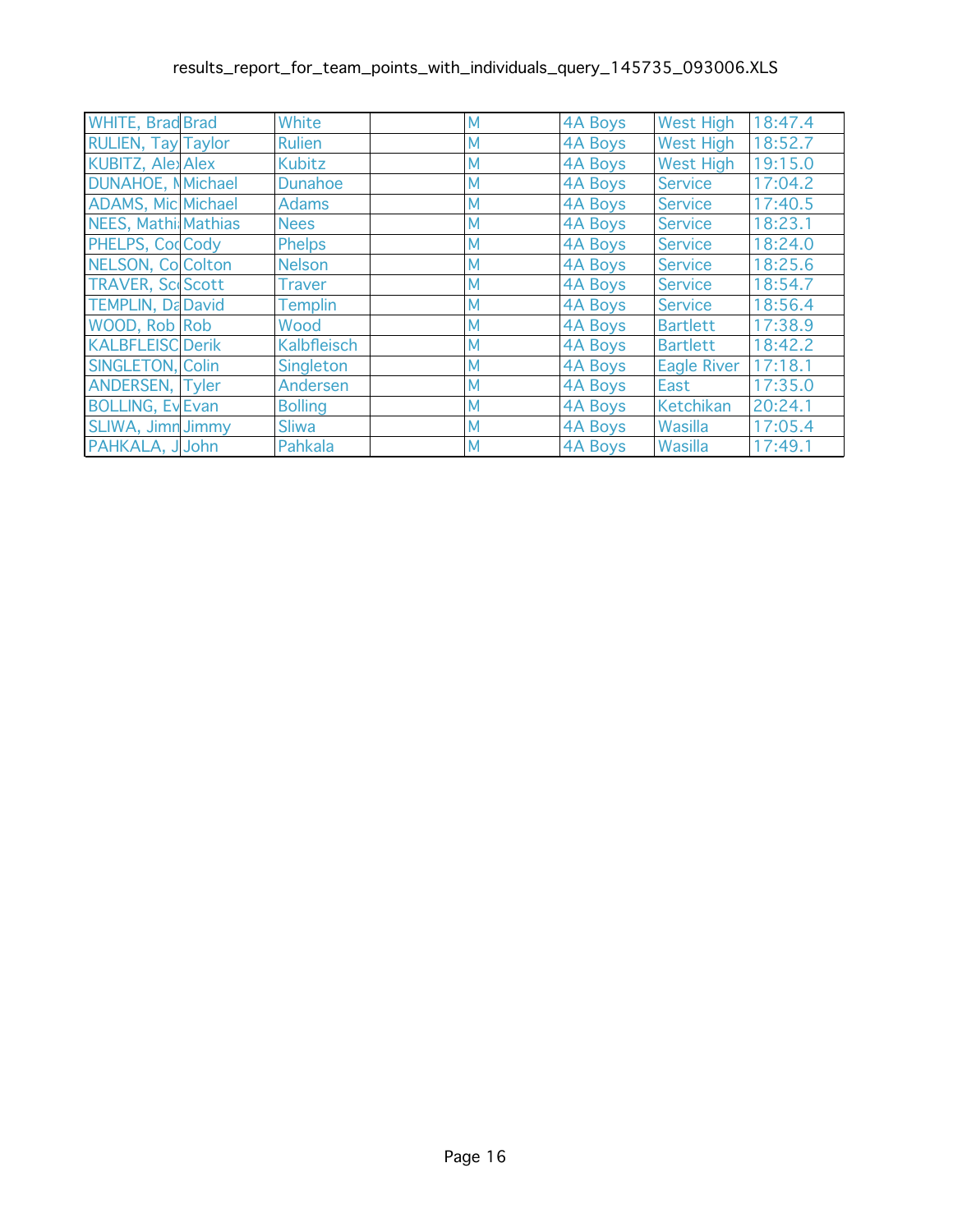|                        | Time Back   Points for T  Non-Scorer   GroupBy |                          | <b>GroupHeade Class Descri Distance</b>                  | <b>Start Wave</b> |
|------------------------|------------------------------------------------|--------------------------|----------------------------------------------------------|-------------------|
| $\Omega$               |                                                | 123A Girls               | Class: 123A 1A-2A-3A G 5 k                               |                   |
| $+41.4$                | 3                                              | 123A Girls               | Class: 123A 1A-2A-3A G 5 k                               |                   |
| $+1:34.9$              | $\overline{9}$                                 | 123A Girls               | Class: 123A 1A-2A-3A G 5 k                               |                   |
| $+2:06.9$              | 14                                             | 123A Girls               | Class: 123A 1A-2A-3A G 5 k                               |                   |
| $+2:59.0$              | 21                                             | 123A Girls               | Class: 123A 1A-2A-3A G 5 k                               |                   |
| $+3:16.9$              |                                                | 123A Girls               | Class: 123A 1A-2A-3A G 5 k                               |                   |
| $+5:09.6$              |                                                | 123A Girls               | Class: 123A 1A-2A-3A G 5 k                               |                   |
| $+49.8$                | 4                                              | 123A Girls               | Class: 123A 1A-2A-3A G 5 k                               |                   |
| $+1:22.5$              | $6\phantom{a}$                                 | 123A Girls               | Class: 123A 1A-2A-3A G 5 k                               |                   |
| $+1:35.8$              | 10                                             | 123A Girls               | Class: 123A 1A-2A-3A G 5 k                               |                   |
| $+2:46.9$              | 19                                             | 123A Girls               | Class: 123A 1A-2A-3A G 5 k                               |                   |
| $+3:05.9$              | 23                                             | 123A Girls               | Class: 123A 1A-2A-3A G 5 k                               |                   |
| $+4:33.0$              |                                                | 123A Girls               | Class: 123A 1A-2A-3A G 5 k                               |                   |
| $+5:04.9$              |                                                | 123A Girls               | Class: 123A 1A-2A-3A G 5 k                               |                   |
| $+32.8$                | $\overline{c}$                                 | 123A Girls               | Class: 123A 1A-2A-3A G 5 k                               |                   |
| $+1:24.2$              | $\overline{7}$                                 | 123A Girls               | Class: 123A 1A-2A-3A G 5 k                               |                   |
| $+2:55.4$              | 20                                             | 123A Girls               | Class: 123A 1A-2A-3A G 5 k                               |                   |
| $+3:01.0$              | 22                                             | 123A Girls               | Class: 123A 1A-2A-3A G 5 k                               |                   |
| $+3:19.3$              | 26                                             | 123A Girls               | Class: 123A 1A-2A-3A G 5 k                               |                   |
| $+4:03.5$              |                                                | 123A Girls               | Class: 123A 1A-2A-3A G 5 k                               |                   |
| $+4:12.5$              |                                                | 123A Girls               | Class: 123A 1A-2A-3A G 5 k                               |                   |
| $+1:30.6$              | 8                                              | 123A Girls               | Class: 123A 1A-2A-3A G 5 k                               |                   |
| $+1:41.5$              | $\overline{12}$                                | 123A Girls               | Class: 123A 1A-2A-3A G 5 k                               |                   |
| $+2:00.0$              | 13                                             | 123A Girls               | Class: 123A 1A-2A-3A G 5 k                               |                   |
| $+2:12.2$              | 15                                             | 123A Girls               | Class: 123A 1A-2A-3A G 5 k                               |                   |
| $+3:31.0$              | 29                                             | 123A Girls               | Class: 123A 1A-2A-3A G 5 k                               |                   |
| $+3:48.1$              |                                                | 123A Girls               | Class: 123A 1A-2A-3A G 5 k                               |                   |
| $+5:30.7$              |                                                | 123A Girls               | Class: 123A 1A-2A-3A G 5 k                               |                   |
| $+1:08.1$              | 5                                              | 123A Girls               | Class: 123A 1A-2A-3A G 5 k                               |                   |
| $+2:16.9$              | 16                                             | 123A Girls               | Class: 123A 1A-2A-3A G 5 k                               |                   |
| $+2:32.9$              | 17                                             | 123A Girls               | Class: 123A 1A-2A-3A G 5 k                               |                   |
| $+4:00.1$              | 36<br>45                                       | 123A Girls               | Class: 123A 1A-2A-3A G 5 k<br>Class: 123A 1A-2A-3A G 5 k |                   |
| $+4:36.2$<br>$+4:38.1$ |                                                | 123A Girls<br>123A Girls | Class: 123A 1A-2A-3A G 5 k                               | $\overline{1}$    |
|                        |                                                | 123A Girls               | Class: 123A 1A-2A-3A G 5 k                               | 1                 |
| $+3:18.7$              | 25                                             | 123A Girls               | Class: 123A 1A-2A-3A G 5 k                               | 1                 |
| $+3:22.4$              | 27                                             | 123A Girls               | Class: 123A 1A-2A-3A G 5 k                               | 1                 |
| $+3:55.4$              | 34                                             | 123A Girls               | Class: 123A 1A-2A-3A G 5 k                               | 1                 |
| $+4:02.0$              | 38                                             | 123A Girls               | Class: 123A 1A-2A-3A G 5 k                               | 1                 |
| $+4:59.2$              | 50                                             | 123A Girls               | Class: 123A 1A-2A-3A G 5 k                               | 1                 |
| $+5:13.0$              |                                                | 123A Girls               | Class: 123A 1A-2A-3A G 5 k                               | 1                 |
| $+8:05.3$              |                                                | 123A Girls               | Class: 123A 1A-2A-3A G 5 k                               | 1                 |
| $+3:46.7$              | 31                                             | 123A Girls               | Class: 123A 1A-2A-3A G 5 k                               | 1                 |
| $+3:48.4$              | 33                                             | 123A Girls               | Class: 123A 1A-2A-3A G 5 k                               | 1                 |
| $+3:59.7$              | 35                                             | 123A Girls               | Class: 123A 1A-2A-3A G 5 k                               | 1                 |
| $+4:15.8$              | 42                                             | 123A Girls               | Class: 123A 1A-2A-3A G 5 k                               | $\overline{1}$    |
| $+4:44.7$              | 48                                             | 123A Girls               | Class: 123A 1A-2A-3A G 5 k                               | $\overline{1}$    |
| $+2:41.8$              | 18                                             | 123A Girls               | Class: 123A 1A-2A-3A G 5 k                               | $\overline{1}$    |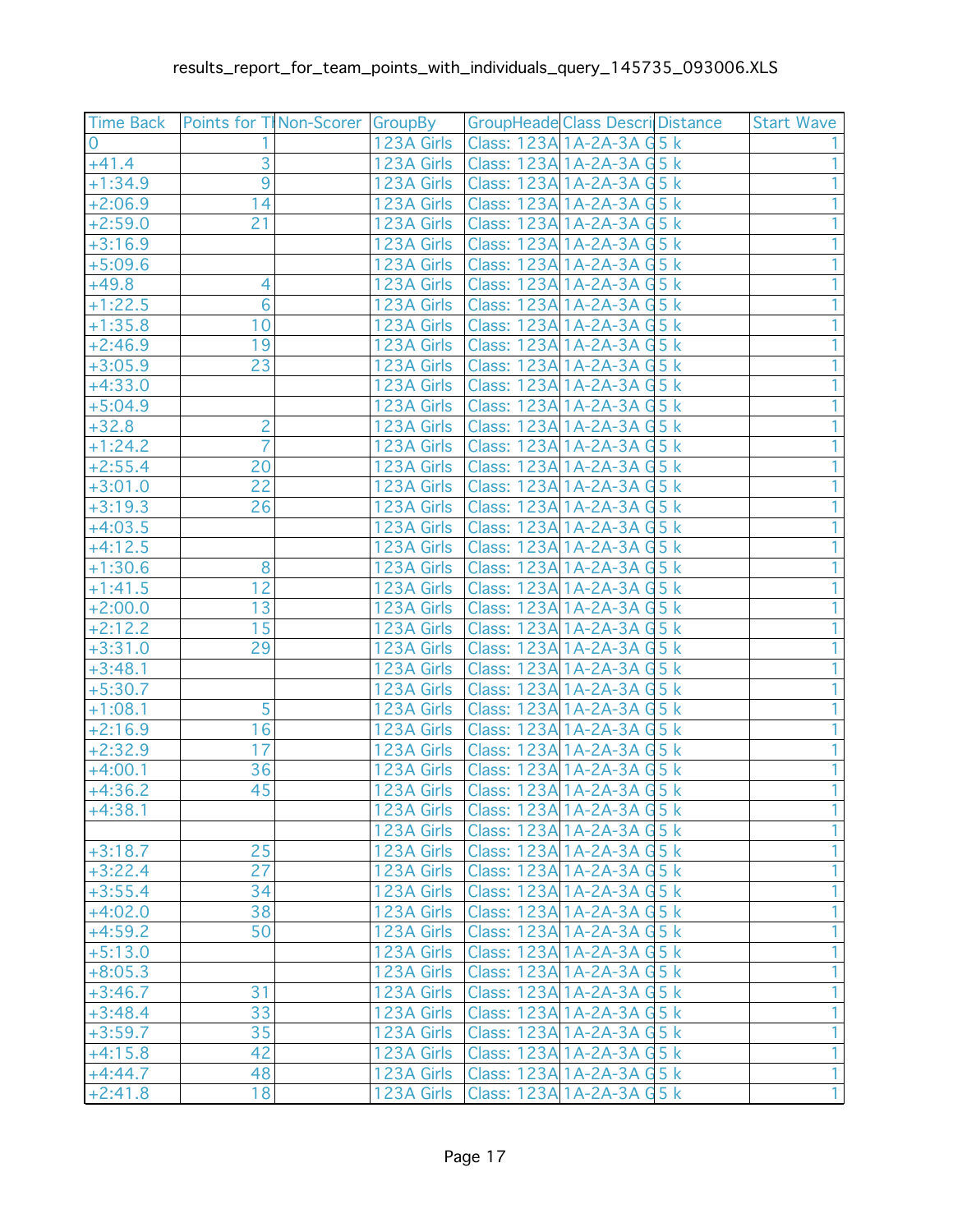| $+3:30.8$  | 28             | 123A Girls      | Class: 123A 1A-2A-3A G 5 k |    | 1                                         |
|------------|----------------|-----------------|----------------------------|----|-------------------------------------------|
| $+4:14.7$  | 41             | 123A Girls      | Class: 123A 1A-2A-3A G 5 k |    | 1                                         |
| $+4:45.4$  | 49             | 123A Girls      | Class: 123A 1A-2A-3A G 5 k |    | 1                                         |
| $+6:38.3$  | 58             | 123A Girls      | Class: 123A 1A-2A-3A G 5 k |    |                                           |
| $+1:36.0$  | 11             | 123A Girls      | Class: 123A 1A-2A-3A G 5 k |    |                                           |
| $+4:01.3$  | 37             | 123A Girls      | Class: 123A 1A-2A-3A G 5 k |    | 1                                         |
| $+5:25.0$  | 54             | 123A Girls      | Class: 123A 1A-2A-3A G 5 k |    |                                           |
| $+6:07.8$  | 56             | 123A Girls      | Class: 123A 1A-2A-3A G 5 k |    |                                           |
| $+11:45.2$ | 63             | 123A Girls      | Class: 123A 1A-2A-3A G 5 k |    |                                           |
| $+3:35.9$  | 30             | 123A Girls      | Class: 123A 1A-2A-3A G 5 k |    |                                           |
| $+4:26.8$  | 43             | 123A Girls      | Class: 123A 1A-2A-3A G 5 k |    |                                           |
| $+4:43.3$  | 47             | 123A Girls      | Class: 123A 1A-2A-3A G 5 k |    |                                           |
| $+6:31.7$  | 57             | 123A Girls      | Class: 123A 1A-2A-3A G 5 k |    |                                           |
| $+9:05.9$  | 60             | 123A Girls      | Class: 123A 1A-2A-3A G 5 k |    |                                           |
| $+9:10.8$  |                | 123A Girls      | Class: 123A 1A-2A-3A G 5 k |    |                                           |
| $+9:42.0$  |                | 123A Girls      | Class: 123A 1A-2A-3A G 5 k |    |                                           |
| $+1:56.8$  |                | 123A Girls      | Class: 123A 1A-2A-3A G 5 k |    |                                           |
| $+3:05.7$  |                | 123A Girls      | Class: 123A 1A-2A-3A G 5 k |    | 1                                         |
| $+3:58.7$  |                | 123A Girls      | Class: 123A 1A-2A-3A G 5 k |    | 1                                         |
| $+3:21.1$  |                | 123A Girls      | Class: 123A 1A-2A-3A G 5 k |    | 1                                         |
| $+2:40.6$  |                | 123A Girls      | Class: 123A 1A-2A-3A G 5 k |    | 1                                         |
| $+4:10.1$  |                | 123A Girls      | Class: 123A 1A-2A-3A G 5 k |    | 1                                         |
| $+5:04.7$  |                | 123A Girls      | Class: 123A 1A-2A-3A G 5 k |    | 1                                         |
| $+3:16.0$  |                | 123A Girls      | Class: 123A 1A-2A-3A G 5 k |    | 1                                         |
| $+3:45.7$  |                | 123A Girls      | Class: 123A 1A-2A-3A G 5 k |    | 1                                         |
| $+4:29.1$  |                | 123A Girls      | Class: 123A 1A-2A-3A G 5 k |    |                                           |
| $+5:31.2$  |                | 123A Girls      | Class: 123A 1A-2A-3A G 5 k |    |                                           |
| $+3:47.1$  |                | 123A Girls      | Class: 123A 1A-2A-3A G 5 k |    |                                           |
| $+2:25.6$  |                | 123A Girls      | Class: 123A 1A-2A-3A G 5 k |    |                                           |
| $+4:46.8$  |                | 123A Girls      | Class: 123A 1A-2A-3A G 5 k |    |                                           |
| $+5:24.7$  |                | 123A Girls      | Class: 123A 1A-2A-3A G 5 k |    |                                           |
| $+6:08.0$  |                | 123A Girls      | Class: 123A 1A-2A-3A G 5 k |    |                                           |
| $+2:36.9$  |                | 123A Girls      | Class: 123A 1A-2A-3A G 5 k |    | 1.                                        |
| $+2:54.6$  |                | 123A Girls      | Class: 123A 1A-2A-3A G 5 k |    | $\mathbf{1}$                              |
| $+3:47.7$  |                | 123A Girls      | Class: 123A 1A-2A-3A G 5 k |    | 1 <sup>1</sup>                            |
| $+3:08.3$  |                | 123A Girls      | Class: 123A 1A-2A-3A G 5 k |    |                                           |
| $+3:39.5$  |                | 123A Girls      | Class: 123A 1A-2A-3A G 5 k |    | 1                                         |
| $+3:08.0$  |                | 123A Girls      | Class: 123A 1A-2A-3A G 5 k |    | 1                                         |
| $+1:00.7$  |                | 123A Girls      | Class: 123A 1A-2A-3A G 5 k |    | 1                                         |
| $+1:43.4$  |                | 123A Girls      | Class: 123A 1A-2A-3A G 5 k |    | 1                                         |
| $+3:31.5$  |                | 123A Girls      | Class: 123A 1A-2A-3A G 5 k |    | $\overline{1}$                            |
| $+2:23.7$  |                | 123A Girls      | Class: 123A 1A-2A-3A G 5 k |    | $\overline{1}$                            |
| $+28.2$    | 3              | <b>4A Girls</b> | Class: 4A Gil 4A Girls     | 5k |                                           |
| $+30.8$    | 4              | <b>4A Girls</b> | Class: 4A Gil 4A Girls     | 5k |                                           |
| $+32.1$    | 5              | <b>4A Girls</b> | Class: 4A Gi 4A Girls      | 5k |                                           |
| $+39.3$    | $\overline{6}$ | <b>4A Girls</b> | Class: 4A Gil 4A Girls     | 5k | $\frac{2}{2}$ $\frac{2}{2}$ $\frac{2}{2}$ |
| $+49.8$    | 8              | <b>4A Girls</b> | Class: 4A Gil 4A Girls     | 5k |                                           |
| $+1:35.1$  |                | <b>4A Girls</b> | Class: 4A Gil 4A Girls     | 5k |                                           |
| $+3:17.5$  |                | <b>4A Girls</b> | Class: 4A Gil 4A Girls     | 5k |                                           |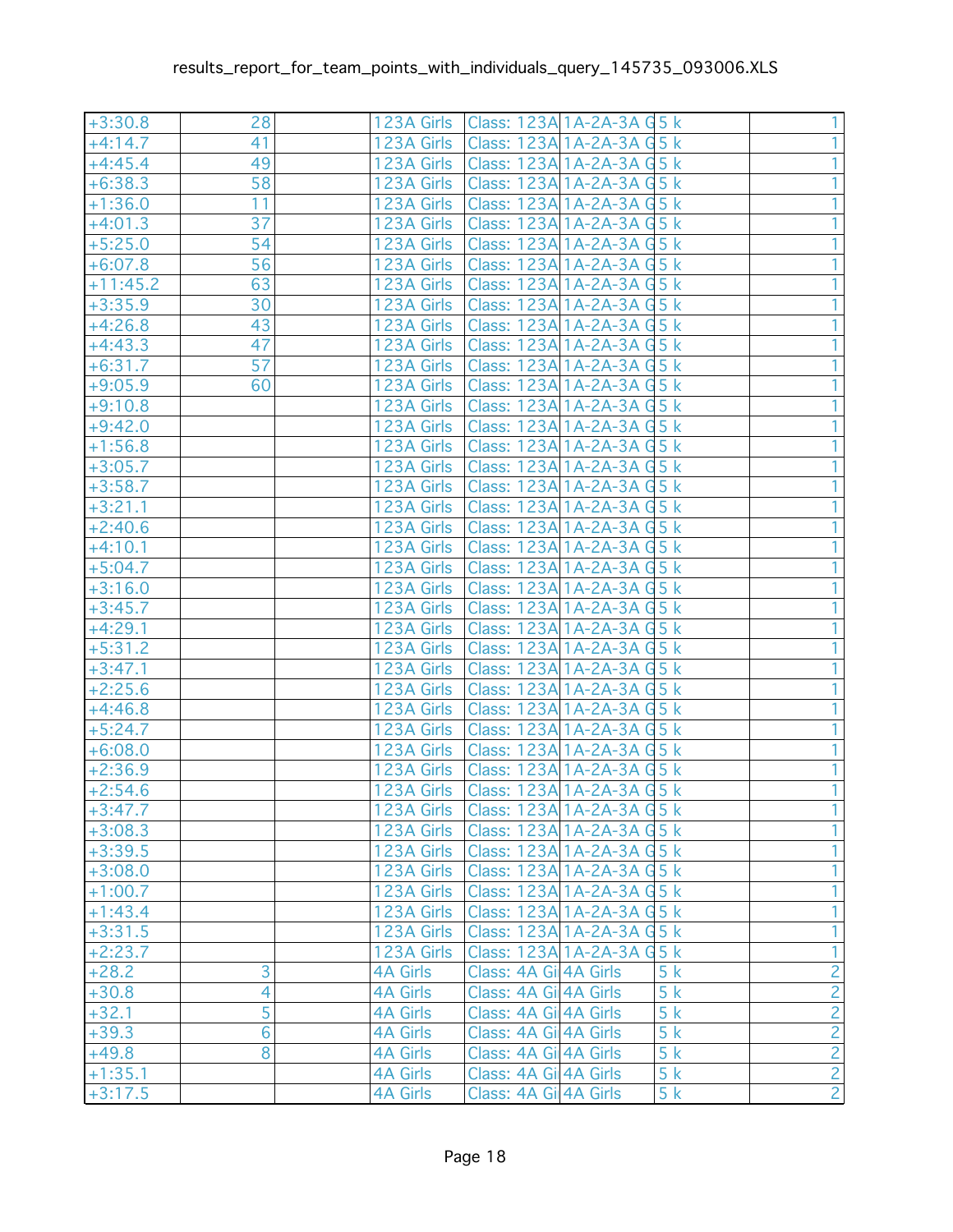| $\overline{0}$         |                | 4A Girls                    | Class: 4A Gil 4A Girls                           | 5k       |                                           |
|------------------------|----------------|-----------------------------|--------------------------------------------------|----------|-------------------------------------------|
| $+57.7$                | 10             | 4A Girls                    | Class: 4A Gil 4A Girls                           | 5k       | $\frac{2}{2}$                             |
| $+1:13.9$              | 12             | <b>4A Girls</b>             | Class: 4A Gil 4A Girls                           | 5k       |                                           |
| $+1:27.5$              | 15             | <b>4A Girls</b>             | Class: 4A Gil 4A Girls                           | 5k       |                                           |
| $+1:27.9$              | 16             | <b>4A Girls</b>             | Class: 4A Gil 4A Girls                           | 5k       |                                           |
| $+2:42.1$              |                | <b>4A Girls</b>             | Class: 4A Gil 4A Girls                           | 5k       | $\frac{2}{2}$                             |
| $+2:52.4$              |                | <b>4A Girls</b>             | Class: 4A Gil 4A Girls                           | 5k       |                                           |
| $+14.3$                | $\overline{c}$ | 4A Girls                    | Class: 4A Gil 4A Girls                           | 5k       | $\frac{2}{2}$                             |
| $+43.1$                | $\overline{7}$ | <b>4A Girls</b>             | Class: 4A Gil 4A Girls                           | 5k       |                                           |
| $+1:15.5$              | 13             | <b>4A Girls</b>             | Class: 4A Gil 4A Girls                           | 5k       |                                           |
| $+1:25.8$              | 14             | 4A Girls                    | Class: 4A Gil 4A Girls                           | 5k       | $\frac{2}{2}$ $\frac{2}{2}$ $\frac{2}{2}$ |
| $+1:44.4$              | 18             | <b>4A Girls</b>             | Class: 4A Gil 4A Girls                           | 5k       |                                           |
| $+1:48.6$              |                | <b>4A Girls</b>             | Class: 4A Gi 4A Girls                            | 5k       |                                           |
| $+2:23.0$              |                | 4A Girls                    | Class: 4A Gil 4A Girls                           | 5k       |                                           |
| $+1:51.8$              | 22             | <b>4A Girls</b>             | Class: 4A Gil 4A Girls                           | 5k       |                                           |
| $+2:09.4$              | 29             | <b>4A Girls</b>             | Class: 4A Gil 4A Girls                           | 5k       |                                           |
| $+2:11.2$              | 33             | <b>4A Girls</b>             | Class: 4A Gil 4A Girls                           | 5k       |                                           |
| $+2:20.7$              | 35             | <b>4A Girls</b>             | Class: 4A Gil 4A Girls                           | 5k       |                                           |
| $+2:39.6$              | 39             | 4A Girls                    | Class: 4A Gil 4A Girls                           | 5k       | $\frac{2}{2}$ $\frac{2}{2}$ $\frac{2}{2}$ |
| $+3:23.7$              |                | 4A Girls                    | Class: 4A Gil 4A Girls                           | 5k       |                                           |
| $+3:28.0$              |                | <b>4A Girls</b>             | Class: 4A Gil 4A Girls                           | 5k       |                                           |
| $+1:06.6$              | 11             | <b>4A Girls</b>             | Class: 4A Gil 4A Girls                           | 5k       | $\frac{2}{2}$ $\frac{2}{2}$ $\frac{2}{2}$ |
| $+1:51.5$              | 21             | 4A Girls                    | Class: 4A Gil 4A Girls                           | 5k       |                                           |
| $+2:09.1$              | 28             | <b>4A Girls</b>             | Class: 4A Gil 4A Girls                           | 5k       |                                           |
| $+2:46.9$              | 44             | <b>4A Girls</b>             | Class: 4A Gil 4A Girls                           | 5k       |                                           |
| $+3:16.5$              | 55             | 4A Girls                    | Class: 4A Gil 4A Girls                           | 5k       |                                           |
| $+3:23.1$              |                | <b>4A Girls</b>             | Class: 4A Gil 4A Girls                           | 5k       |                                           |
| $+3:41.4$              |                | <b>4A Girls</b>             | Class: 4A Gil 4A Girls                           | 5k       |                                           |
| $+56.4$                | 9<br>25        | 4A Girls                    | Class: 4A Gil 4A Girls                           | 5k       | $\frac{2}{2}$ $\frac{2}{2}$ $\frac{2}{2}$ |
| $+1:59.9$              |                | <b>4A Girls</b>             | Class: 4A Gil 4A Girls                           | 5k<br>5k |                                           |
| $+2:17.3$              | 34<br>48       | 4A Girls                    | Class: 4A Gil 4A Girls<br>Class: 4A Gil 4A Girls | 5k       |                                           |
| $+2:55.5$<br>$+3:00.3$ | 49             | 4A Girls<br><b>4A Girls</b> | Class: 4A Gil 4A Girls                           | 5k       |                                           |
| $+3:11.4$              |                | <b>4A Girls</b>             | Class: 4A Gil 4A Girls                           | 5k       |                                           |
| $+3:35.7$              |                | <b>4A Girls</b>             | Class: 4A Gil 4A Girls                           | 5k       | $\frac{2}{2}$                             |
| $+1:50.7$              | 20             | <b>4A Girls</b>             | Class: 4A Gil 4A Girls                           | 5k       |                                           |
| $+1:59.4$              | 24             | <b>4A Girls</b>             | Class: 4A Gil 4A Girls                           | 5k       |                                           |
| $+2:08.5$              | 27             | <b>4A Girls</b>             | Class: 4A Gil 4A Girls                           | 5k       |                                           |
| $+2:41.6$              | 40             | <b>4A Girls</b>             | Class: 4A Gi 4A Girls                            | 5k       | $\frac{2}{2}$                             |
| $+3:23.4$              | 60             | <b>4A Girls</b>             | Class: 4A Gil 4A Girls                           | 5k       |                                           |
| $+4:22.8$              |                | <b>4A Girls</b>             | Class: 4A Gil 4A Girls                           | 5k       | $\frac{2}{2}$ $\frac{2}{2}$ $\frac{2}{2}$ |
| $+6:33.0$              |                | <b>4A Girls</b>             | Class: 4A Gil 4A Girls                           | 5k       |                                           |
| $+2:09.8$              | 30             | <b>4A Girls</b>             | Class: 4A Gil 4A Girls                           | 5k       |                                           |
| $+2:10.0$              | 31             | 4A Girls                    | Class: 4A Gil 4A Girls                           | 5k       |                                           |
| $+2:27.7$              | 38             | <b>4A Girls</b>             | Class: 4A Gil 4A Girls                           | 5k       |                                           |
| $+2:45.1$              | 42             | <b>4A Girls</b>             | Class: 4A Gil 4A Girls                           | 5k       |                                           |
| $+3:04.2$              | 50             | <b>4A Girls</b>             | Class: 4A Gil 4A Girls                           | 5k       | $\frac{2}{2}$                             |
| $+3:09.0$              |                | <b>4A Girls</b>             | Class: 4A Gil 4A Girls                           | 5k       |                                           |
| $+3:27.0$              |                | 4A Girls                    | Class: 4A Gil 4A Girls                           | 5k       |                                           |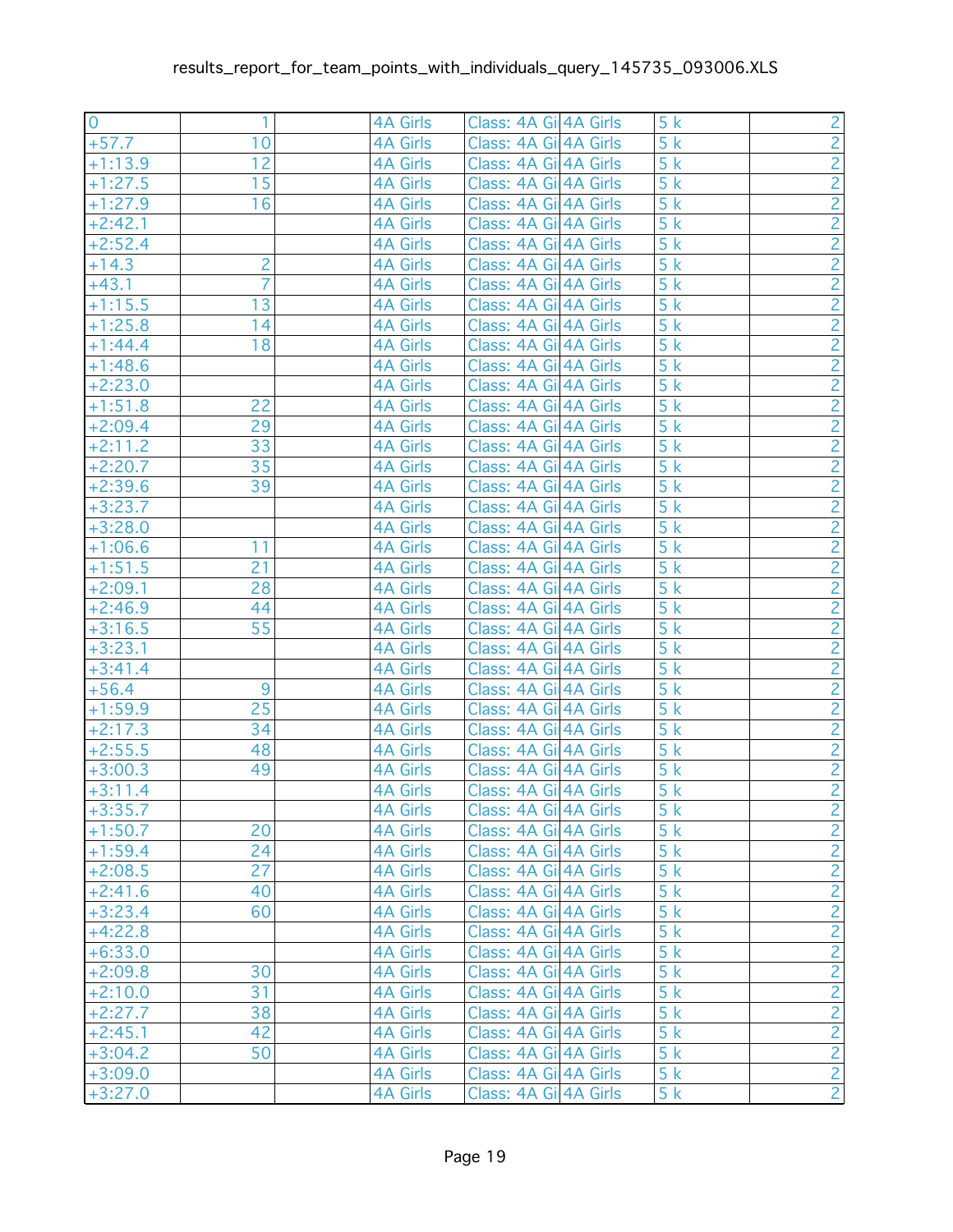| $+2:23.9$      | 37             | <b>4A Girls</b> | Class: 4A Gil 4A Girls                 | 5k               | $\frac{2}{2}$                                      |
|----------------|----------------|-----------------|----------------------------------------|------------------|----------------------------------------------------|
| $+2:46.1$      | 43             | <b>4A Girls</b> | Class: 4A Gil 4A Girls                 | 5k               |                                                    |
| $+2:47.7$      | 45             | <b>4A Girls</b> | Class: 4A Gi 4A Girls                  | 5k               |                                                    |
| $+2:51.0$      | 46             | <b>4A Girls</b> | Class: 4A Gi 4A Girls                  | 5k               |                                                    |
| $+3:22.4$      | 58             | <b>4A Girls</b> | Class: 4A Gil 4A Girls                 | 5k               | $\frac{2}{2}$                                      |
| $+3:23.9$      |                | <b>4A Girls</b> | Class: 4A Gi 4A Girls                  | 5k               |                                                    |
| $+4:29.5$      |                | <b>4A Girls</b> | Class: 4A Gi 4A Girls                  | 5k               |                                                    |
| $+2:03.9$      | 26             | <b>4A Girls</b> | Class: 4A Gil 4A Girls                 | 5k               | $\frac{2}{2}$                                      |
| $+2:10.4$      | 32             | <b>4A Girls</b> | Class: 4A Gil 4A Girls                 | 5k               |                                                    |
| $+3:14.1$      | 54             | <b>4A Girls</b> | Class: 4A Gil 4A Girls                 | 5k               |                                                    |
| $+3:17.0$      | 56             | <b>4A Girls</b> | Class: 4A Gil 4A Girls                 | 5k               | $\frac{2}{2}$ $\frac{2}{2}$ $\frac{2}{2}$          |
| $+3:25.4$      | 63             | <b>4A Girls</b> | Class: 4A Gil 4A Girls                 | 5k               |                                                    |
| $+3:40.5$      |                | <b>4A Girls</b> | Class: 4A Gi 4A Girls                  | 5k               |                                                    |
| $+3:59.8$      |                | <b>4A Girls</b> | Class: 4A Gil 4A Girls                 | 5k               |                                                    |
| $+1:55.9$      | 23             | <b>4A Girls</b> | Class: 4A Gi 4A Girls                  | 5k               |                                                    |
| $+3:06.6$      | 51             | <b>4A Girls</b> | Class: 4A Gi 4A Girls                  | $\overline{5}$ k | $\overline{2}$                                     |
| $+5:07.2$      | 72             | <b>4A Girls</b> | Class: 4A Gil 4A Girls                 | 5k               | $\frac{2}{2}$ $\frac{2}{2}$                        |
| $+5:47.6$      | 73             | <b>4A Girls</b> | Class: 4A Gi 4A Girls                  | 5k               |                                                    |
| $+6:55.1$      | 75             | <b>4A Girls</b> | Class: 4A Gi 4A Girls                  | 5k               |                                                    |
| $+2:08.8$      |                | <b>4A Girls</b> | Class: 4A Gil 4A Girls                 | 5k               |                                                    |
| $+1:22.1$      |                | 4A Girls        | Class: 4A Gil 4A Girls                 | 5k               |                                                    |
| $+1:42.0$      |                | <b>4A Girls</b> | Class: 4A Gil 4A Girls                 | 5k               | $\overline{2}$                                     |
| $+2:15.2$      |                | <b>4A Girls</b> | Class: 4A Gil 4A Girls                 | 5k               |                                                    |
| $+3:45.2$      |                | <b>4A Girls</b> | Class: 4A Gil 4A Girls                 | 5k               |                                                    |
| $+1:58.7$      |                | 4A Girls        | Class: 4A Gil 4A Girls                 | 5k               |                                                    |
| $+37.4$        |                | 4A Girls        | Class: 4A Gil 4A Girls                 | 5k               | $\frac{2}{2}$ $\frac{2}{2}$                        |
| $+2:44.8$      |                | 4A Girls        | Class: 4A Gil 4A Girls                 | 5k               |                                                    |
| $+4:01.1$      |                | 4A Girls        | Class: 4A Gil 4A Girls                 | 5k               |                                                    |
| $+45.6$        | 3              |                 | 123A Boys   Class: 123A 1A-2A-3A B 5 k |                  |                                                    |
| $+1:13.4$      | 10             |                 | 123A Boys   Class: 123A 1A-2A-3A B 5 k |                  | $\frac{2}{3}$ $\frac{3}{3}$ $\frac{3}{3}$          |
| $+1:14.2$      | 11             |                 | 123A Boys   Class: 123A 1A-2A-3A B 5 k |                  |                                                    |
| $+1:20.8$      | 13             |                 | 123A Boys Class: 123A 1A-2A-3A B 5 k   |                  |                                                    |
| $+1:22.3$      | 14             |                 | 123A Boys Class: 123A 1A-2A-3A B 5 k   |                  |                                                    |
| $+1:36.1$      |                |                 | 123A Boys   Class: 123A 1A-2A-3A B 5 k |                  | $\overline{3}$                                     |
| $+1:56.7$      |                |                 | 123A Boys Class: 123A 1A-2A-3A B 5 k   |                  |                                                    |
| $\overline{0}$ |                |                 | 123A Boys Class: 123A 1A-2A-3A B 5 k   |                  |                                                    |
| $+58.7$        | 6              |                 | 123A Boys Class: 123A 1A-2A-3A B 5 k   |                  | <u>ယယဖြစ်ကြီး (၁) ကြီးကြီးကြီးကြီးကြီးကြီးကြီး</u> |
| $+1:01.7$      | $\overline{7}$ |                 | 123A Boys Class: 123A 1A-2A-3A B 5 k   |                  |                                                    |
| $+1:30.1$      | 17             |                 | 123A Boys Class: 123A 1A-2A-3A B 5 k   |                  |                                                    |
| $+1:39.3$      | 22             |                 | 123A Boys Class: 123A 1A-2A-3A B 5 k   |                  |                                                    |
| $+1:49.0$      |                |                 | 123A Boys Class: 123A 1A-2A-3A B 5 k   |                  |                                                    |
| $+2:06.8$      |                |                 | 123A Boys   Class: 123A 1A-2A-3A B 5 k |                  |                                                    |
| $+54.6$        | $\overline{4}$ |                 | 123A Boys Class: 123A 1A-2A-3A B 5 k   |                  |                                                    |
| $+1:18.0$      | 12             |                 | 123A Boys Class: 123A 1A-2A-3A B 5 k   |                  |                                                    |
| $+1:35.5$      | 20             |                 | 123A Boys Class: 123A 1A-2A-3A B 5 k   |                  |                                                    |
| $+1:43.1$      | 23             |                 | 123A Boys Class: 123A 1A-2A-3A B 5 k   |                  |                                                    |
| $+2:10.7$      | 32             |                 | 123A Boys Class: 123A 1A-2A-3A B 5 k   |                  |                                                    |
| $+2:44.7$      |                |                 | 123A Boys   Class: 123A 1A-2A-3A B 5 k |                  |                                                    |
|                |                |                 | 123A Boys   Class: 123A 1A-2A-3A B 5 k |                  |                                                    |
|                |                |                 |                                        |                  |                                                    |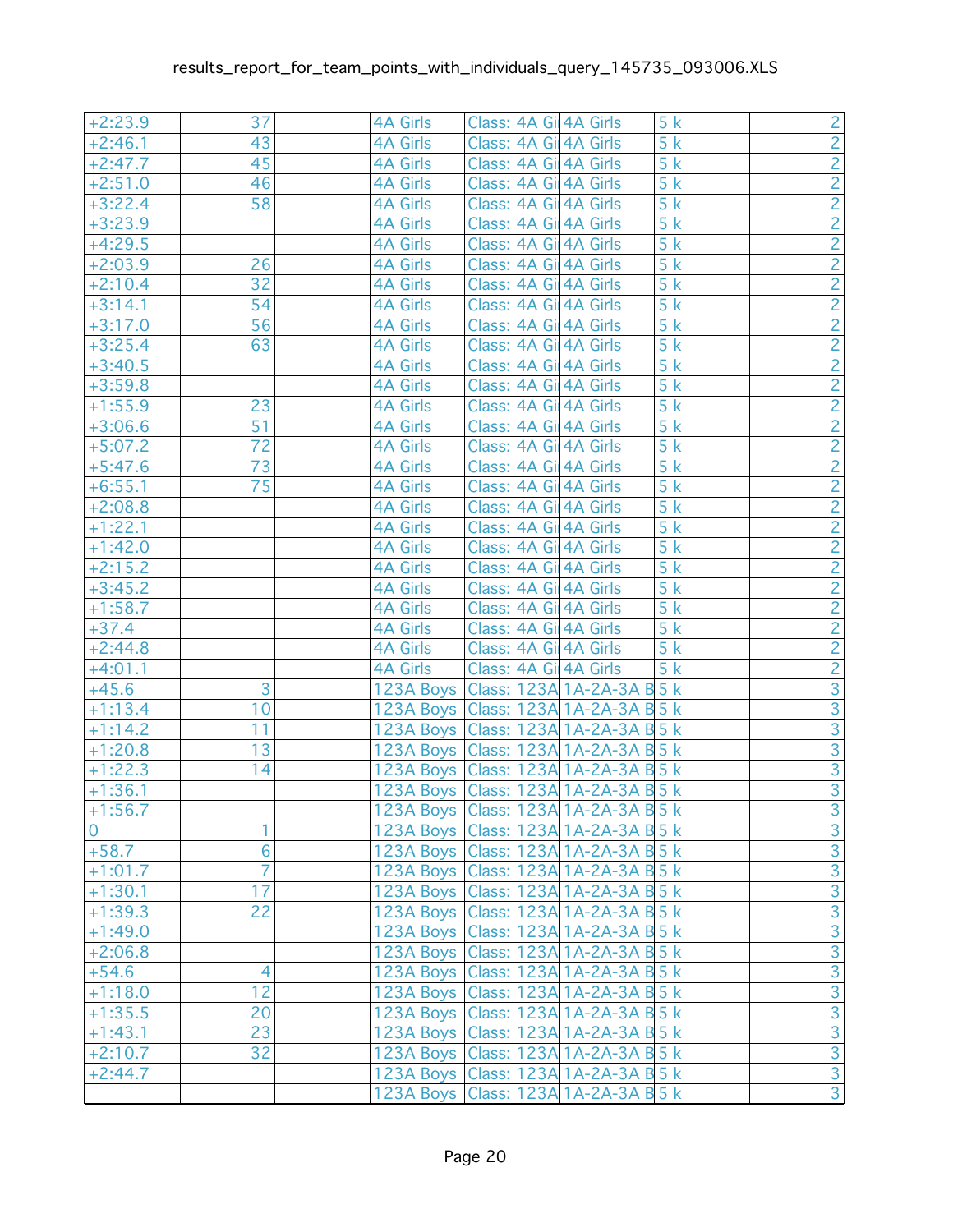| 5<br>123A Boys   Class: 123A 1A-2A-3A B 5 k<br>$+55.9$            |  |
|-------------------------------------------------------------------|--|
|                                                                   |  |
| 15<br>123A Boys Class: 123A 1A-2A-3A B 5 k<br>$+1:23.0$           |  |
| 28<br>123A Boys Class: 123A 1A-2A-3A B 5 k<br>$+2:05.6$           |  |
| 29<br>$+2:05.8$<br>123A Boys   Class: 123A 1A-2A-3A B 5 k         |  |
| 48<br>123A Boys Class: 123A 1A-2A-3A B 5 k<br>$+3:02.3$           |  |
| 123A Boys Class: 123A 1A-2A-3A B 5 k<br>$+3:14.2$                 |  |
| 123A Boys Class: 123A 1A-2A-3A B 5 k<br>$+3:14.4$                 |  |
| $\overline{2}$<br>123A Boys Class: 123A 1A-2A-3A B 5 k<br>$+24.0$ |  |
| $+1:46.8$<br>24<br>123A Boys   Class: 123A 1A-2A-3A B 5 k         |  |
| 33<br>123A Boys   Class: 123A 1A-2A-3A B 5 k<br>$+2:17.4$         |  |
| 34<br>$+2:22.3$<br>123A Boys   Class: 123A 1A-2A-3A B 5 k         |  |
| $+2:56.3$<br>46<br>123A Boys Class: 123A 1A-2A-3A B 5 k           |  |
| $+3:03.4$<br>123A Boys   Class: 123A 1A-2A-3A B 5 k               |  |
| 123A Boys Class: 123A 1A-2A-3A B 5 k<br>$+3:51.2$                 |  |
| 18<br>123A Boys Class: 123A 1A-2A-3A B 5 k<br>$+1:31.5$           |  |
| 123A Boys   Class: 123A 1A-2A-3A B 5 k<br>$+2:09.8$<br>31         |  |
| 35<br>123A Boys Class: 123A 1A-2A-3A B 5 k<br>$+2:23.1$           |  |
| 39<br>$+2:28.6$<br>123A Boys   Class: 123A 1A-2A-3A B 5 k         |  |
| 123A Boys   Class: 123A 1A-2A-3A B 5 k<br>$+3:02.9$<br>49         |  |
| 123A Boys   Class: 123A 1A-2A-3A B 5 k<br>$+3:07.8$               |  |
| 123A Boys Class: 123A 1A-2A-3A B 5 k<br>$+3:16.4$                 |  |
| 16<br>123A Boys Class: 123A 1A-2A-3A B 5 k<br>$+1:29.9$           |  |
| 36<br>$+2:23.5$<br>123A Boys   Class: 123A 1A-2A-3A B 5 k         |  |
| $+2:38.6$<br>41<br>123A Boys   Class: 123A 1A-2A-3A B 5 k         |  |
| $+2:48.8$<br>123A Boys Class: 123A 1A-2A-3A B 5 k<br>44           |  |
| 123A Boys Class: 123A 1A-2A-3A B 5 k<br>47<br>$+3:01.9$           |  |
| 123A Boys Class: 123A 1A-2A-3A B 5 k<br>$+3:03.1$                 |  |
| $+3:21.1$<br>123A Boys Class: 123A 1A-2A-3A B 5 k                 |  |
| 9<br>$+1:05.9$<br>123A Boys   Class: 123A 1A-2A-3A B 5 k          |  |
| 27<br>123A Boys   Class: 123A 1A-2A-3A B 5 k<br>$+2:00.9$         |  |
| 43<br>123A Boys Class: 123A 1A-2A-3A B 5 k<br>$+2:46.9$           |  |
| 53<br>123A Boys   Class: 123A 1A-2A-3A B 5 k<br>$+3:06.7$         |  |
| 54<br>$+3:07.5$<br>123A Boys   Class: 123A 1A-2A-3A B 5 k         |  |
| 123A Boys   Class: 123A 1A-2A-3A B 5 k<br>$+4:18.5$               |  |
| 123A Boys Class: 123A 1A-2A-3A B 5 k<br>$+5:46.7$                 |  |
| 8<br>123A Boys   Class: 123A   1A-2A-3A B 5 k<br>$+1:04.1$        |  |
| 19<br>123A Boys   Class: 123A 1A-2A-3A B 5 k<br>$+1:34.5$         |  |
| 37<br>123A Boys   Class: 123A 1A-2A-3A B 5 k<br>$+2:26.2$         |  |
| 62<br>123A Boys   Class: 123A 1A-2A-3A B 5 k<br>$+3:45.1$         |  |
| 63<br>123A Boys   Class: 123A 1A-2A-3A B 5 k<br>$+3:46.6$         |  |
| $+3:53.8$<br>123A Boys   Class: 123A 1A-2A-3A B 5 k               |  |
| $+4:25.9$<br>123A Boys   Class: 123A   1A-2A-3A B 5 k             |  |
| $+2:32.7$<br>40<br>123A Boys   Class: 123A 1A-2A-3A B 5 k         |  |
| 45<br>123A Boys Class: 123A 1A-2A-3A B 5 k<br>$+2:54.6$           |  |
| 52<br>123A Boys   Class: 123A 1A-2A-3A B 5 k<br>$+3:04.5$         |  |
| 67<br>123A Boys Class: 123A 1A-2A-3A B 5 k<br>$+4:06.1$           |  |
| 69<br>123A Boys   Class: 123A 1A-2A-3A B 5 k<br>$+4:12.2$         |  |
| 123A Boys   Class: 123A   1A-2A-3A B 5 k<br>$+4:50.0$             |  |
| $+5:45.1$<br>123A Boys   Class: 123A 1A-2A-3A B 5 k               |  |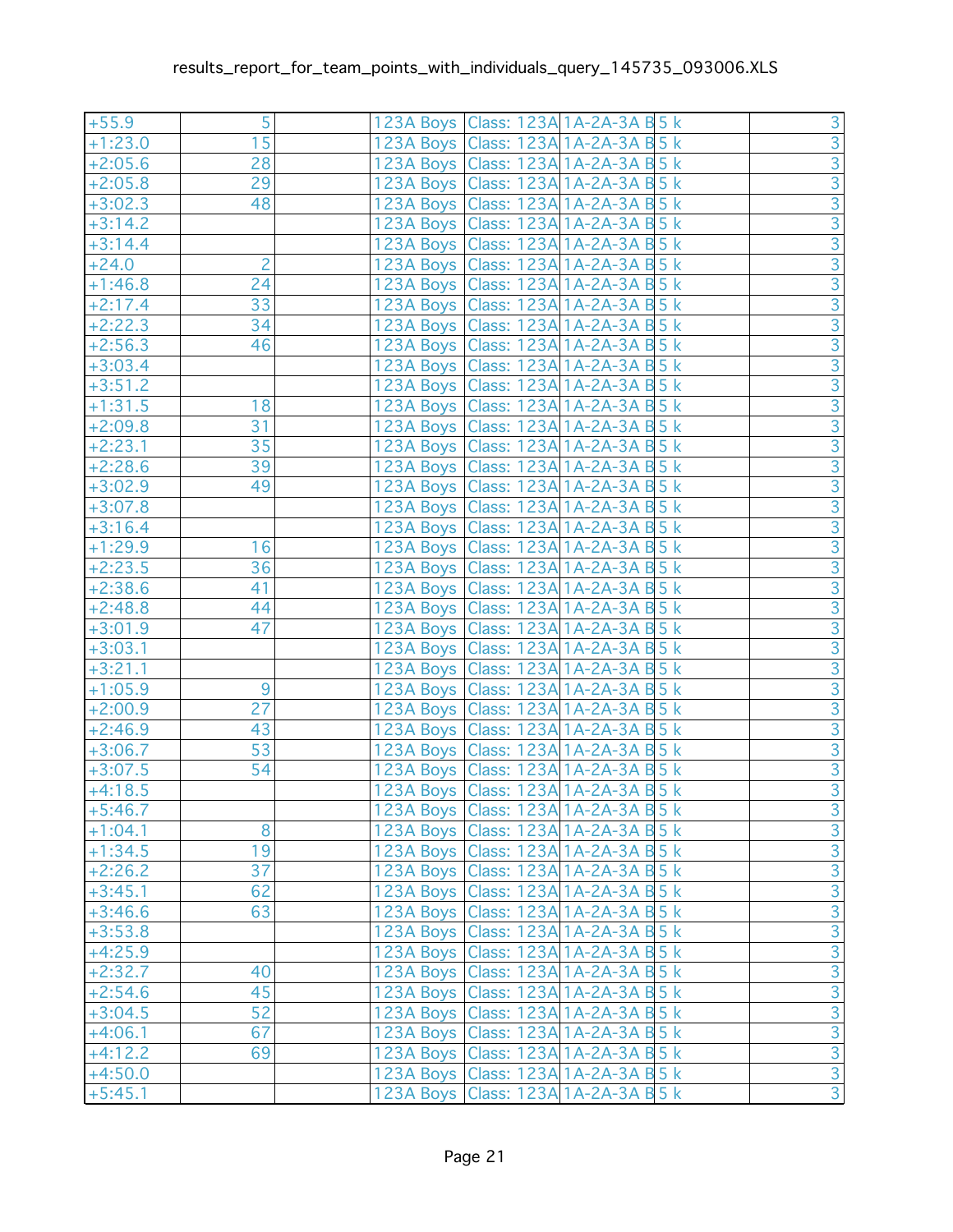| $+2:27.2$      | 38             |                | 123A Boys   Class: 123A 1A-2A-3A B 5 k |    |                                                                  |
|----------------|----------------|----------------|----------------------------------------|----|------------------------------------------------------------------|
| $+3:35.6$      | 60             |                | 123A Boys Class: 123A 1A-2A-3A B 5 k   |    |                                                                  |
| $+3:44.0$      | 61             |                | 123A Boys Class: 123A 1A-2A-3A B 5 k   |    |                                                                  |
| $+3:55.4$      | 66             |                | 123A Boys Class: 123A 1A-2A-3A B 5 k   |    |                                                                  |
| $+4:11.7$      | 68             |                | 123A Boys Class: 123A 1A-2A-3A B 5 k   |    |                                                                  |
| $+5:28.9$      |                |                | 123A Boys Class: 123A 1A-2A-3A B 5 k   |    |                                                                  |
| $+5:35.4$      |                |                | 123A Boys Class: 123A 1A-2A-3A B 5 k   |    |                                                                  |
| $+2:37.7$      |                |                | 123A Boys   Class: 123A 1A-2A-3A B 5 k |    |                                                                  |
| $+3:04.0$      |                |                | 123A Boys Class: 123A 1A-2A-3A B 5 k   |    |                                                                  |
| $+57.1$        |                |                | 123A Boys Class: 123A 1A-2A-3A B 5 k   |    |                                                                  |
| $+3:13.9$      |                |                | 123A Boys   Class: 123A 1A-2A-3A B 5 k |    |                                                                  |
| $+1:40.2$      |                |                | 123A Boys   Class: 123A 1A-2A-3A B 5 k |    |                                                                  |
| $+1:53.7$      |                |                | 123A Boys   Class: 123A 1A-2A-3A B 5 k |    |                                                                  |
| $+2:01.7$      |                |                | 123A Boys Class: 123A 1A-2A-3A B 5 k   |    |                                                                  |
| $+1:59.9$      |                |                | 123A Boys Class: 123A 1A-2A-3A B 5 k   |    |                                                                  |
| $+3:01.0$      |                |                | 123A Boys Class: 123A 1A-2A-3A B 5 k   |    |                                                                  |
| $+4:16.1$      |                |                | 123A Boys   Class: 123A 1A-2A-3A B 5 k |    | ախխխթին արտված առանց առանց առանց առանց առանց առանց առանց առանց ա |
| $+2:08.3$      |                |                | 123A Boys Class: 123A 1A-2A-3A B 5 k   |    |                                                                  |
| $+2:47.7$      |                |                | 123A Boys Class: 123A 1A-2A-3A B 5 k   |    |                                                                  |
| $+2:06.0$      |                |                | 123A Boys   Class: 123A 1A-2A-3A B 5 k |    |                                                                  |
| $+2:25.0$      |                |                | 123A Boys Class: 123A 1A-2A-3A B 5 k   |    |                                                                  |
| $+3:57.7$      |                |                | 123A Boys Class: 123A 1A-2A-3A B 5 k   |    |                                                                  |
| $+1:51.7$      |                |                | 123A Boys Class: 123A 1A-2A-3A B 5 k   |    |                                                                  |
| $+2:45.5$      |                |                | 123A Boys Class: 123A 1A-2A-3A B 5 k   |    |                                                                  |
| $+2:50.8$      |                |                | 123A Boys   Class: 123A 1A-2A-3A B 5 k |    |                                                                  |
| $+1:42.2$      |                |                | 123A Boys Class: 123A 1A-2A-3A B 5 k   |    |                                                                  |
| $+2:50.5$      |                |                | 123A Boys Class: 123A 1A-2A-3A B 5 k   |    |                                                                  |
| $+2:02.4$      |                |                | 123A Boys Class: 123A 1A-2A-3A B 5 k   |    |                                                                  |
| $+2:11.7$      |                |                | 123A Boys Class: 123A 1A-2A-3A B 5 k   |    |                                                                  |
| $+2:09.6$      |                |                | 123A Boys   Class: 123A 1A-2A-3A B 5 k |    |                                                                  |
| $+2:43.6$      |                |                | 123A Boys   Class: 123A 1A-2A-3A B 5 k |    |                                                                  |
| $+5:01.1$      |                |                | 123A Boys   Class: 123A 1A-2A-3A B 5 k |    |                                                                  |
| $\overline{0}$ | 1              |                | 4A Boys   Class: 4A Bd 4A Boys         | 5k | $\overline{4}$                                                   |
| $+26.9$        | $\overline{3}$ | 4A Boys        | Class: 4A Bd 4A Boys                   | 5k | $\overline{4}$                                                   |
| $+32.2$        | $\overline{4}$ | 4A Boys        | Class: 4A Bc 4A Boys                   | 5k | $\overline{4}$                                                   |
| $+50.0$        | 10             | 4A Boys        | Class: 4A Bd 4A Boys                   | 5k | $\overline{4}$                                                   |
| $+1:01.2$      | 17             | 4A Boys        | Class: 4A Bd 4A Boys                   | 5k | $\overline{4}$                                                   |
| $+1:14.8$      |                | 4A Boys        | Class: 4A Bd 4A Boys                   | 5k | $\overline{4}$                                                   |
| $+1:54.2$      |                | 4A Boys        | Class: 4A Bd 4A Boys                   | 5k | $\overline{4}$                                                   |
| $+52.1$        | 11             | <b>4A Boys</b> | Class: 4A Bd 4A Boys                   | 5k | $\overline{4}$                                                   |
| $+54.1$        | 12             | <b>4A Boys</b> | Class: 4A Bd 4A Boys                   | 5k | $\overline{4}$                                                   |
| $+54.4$        | 13             | 4A Boys        | Class: 4A Bd 4A Boys                   | 5k | $\overline{4}$                                                   |
| $+1:18.1$      | 25             | 4A Boys        | Class: 4A Bd 4A Boys                   | 5k | $\overline{4}$                                                   |
| $+1:23.6$      | 31             | <b>4A Boys</b> | Class: 4A Bd 4A Boys                   | 5k | $\overline{4}$                                                   |
| $+1:45.0$      |                | 4A Boys        | Class: 4A Bd 4A Boys                   | 5k | $\overline{4}$                                                   |
| $+2:00.2$      |                | 4A Boys        | Class: 4A Bd 4A Boys                   | 5k | $\overline{4}$                                                   |
| $+45.0$        | 6              | 4A Boys        | Class: 4A Bd 4A Boys                   | 5k | $\overline{4}$                                                   |
| $+1:01.4$      | 18             | 4A Boys        | Class: 4A Bd 4A Boys                   | 5k | $\overline{4}$                                                   |
| $+1:18.4$      | 26             | 4A Boys        | Class: 4A Bd 4A Boys                   | 5k | $\overline{4}$                                                   |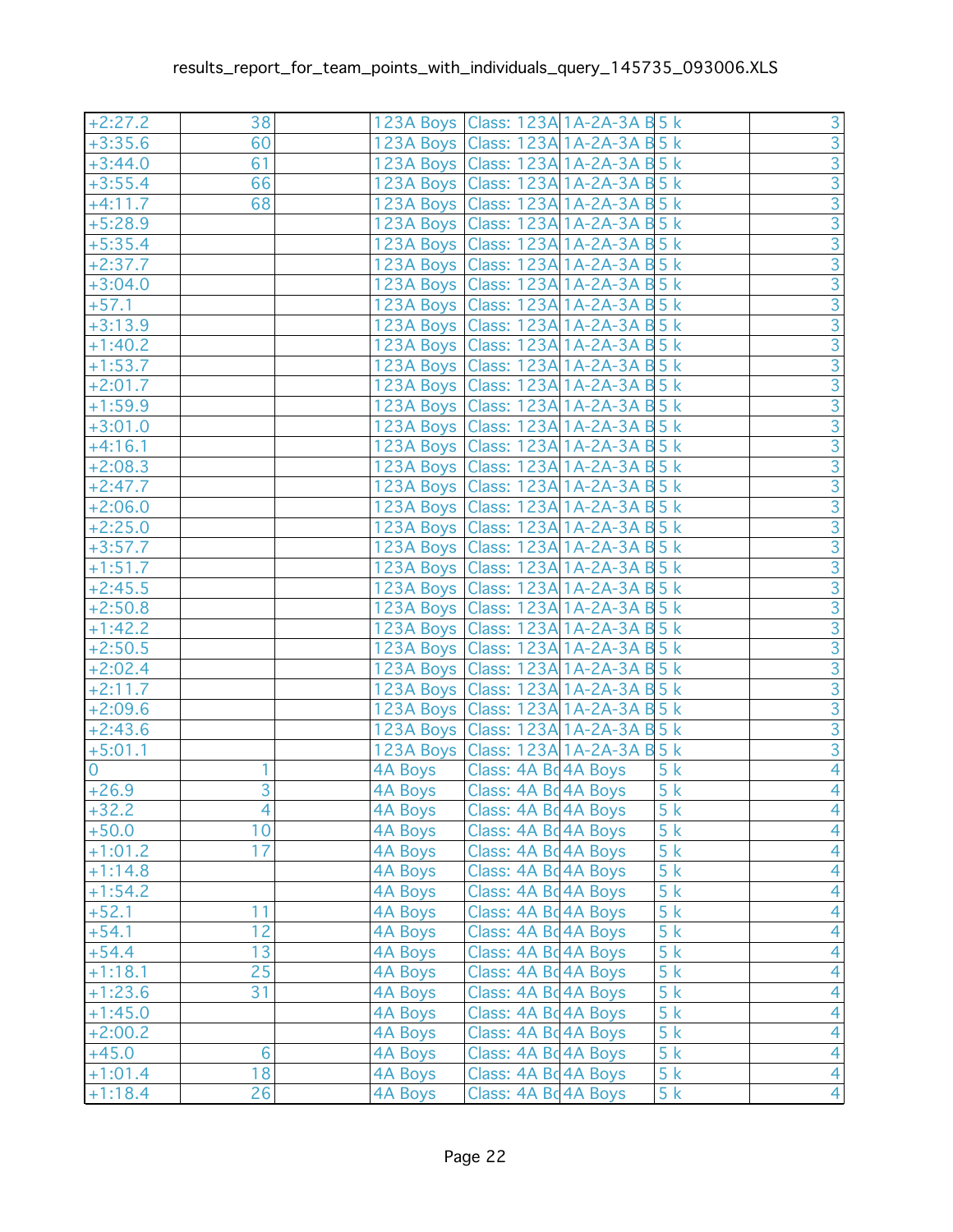| $+1:21.4$ | 28             | <b>4A Boys</b> | Class: 4A Bd 4A Boys | 5k               | $\overline{4}$ |
|-----------|----------------|----------------|----------------------|------------------|----------------|
| $+1:22.5$ | 30             | 4A Boys        | Class: 4A Bd 4A Boys | 5k               | $\overline{4}$ |
| $+1:56.3$ |                | <b>4A Boys</b> | Class: 4A Bo 4A Boys | 5k               | $\overline{4}$ |
| $+1:59.2$ |                | <b>4A Boys</b> | Class: 4A Bd 4A Boys | 5k               | 4              |
| $+8.0$    | $\overline{c}$ | <b>4A Boys</b> | Class: 4A Bd 4A Boys | 5k               | 4              |
| $+58.4$   | 15             | 4A Boys        | Class: 4A Bd 4A Boys | 5k               | $\overline{4}$ |
| $+1:12.6$ | 21             | <b>4A Boys</b> | Class: 4A Bd 4A Boys | $\overline{5k}$  | $\overline{4}$ |
| $+1:32.9$ | 35             | 4A Boys        | Class: 4A Bd 4A Boys | 5k               | 4              |
| $+1:49.5$ | 43             | <b>4A Boys</b> | Class: 4A Bd 4A Boys | 5k               | $\overline{4}$ |
| $+1:52.7$ |                | <b>4A Boys</b> | Class: 4A Bd 4A Boys | 5k               | $\overline{4}$ |
| $+2:14.9$ |                | 4A Boys        | Class: 4A Bd 4A Boys | 5k               | $\overline{4}$ |
| $+48.6$   | 9              | 4A Boys        | Class: 4A Bq 4A Boys | 5k               | $\overline{4}$ |
| $+1:15.0$ | 23             | 4A Boys        | Class: 4A Bd 4A Boys | 5k               | $\overline{4}$ |
| $+1:31.3$ | 33             | <b>4A Boys</b> | Class: 4A Bd 4A Boys | 5k               | 4              |
| $+1:57.4$ | 49             | 4A Boys        | Class: 4A Bd 4A Boys | 5k               | 4              |
| $+2:03.2$ | 54             | 4A Boys        | Class: 4A Bd 4A Boys | 5k               | 4              |
| $+2:10.4$ |                | 4A Boys        | Class: 4A Bd 4A Boys | 5k               | 4              |
| $+2:39.3$ |                | 4A Boys        | Class: 4A Bd 4A Boys | 5k               | $\overline{4}$ |
| $+1:10.9$ | 20             | 4A Boys        | Class: 4A Bd 4A Boys | $\overline{5}$ k | $\overline{4}$ |
| $+1:19.6$ | 27             | <b>4A Boys</b> | Class: 4A Bd 4A Boys | 5k               | 4              |
| $+1:32.0$ | 34             | 4A Boys        | Class: 4A Bd 4A Boys | 5k               | $\overline{4}$ |
| $+1:43.8$ | 38             | <b>4A Boys</b> | Class: 4A Bd 4A Boys | 5k               | $\overline{4}$ |
| $+1:59.8$ | 51             | <b>4A Boys</b> | Class: 4A Bd 4A Boys | 5k               | $\overline{4}$ |
| $+2:02.2$ |                | 4A Boys        | Class: 4A Bd 4A Boys | 5k               | $\overline{4}$ |
| $+2:03.4$ |                | 4A Boys        | Class: 4A Bd 4A Boys | 5k               | $\overline{4}$ |
| $+47.8$   | 8              | <b>4A Boys</b> | Class: 4A Bd 4A Boys | 5k               | 4              |
| $+1:45.5$ | 41             | 4A Boys        | Class: 4A Bd 4A Boys | 5k               | $\overline{4}$ |
| $+1:48.5$ | 42             | <b>4A Boys</b> | Class: 4A Bd 4A Boys | $\overline{5}$ k | 4              |
| $+1:49.9$ | 44             | <b>4A Boys</b> | Class: 4A Bd 4A Boys | 5k               | $\overline{4}$ |
| $+2:04.9$ | 57             | 4A Boys        | Class: 4A Bd 4A Boys | 5k               | $\overline{4}$ |
| $+2:29.7$ |                | <b>4A Boys</b> | Class: 4A Bd 4A Boys | $\overline{5}$ k | $\overline{4}$ |
| $+2:30.3$ |                | 4A Boys        | Class: 4A Bd 4A Boys | 5k               | $\overline{4}$ |
| $+36.6$   | 5              | <b>4A Boys</b> | Class: 4A Bd 4A Boys | 5k               | $\overline{4}$ |
| $+1:00.9$ | 16             | <b>4A Boys</b> | Class: 4A Bc 4A Boys | 5k               | $\overline{4}$ |
| $+1:44.0$ | 39             | 4A Boys        | Class: 4A Bc 4A Boys | 5k               | $\overline{4}$ |
| $+2:07.5$ | 60             | 4A Boys        | Class: 4A Bd 4A Boys | 5k               | $\overline{4}$ |
| $+2:43.1$ | 72             | 4A Boys        | Class: 4A Bd 4A Boys | 5k               | $\overline{4}$ |
| $+3:00.8$ |                | 4A Boys        | Class: 4A Bd 4A Boys | 5k               | $\overline{4}$ |
| $+55.0$   | 14             | <b>4A Boys</b> | Class: 4A Bd 4A Boys | 5k               | $\overline{4}$ |
| $+1:31.1$ | 32             | <b>4A Boys</b> | Class: 4A Bd 4A Boys | 5k               | $\overline{4}$ |
| $+1:40.9$ | 36             | <b>4A Boys</b> | Class: 4A Bd 4A Boys | 5k               | $\overline{4}$ |
| $+1:55.1$ | 47             | 4A Boys        | Class: 4A Bd 4A Boys | 5k               | $\overline{4}$ |
| $+2:24.5$ | 64             | 4A Boys        | Class: 4A Bd 4A Boys | 5k               | $\overline{4}$ |
| $+3:03.1$ |                | <b>4A Boys</b> | Class: 4A Bd 4A Boys | 5k               | $\overline{4}$ |
| $+3:09.0$ |                | 4A Boys        | Class: 4A Bd 4A Boys | 5k               | $\overline{4}$ |
| $+1:05.0$ | 19             | 4A Boys        | Class: 4A Bd 4A Boys | 5k               | $\overline{4}$ |
| $+1:17.8$ | 24             | 4A Boys        | Class: 4A Bd 4A Boys | 5k               | $\overline{4}$ |
| $+1:43.1$ | 37             | <b>4A Boys</b> | Class: 4A Bd 4A Boys | 5k               | $\overline{4}$ |
| $+2:09.2$ | 61             | 4A Boys        | Class: 4A Bd 4A Boys | 5k               | $\overline{4}$ |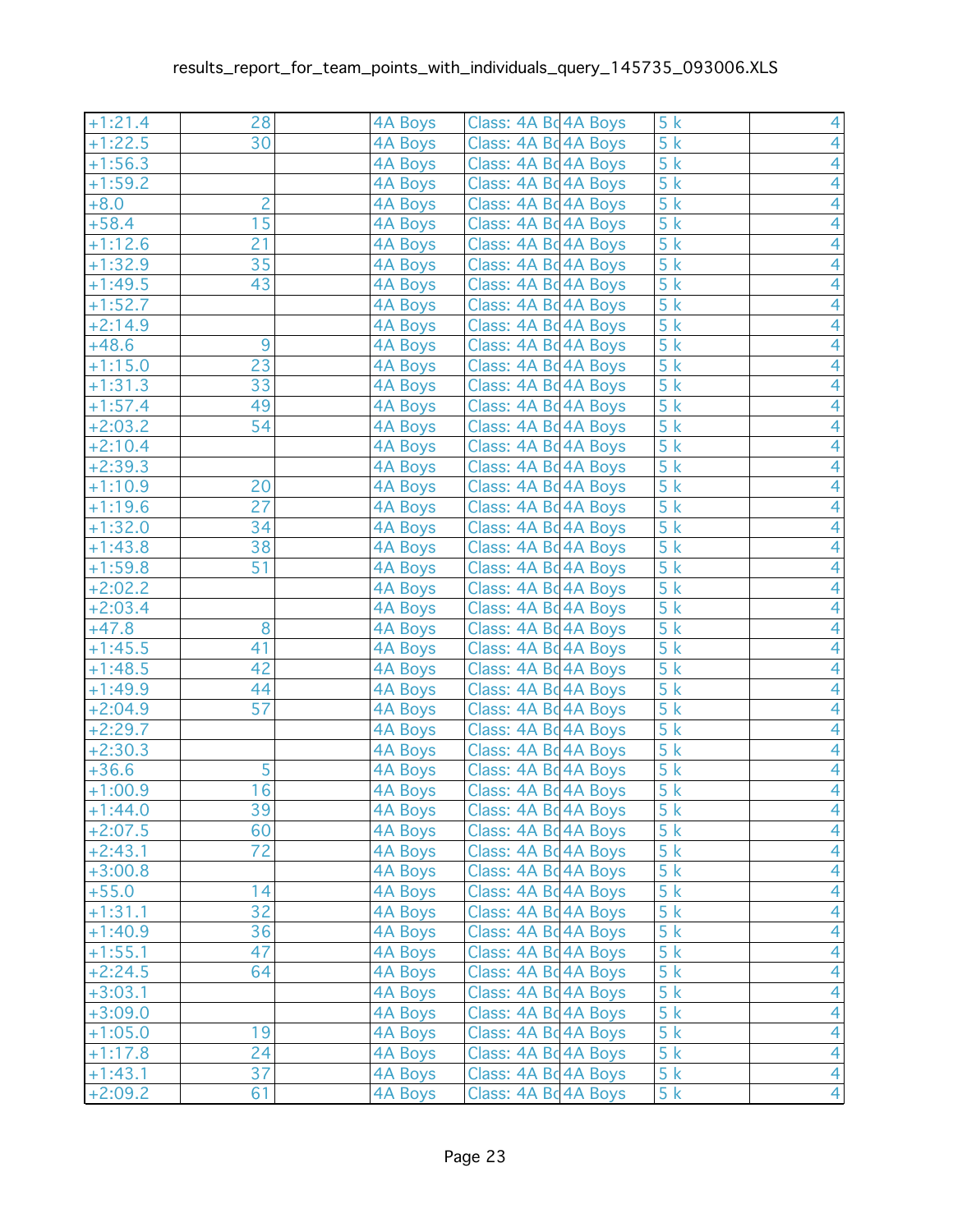## results\_report\_for\_team\_points\_with\_individuals\_query\_145735\_093006.XLS

| $+2:28.6$ | 65 | 4A Boys | Class: 4A Bc 4A Boys | 5k |  |
|-----------|----|---------|----------------------|----|--|
| $+2:33.9$ |    | 4A Boys | Class: 4A Bd 4A Boys | 5k |  |
| $+2:56.2$ |    | 4A Boys | Class: 4A Bc 4A Boys | 5k |  |
| $+45.4$   |    | 4A Boys | Class: 4A Bc 4A Boys | 5k |  |
| $+1:21.7$ | 29 | 4A Boys | Class: 4A Bc 4A Boys | 5k |  |
| $+2:04.3$ | 56 | 4A Boys | Class: 4A Bd 4A Boys | 5k |  |
| $+2:05.2$ | 58 | 4A Boys | Class: 4A Bc 4A Boys | 5k |  |
| $+2:06.8$ | 59 | 4A Boys | Class: 4A Bd 4A Boys | 5k |  |
| $+2:35.9$ |    | 4A Boys | Class: 4A Bd 4A Boys | 5k |  |
| $+2:37.6$ |    | 4A Boys | Class: 4A Bc 4A Boys | 5k |  |
| $+1:20.1$ |    | 4A Boys | Class: 4A Bd 4A Boys | 5k |  |
| $+2:23.4$ |    | 4A Boys | Class: 4A Bd 4A Boys | 5k |  |
| $+59.3$   |    | 4A Boys | Class: 4A Bc 4A Boys | 5k |  |
| $+1:16.2$ |    | 4A Boys | Class: 4A Bd 4A Boys | 5k |  |
| $+4:05.3$ |    | 4A Boys | Class: 4A Bd 4A Boys | 5k |  |
| $+46.6$   |    | 4A Boys | Class: 4A Bc 4A Boys | 5k |  |
| $+1:30.3$ |    | 4A Boys | Class: 4A Bd 4A Boys | 5k |  |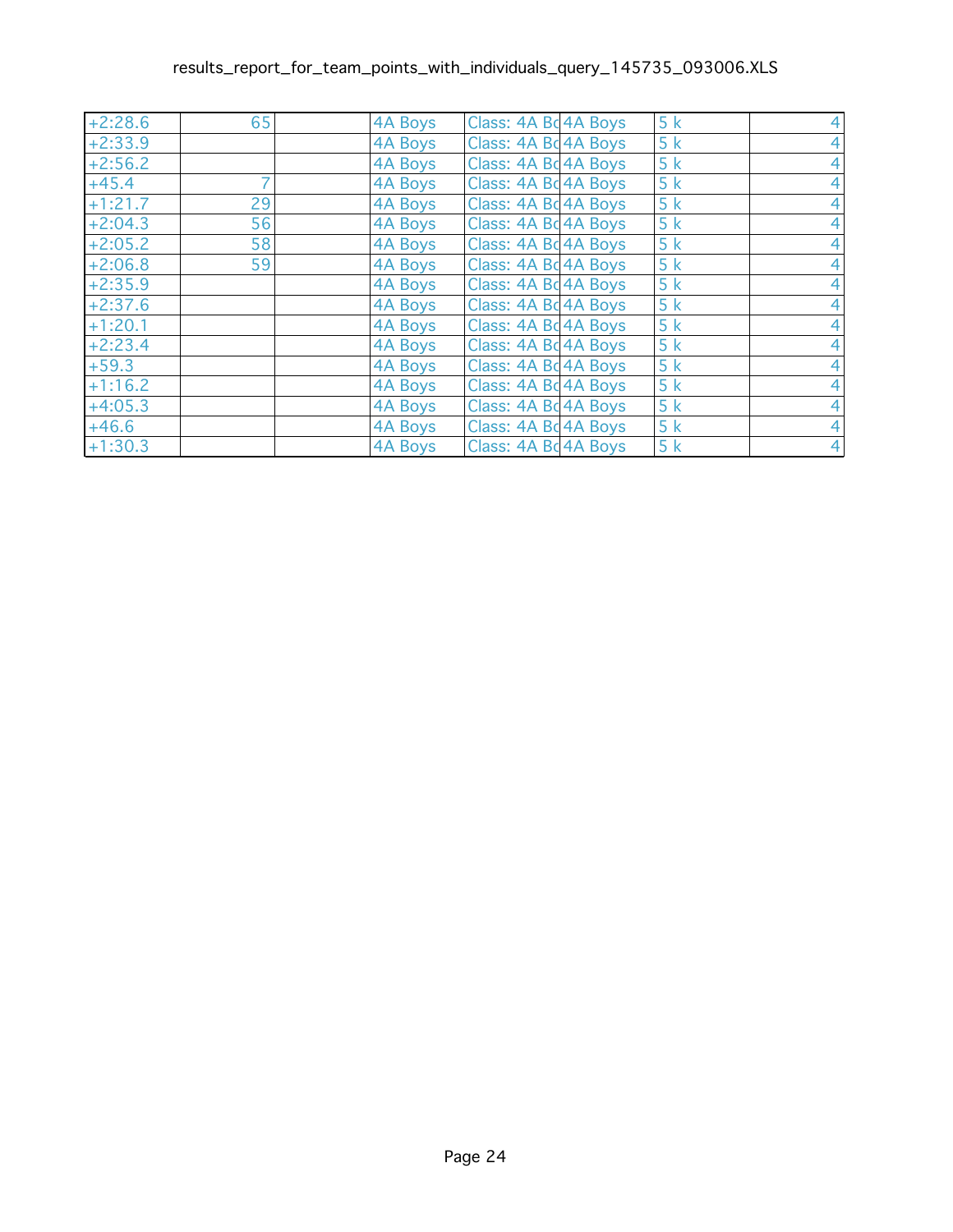|                | <b>Class Result Numerical C Racer ID</b> |  |
|----------------|------------------------------------------|--|
| 1              | 1                                        |  |
| 1              | 3                                        |  |
| 1              | 10                                       |  |
| 1              | $\overline{7}$<br>ī                      |  |
| 1              | 29                                       |  |
| 1              | $\overline{36}$                          |  |
| 1              | 75                                       |  |
| 1              | 4                                        |  |
| 1              | 7                                        |  |
| 1              | $\overline{1}$<br>1                      |  |
| 1              | $\overline{26}$                          |  |
| 1              | 32                                       |  |
| 1              | $\frac{65}{74}$                          |  |
| 1              |                                          |  |
| 1              | $\overline{2}$                           |  |
| 1              | $\overline{8}$                           |  |
| 1              | 28                                       |  |
| 1              | 30                                       |  |
| $\overline{1}$ | $\overline{38}$                          |  |
| 1              | $\overline{58}$                          |  |
| 1              | 60                                       |  |
| 1              | 9                                        |  |
| 1              | $\overline{13}$                          |  |
| 1              | 16                                       |  |
| 1              | $\overline{18}$                          |  |
| 1              | 42                                       |  |
| 1              | 50                                       |  |
| 1              | $\overline{79}$                          |  |
| 1              | 6                                        |  |
| 1              | 19                                       |  |
| $\overline{1}$ | $\overline{22}$                          |  |
| 1              | 55                                       |  |
| 1              | 66                                       |  |
| ī              | 67                                       |  |
| 1              | 9996                                     |  |
| 1              | 37                                       |  |
| 1              | 40                                       |  |
| 1              | 52                                       |  |
| 1              | $\overline{57}$                          |  |
| 1              | $\frac{72}{76}$                          |  |
| 1              |                                          |  |
| 1              | $\overline{85}$                          |  |
| 1              | 47                                       |  |
| 1              | 51                                       |  |
| 1              | $\overline{54}$                          |  |
| 1              | 62                                       |  |
| 1              | 69                                       |  |
| 1              | $\overline{25}$                          |  |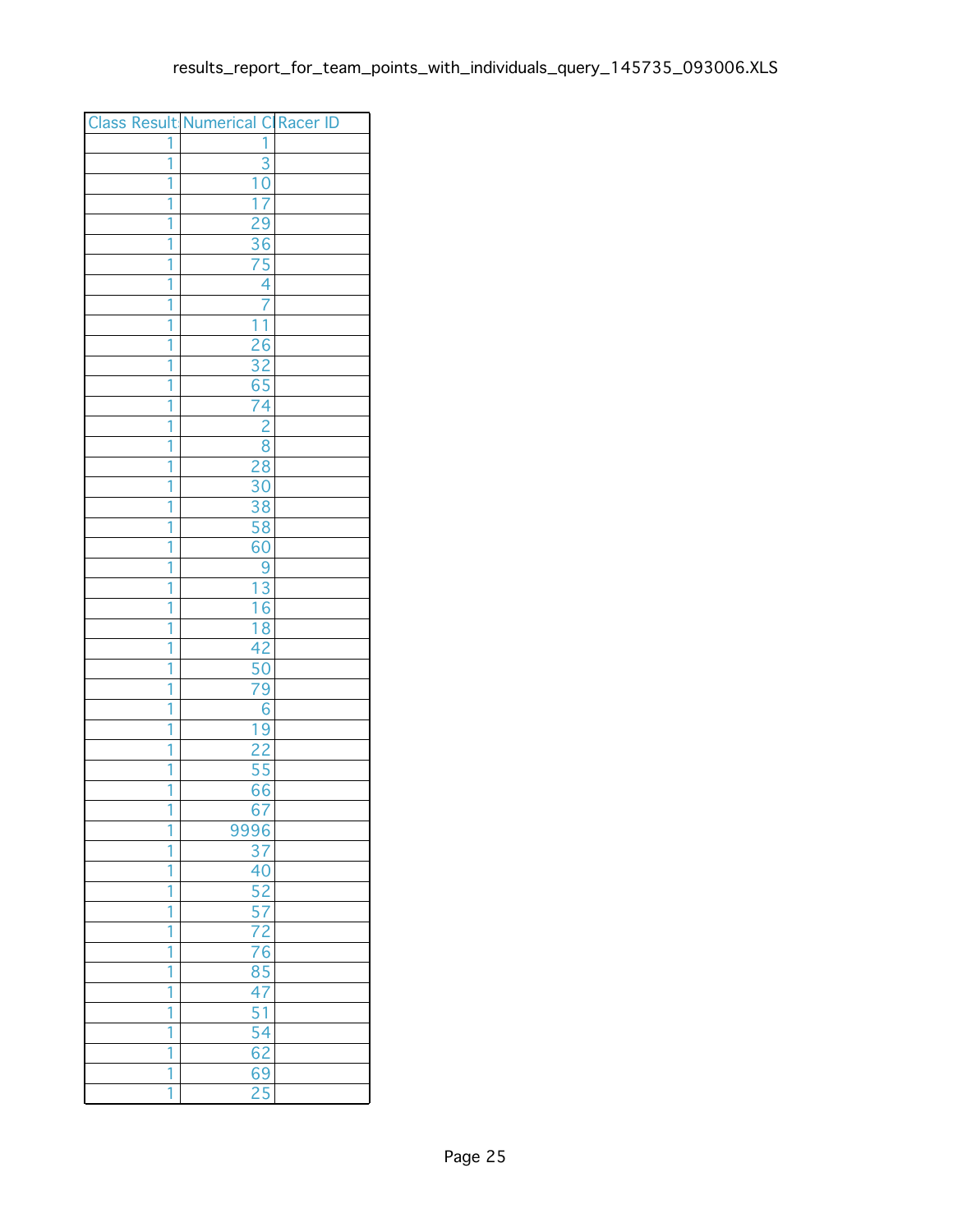| 1                                                       | 41                                                                                                                                  |  |
|---------------------------------------------------------|-------------------------------------------------------------------------------------------------------------------------------------|--|
| 1                                                       | $\overline{61}$                                                                                                                     |  |
| 1                                                       | 70                                                                                                                                  |  |
| 1                                                       | 84                                                                                                                                  |  |
| Ī                                                       | $\overline{12}$                                                                                                                     |  |
| 1                                                       | 56                                                                                                                                  |  |
| 1                                                       | $\overline{78}$                                                                                                                     |  |
| 1                                                       | 81                                                                                                                                  |  |
| 1                                                       | 89                                                                                                                                  |  |
| 1                                                       | 44                                                                                                                                  |  |
| Ī                                                       | 63                                                                                                                                  |  |
| 1                                                       | 68                                                                                                                                  |  |
| 1                                                       | 83                                                                                                                                  |  |
| 1                                                       | 86                                                                                                                                  |  |
| 1                                                       | 87                                                                                                                                  |  |
| 1                                                       | 88                                                                                                                                  |  |
| 1                                                       | $\overline{15}$                                                                                                                     |  |
| 1                                                       |                                                                                                                                     |  |
| 1                                                       | $\frac{31}{53}$                                                                                                                     |  |
| 1                                                       | 39                                                                                                                                  |  |
|                                                         |                                                                                                                                     |  |
| 1<br>1                                                  | 24                                                                                                                                  |  |
| Ī                                                       | $\overline{59}$<br>$\overline{73}$                                                                                                  |  |
|                                                         |                                                                                                                                     |  |
| 1                                                       | $\overline{35}$                                                                                                                     |  |
| 1                                                       | $\overline{46}$                                                                                                                     |  |
| 1                                                       | $\overline{64}$                                                                                                                     |  |
| 1                                                       | 80                                                                                                                                  |  |
| 1                                                       | 48                                                                                                                                  |  |
| 1                                                       | $\overline{21}$                                                                                                                     |  |
| 1                                                       | $\frac{71}{77}$                                                                                                                     |  |
| 1                                                       |                                                                                                                                     |  |
| 1                                                       | $\overline{82}$                                                                                                                     |  |
| 1                                                       | 23                                                                                                                                  |  |
| 1                                                       | 27                                                                                                                                  |  |
| ī                                                       | $\bar{4}$<br>9                                                                                                                      |  |
|                                                         |                                                                                                                                     |  |
| 1                                                       |                                                                                                                                     |  |
| 1                                                       |                                                                                                                                     |  |
| 1                                                       | $\frac{34}{45} \frac{45}{33} \frac{3}{5} \frac{5}{14} \frac{14}{43} \frac{14}{20} \frac{20}{3} \frac{3}{4} \frac{1}{5} \frac{1}{7}$ |  |
| 1                                                       |                                                                                                                                     |  |
| ī                                                       |                                                                                                                                     |  |
| $\frac{1}{2}$ $\frac{2}{2}$ $\frac{2}{2}$ $\frac{2}{2}$ |                                                                                                                                     |  |
|                                                         |                                                                                                                                     |  |
|                                                         |                                                                                                                                     |  |
|                                                         |                                                                                                                                     |  |
|                                                         |                                                                                                                                     |  |
|                                                         | $\overline{9}$                                                                                                                      |  |
|                                                         | 19                                                                                                                                  |  |
|                                                         | 4<br>$\overline{6}$                                                                                                                 |  |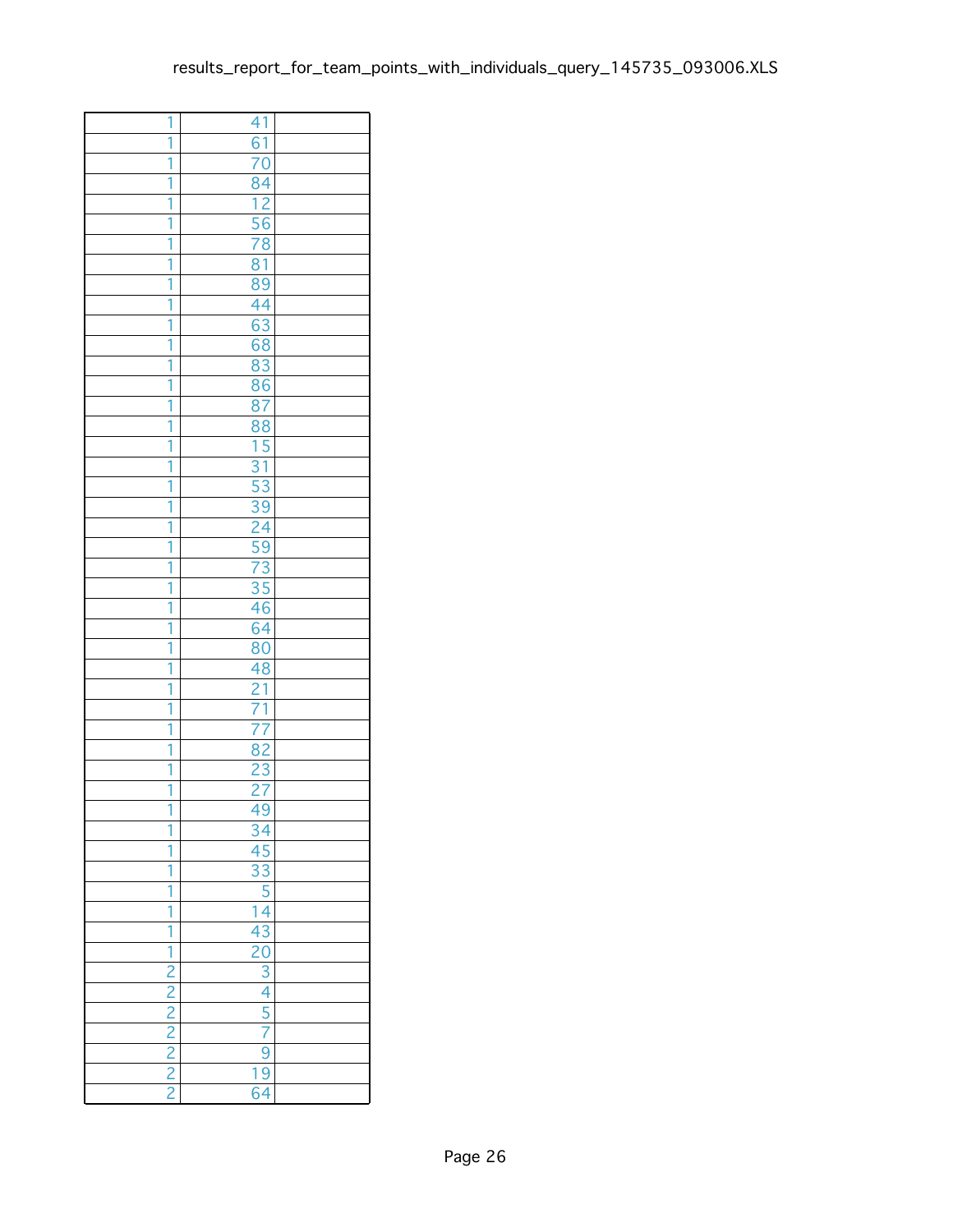|               | 1                                                              |  |
|---------------|----------------------------------------------------------------|--|
|               | ī<br>1                                                         |  |
|               |                                                                |  |
|               |                                                                |  |
|               |                                                                |  |
|               |                                                                |  |
|               |                                                                |  |
|               |                                                                |  |
|               |                                                                |  |
|               |                                                                |  |
|               |                                                                |  |
|               |                                                                |  |
|               |                                                                |  |
|               |                                                                |  |
|               |                                                                |  |
|               |                                                                |  |
|               |                                                                |  |
|               |                                                                |  |
|               |                                                                |  |
|               |                                                                |  |
|               |                                                                |  |
|               |                                                                |  |
|               |                                                                |  |
|               |                                                                |  |
|               |                                                                |  |
|               |                                                                |  |
|               |                                                                |  |
|               |                                                                |  |
|               |                                                                |  |
|               |                                                                |  |
|               |                                                                |  |
|               |                                                                |  |
|               |                                                                |  |
|               |                                                                |  |
|               |                                                                |  |
|               |                                                                |  |
|               |                                                                |  |
| $\frac{2}{2}$ | 23<br>28<br>31<br>46<br>79<br>83<br>35<br>44<br>49<br>77<br>71 |  |
|               |                                                                |  |
|               |                                                                |  |
|               |                                                                |  |
|               |                                                                |  |
|               |                                                                |  |
|               |                                                                |  |
|               |                                                                |  |
|               |                                                                |  |
|               |                                                                |  |
|               |                                                                |  |
|               |                                                                |  |
|               |                                                                |  |
|               |                                                                |  |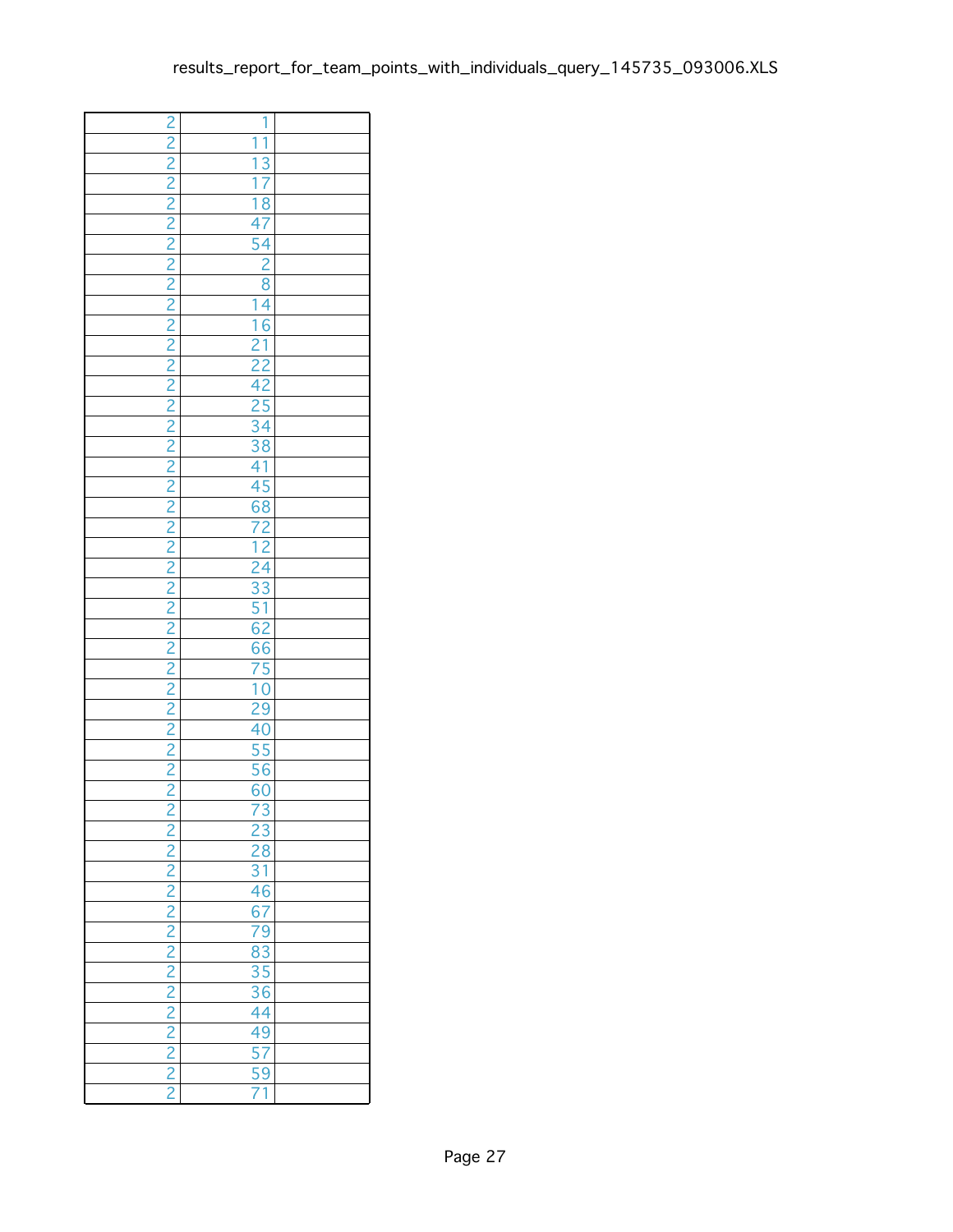| $\frac{3}{3}$ $\frac{3}{3}$ $\frac{3}{3}$ $\frac{3}{3}$ $\frac{3}{3}$ $\frac{3}{3}$ $\frac{3}{3}$ | 1                                                                                                        |  |
|---------------------------------------------------------------------------------------------------|----------------------------------------------------------------------------------------------------------|--|
|                                                                                                   | 7                                                                                                        |  |
|                                                                                                   | $\overline{8}$                                                                                           |  |
|                                                                                                   |                                                                                                          |  |
|                                                                                                   | $\begin{array}{r} 18 \\ 23 \\ 28 \\ 39 \end{array}$                                                      |  |
|                                                                                                   |                                                                                                          |  |
|                                                                                                   |                                                                                                          |  |
|                                                                                                   | 4                                                                                                        |  |
|                                                                                                   | $\begin{array}{r} \n \overline{13} \\  21 \\  \hline\n 26 \\  43 \\  \hline\n 57 \\  9996\n \end{array}$ |  |
|                                                                                                   |                                                                                                          |  |
|                                                                                                   |                                                                                                          |  |
|                                                                                                   |                                                                                                          |  |
|                                                                                                   |                                                                                                          |  |
|                                                                                                   |                                                                                                          |  |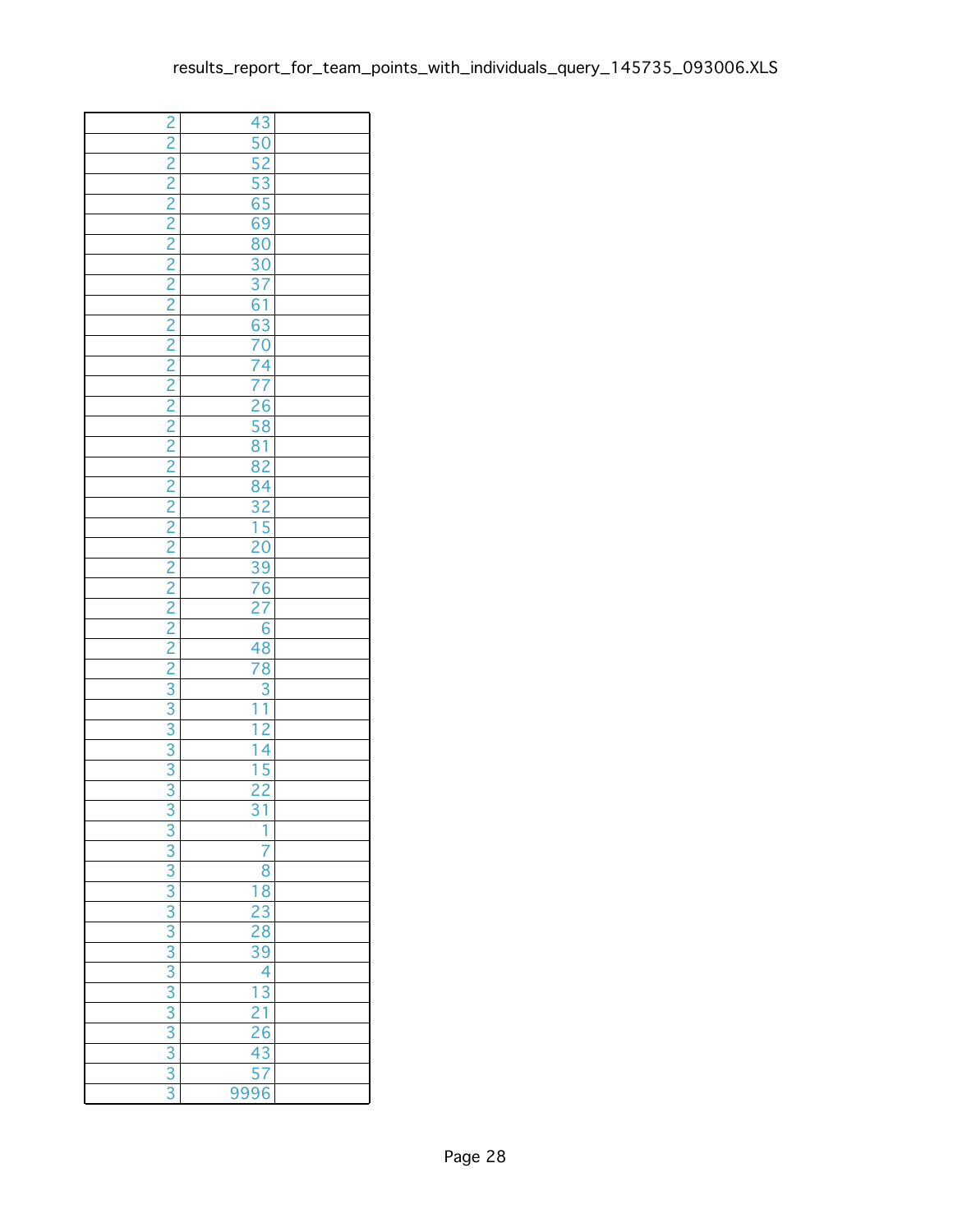| 3                           | $\overline{5}$                                                  |  |
|-----------------------------|-----------------------------------------------------------------|--|
| $\overline{3}$              | $\overline{6}$<br>1                                             |  |
| $\overline{3}$              | 36                                                              |  |
|                             |                                                                 |  |
| $\frac{3}{3}$ $\frac{3}{3}$ |                                                                 |  |
|                             |                                                                 |  |
|                             |                                                                 |  |
| $\overline{3}$              |                                                                 |  |
| $\overline{3}$              | $\frac{37}{68}$ $\frac{78}{79}$ $\frac{2}{27}$                  |  |
|                             |                                                                 |  |
|                             |                                                                 |  |
|                             |                                                                 |  |
|                             |                                                                 |  |
|                             |                                                                 |  |
| $\frac{1}{3}$               |                                                                 |  |
|                             |                                                                 |  |
| $\frac{3}{3}$ $\frac{3}{3}$ | 2745<br>46571<br>8619<br>427<br>52<br>69<br>76<br>80            |  |
|                             |                                                                 |  |
|                             |                                                                 |  |
|                             |                                                                 |  |
| $\overline{3}$              |                                                                 |  |
| $\overline{3}$              |                                                                 |  |
| $\frac{3}{3}$ $\frac{3}{3}$ | $\frac{17}{48}$ $\frac{55}{61}$ $\frac{67}{70}$                 |  |
|                             |                                                                 |  |
|                             |                                                                 |  |
|                             |                                                                 |  |
|                             |                                                                 |  |
|                             |                                                                 |  |
|                             |                                                                 |  |
| $\frac{1}{3}$               |                                                                 |  |
|                             |                                                                 |  |
| $\overline{3}$              |                                                                 |  |
| $\overline{3}$              |                                                                 |  |
| $\overline{3}$              | $\frac{81}{10}$ $\frac{33}{59}$ $\frac{59}{74}$ $\frac{75}{75}$ |  |
|                             |                                                                 |  |
| $\frac{3}{3}$               | $\frac{94}{01}$<br>1                                            |  |
| $\overline{3}$              | 9                                                               |  |
| $\overline{3}$              | <u> 20</u>                                                      |  |
|                             | 50                                                              |  |
|                             |                                                                 |  |
| $\frac{1}{3}$               | 84<br>85<br>87<br>95<br>53<br>53<br>64<br>73                    |  |
|                             |                                                                 |  |
|                             |                                                                 |  |
|                             |                                                                 |  |
|                             |                                                                 |  |
|                             |                                                                 |  |
|                             |                                                                 |  |
| $\frac{3}{3}$               | $\frac{18}{90}$<br>$\frac{90}{96}$                              |  |
|                             |                                                                 |  |
|                             |                                                                 |  |
| $\overline{3}$              | $\overline{00}$<br>1                                            |  |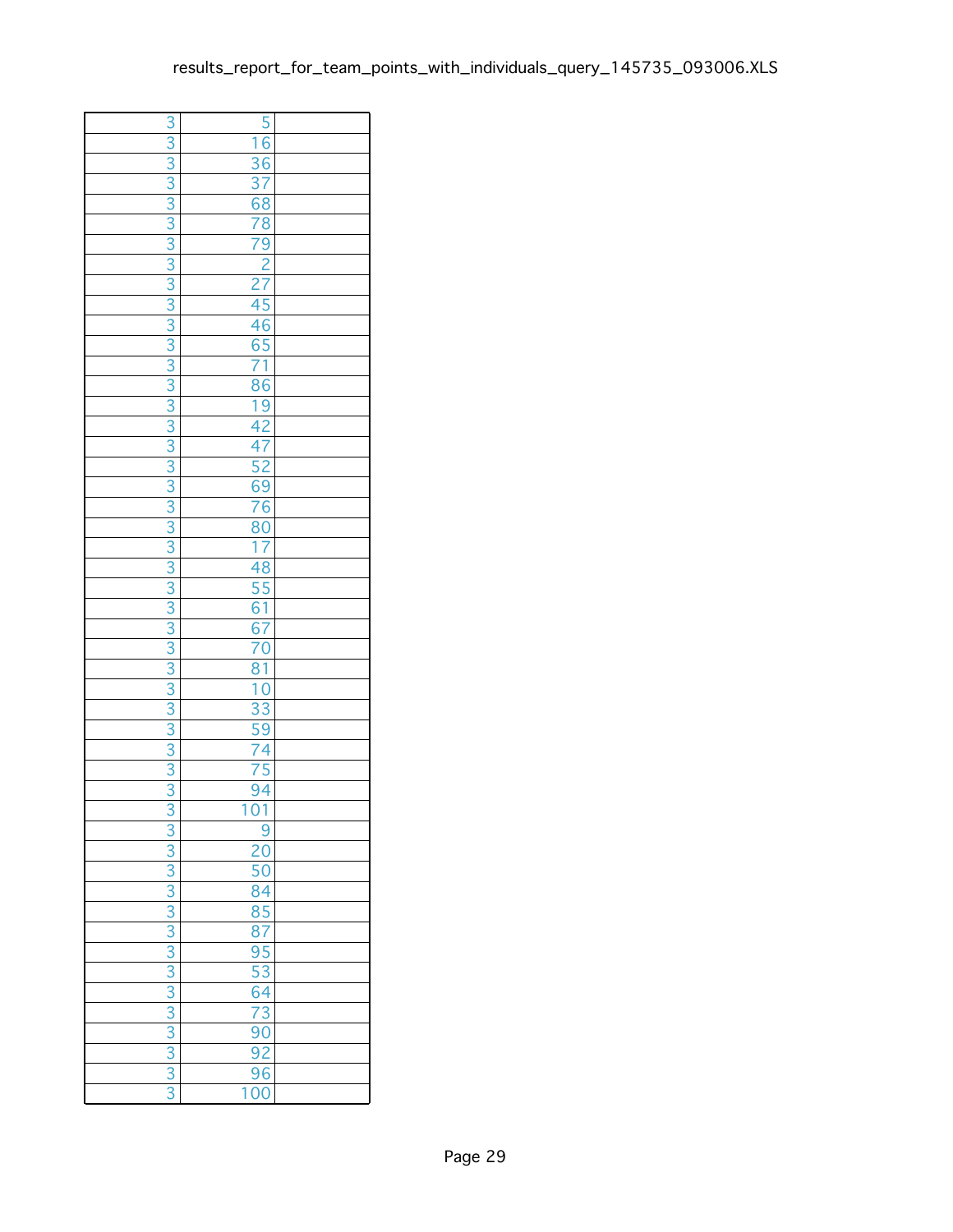| 3                                                       | 51                                                                              |  |
|---------------------------------------------------------|---------------------------------------------------------------------------------|--|
| $\overline{3}$                                          | 82                                                                              |  |
| $\overline{3}$                                          | 83                                                                              |  |
| $\frac{3}{3}$ $\frac{3}{3}$                             | $rac{88}{98}$<br>$rac{91}{98}$                                                  |  |
|                                                         |                                                                                 |  |
|                                                         |                                                                                 |  |
|                                                         |                                                                                 |  |
| $\overline{3}$                                          |                                                                                 |  |
| $\overline{3}$                                          | $\frac{99}{54}$ $\frac{54}{72}$                                                 |  |
| $\frac{3}{3}$                                           | $\frac{6}{77}$<br>$\frac{24}{30}$                                               |  |
|                                                         |                                                                                 |  |
|                                                         |                                                                                 |  |
|                                                         |                                                                                 |  |
|                                                         |                                                                                 |  |
|                                                         |                                                                                 |  |
|                                                         |                                                                                 |  |
| $\frac{1}{3}$                                           |                                                                                 |  |
|                                                         | $\frac{34}{32}$ $\frac{32}{66}$ $\frac{93}{40}$ $\frac{40}{60}$                 |  |
| $\overline{3}$                                          |                                                                                 |  |
| $\overline{3}$                                          | $\frac{38}{49}$                                                                 |  |
| $\overline{3}$                                          |                                                                                 |  |
| $\frac{1}{3}$ $\frac{3}{3}$ $\frac{3}{3}$ $\frac{3}{3}$ | 89<br>29<br>58<br>53<br>63<br>25<br>62                                          |  |
|                                                         |                                                                                 |  |
|                                                         |                                                                                 |  |
|                                                         |                                                                                 |  |
|                                                         |                                                                                 |  |
|                                                         |                                                                                 |  |
| $\frac{3}{3}$                                           | $\frac{1}{35}$<br>44<br>41                                                      |  |
|                                                         |                                                                                 |  |
|                                                         |                                                                                 |  |
| $\overline{3}$                                          | 56                                                                              |  |
| $\overline{3}$                                          | $\overline{97}$                                                                 |  |
| $\overline{4}$                                          | 1                                                                               |  |
| $\overline{4}$                                          | 3                                                                               |  |
| 1                                                       |                                                                                 |  |
| $\overline{4}$                                          | $\overline{1}$<br>1                                                             |  |
| 4                                                       | $\overline{9}$<br>1                                                             |  |
| $\frac{4}{4}$                                           |                                                                                 |  |
|                                                         | $\frac{24}{51}$ $\frac{12}{13}$ $\frac{14}{28}$ $\frac{28}{35}$ $\frac{45}{15}$ |  |
|                                                         |                                                                                 |  |
| $\frac{4}{4}$                                           |                                                                                 |  |
|                                                         |                                                                                 |  |
| 4                                                       |                                                                                 |  |
| $\frac{4}{4}$                                           |                                                                                 |  |
|                                                         |                                                                                 |  |
| $\frac{4}{4}$                                           | $\overline{57}$                                                                 |  |
|                                                         | $\overline{6}$                                                                  |  |
|                                                         | $\overline{20}$                                                                 |  |
| 4                                                       | $\overline{29}$                                                                 |  |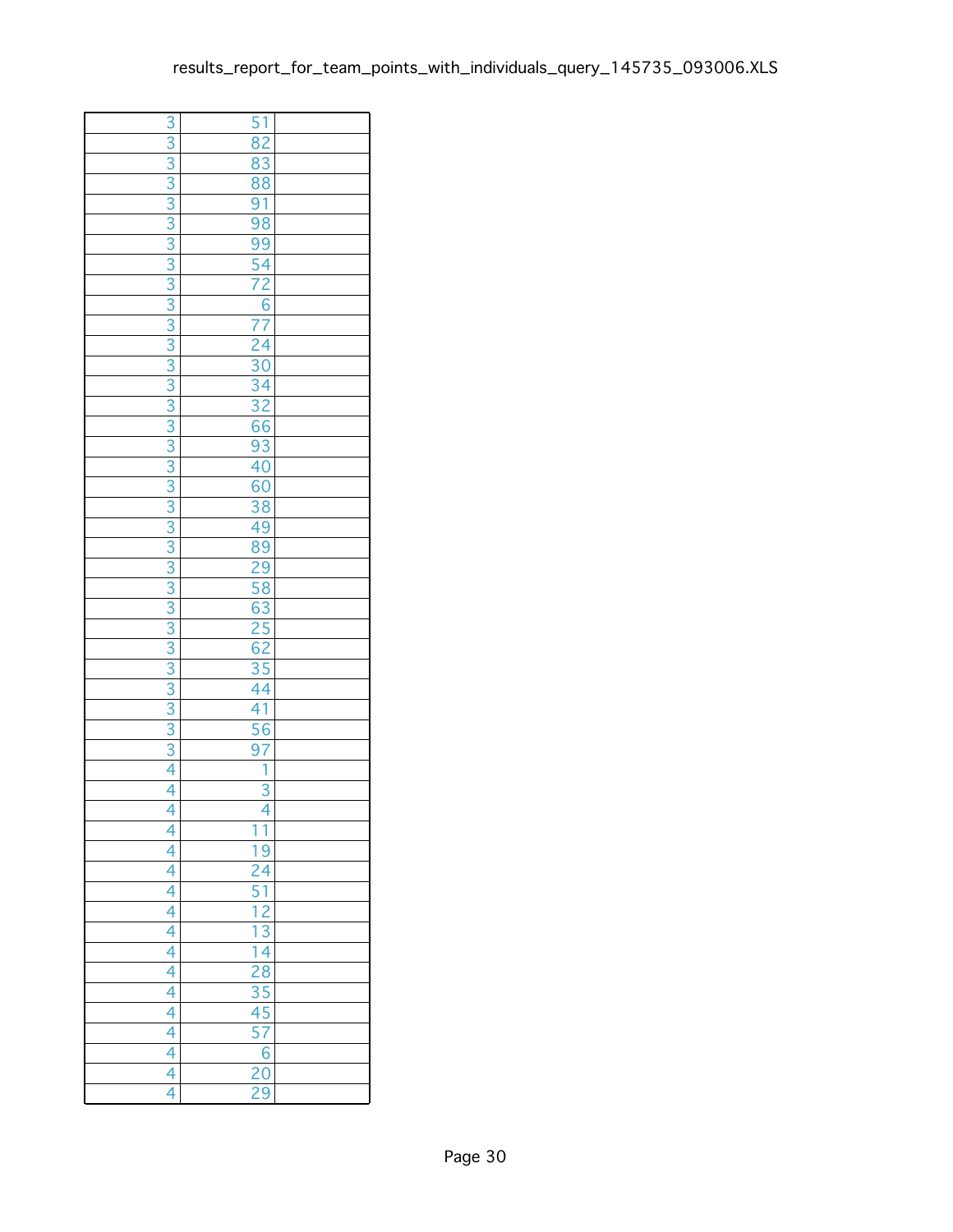| $\overline{4}$                                  | 32                                                    |  |
|-------------------------------------------------|-------------------------------------------------------|--|
|                                                 | $\overline{34}$                                       |  |
|                                                 |                                                       |  |
|                                                 | $\frac{53}{55}$ $\frac{2}{16}$ $\frac{16}{23}$        |  |
|                                                 |                                                       |  |
|                                                 |                                                       |  |
|                                                 |                                                       |  |
|                                                 | $\frac{23}{40}$                                       |  |
|                                                 | 48                                                    |  |
|                                                 | $\frac{50}{68}$                                       |  |
|                                                 |                                                       |  |
|                                                 | $\frac{10}{25}$ $\frac{25}{38}$                       |  |
|                                                 |                                                       |  |
|                                                 |                                                       |  |
|                                                 | 54                                                    |  |
|                                                 |                                                       |  |
|                                                 | $rac{1}{\sqrt{59}}$<br>$rac{67}{77}$<br>$rac{22}{30}$ |  |
|                                                 |                                                       |  |
|                                                 |                                                       |  |
|                                                 |                                                       |  |
|                                                 |                                                       |  |
|                                                 |                                                       |  |
|                                                 | $\frac{39}{43}$                                       |  |
|                                                 | 58                                                    |  |
|                                                 | $\overline{60}$                                       |  |
|                                                 | $\overline{9}$                                        |  |
|                                                 | $\frac{46}{5}$                                        |  |
|                                                 |                                                       |  |
|                                                 |                                                       |  |
|                                                 | $\frac{47}{49}$<br>$\frac{62}{72}$                    |  |
|                                                 |                                                       |  |
|                                                 | 73                                                    |  |
|                                                 |                                                       |  |
| $\frac{4}{4}$ $\frac{4}{4}$ $\frac{4}{4}$       | $\frac{5}{8}$<br>1                                    |  |
|                                                 | 4<br>Ā                                                |  |
| $\overline{4}$                                  |                                                       |  |
| 4                                               | $\frac{65}{78}$                                       |  |
|                                                 | $\overline{80}$                                       |  |
|                                                 |                                                       |  |
|                                                 | $\frac{15}{37}$                                       |  |
| $\frac{4}{4}$<br>$\frac{4}{4}$<br>$\frac{4}{4}$ |                                                       |  |
|                                                 | $\frac{41}{52}$                                       |  |
| $\frac{1}{4}$                                   | $\overline{70}$                                       |  |
|                                                 | 81                                                    |  |
|                                                 | 82                                                    |  |
| $\frac{4}{4}$                                   |                                                       |  |
| 4                                               | $rac{1}{\sqrt{27}}$<br>$rac{27}{\sqrt{42}}$           |  |
| 4                                               |                                                       |  |
| 4                                               | $\overline{66}$                                       |  |
|                                                 |                                                       |  |